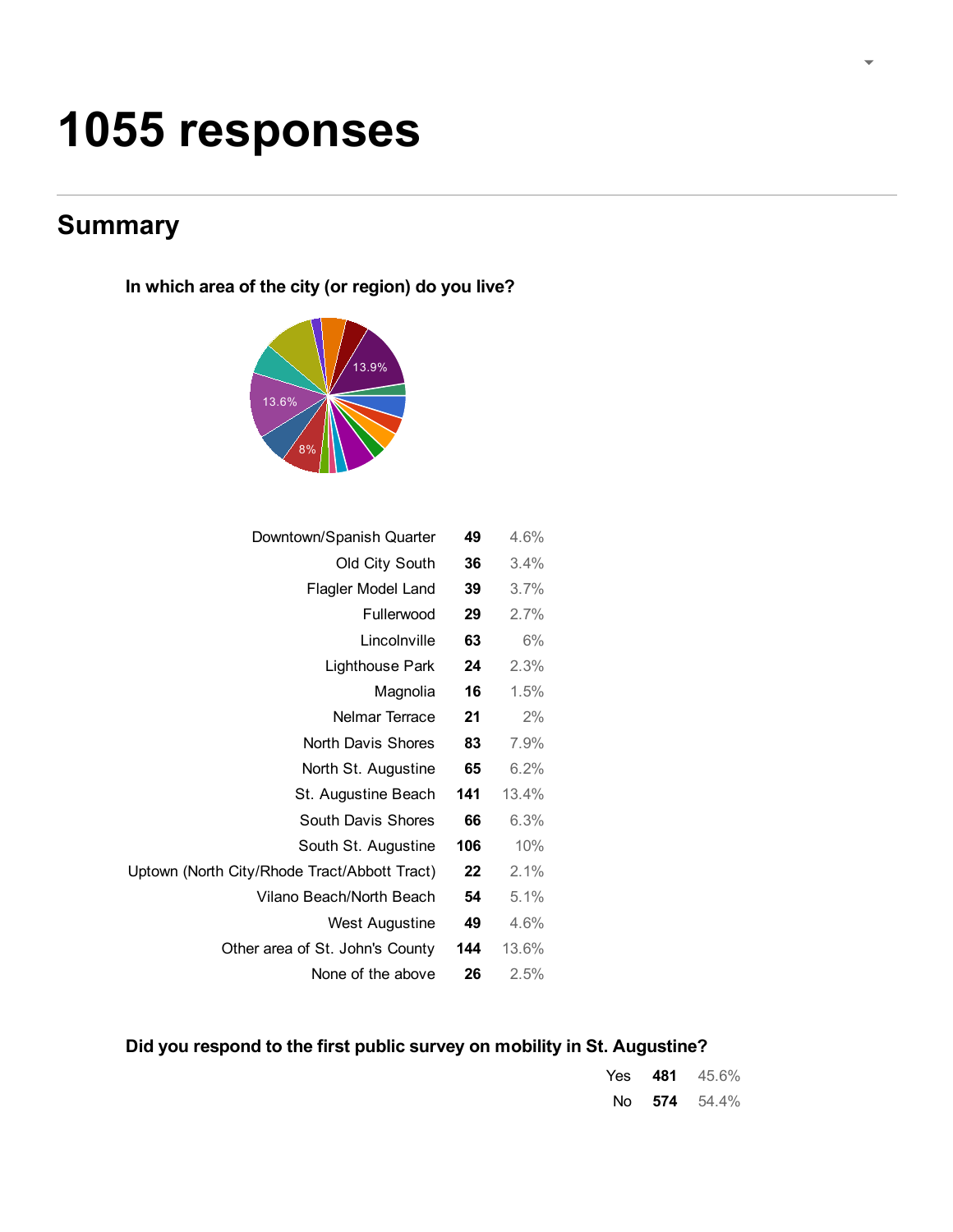

# [Image]

# When traveling to or from the Anastasia Island Beaches, how often do you use SR 312 and US 1 as an alternate route to A1A?



Always: 5 **157** 15%

# When traveling to or from the airport area, how often do you use US 1 as an alternate route to San Marco/A1A?



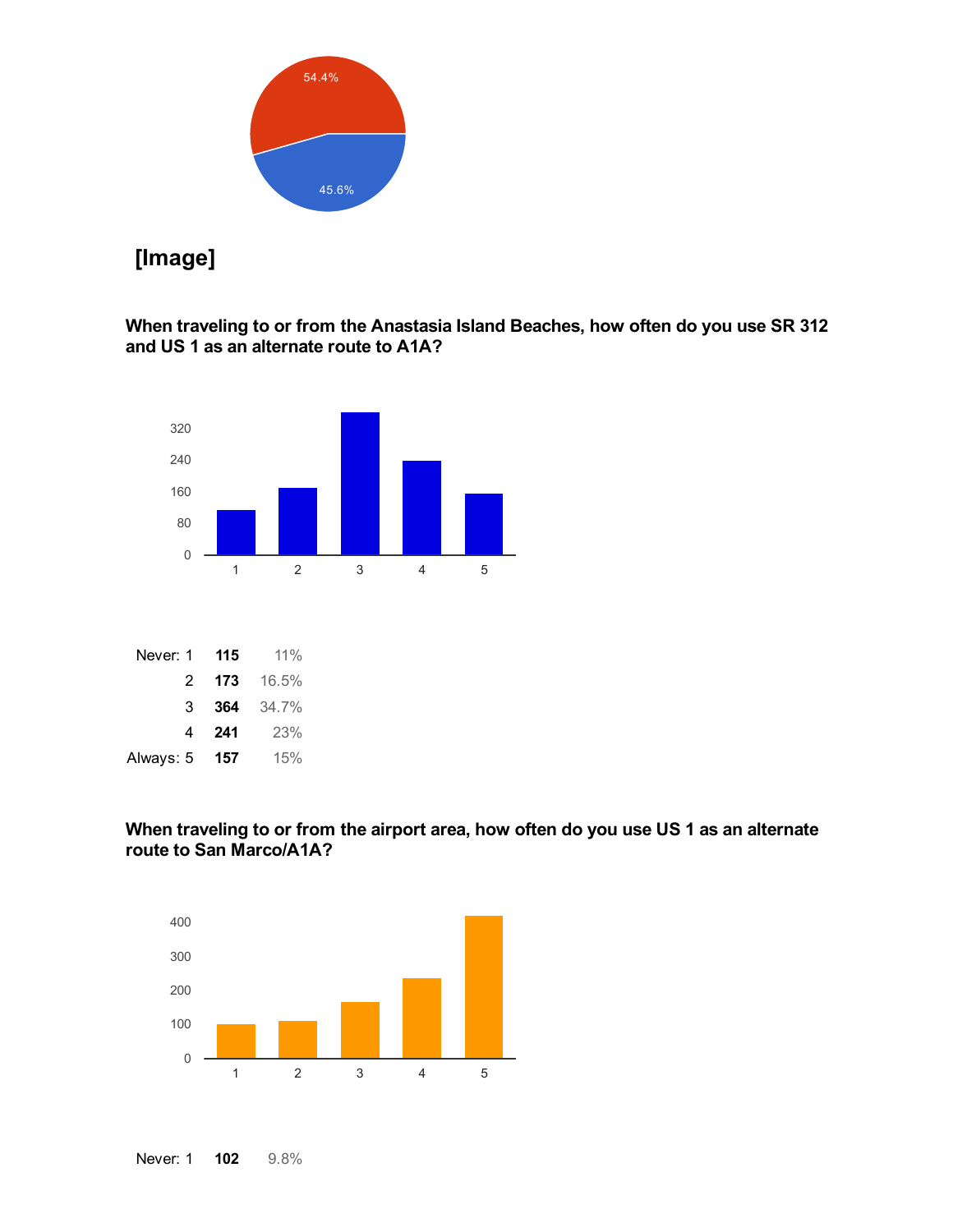|                     | 2 115 | 11%                |
|---------------------|-------|--------------------|
| 3                   | 167   | 16%                |
|                     |       | <b>4 239</b> 22.8% |
| Always: 5 423 40.4% |       |                    |

# What is the major factor in your decision?



| Congestion 541                                    |    | 52%     |
|---------------------------------------------------|----|---------|
| Time of day $191$ 18.3%                           |    |         |
| Final destination 198                             |    | 19%     |
| GPS directions (Google Maps, Apple Maps, etc.) 14 |    | 1.3%    |
| Other                                             | 97 | $9.3\%$ |

# Streets, Land Use, and Design

# The circles in this image represent 1/4-mile and 1/2-mile distances from historic downtown.

If your overall travel time were reduced, would you be willing to park at the edge of one of these circles and walk (including wheelchair) to your destination?

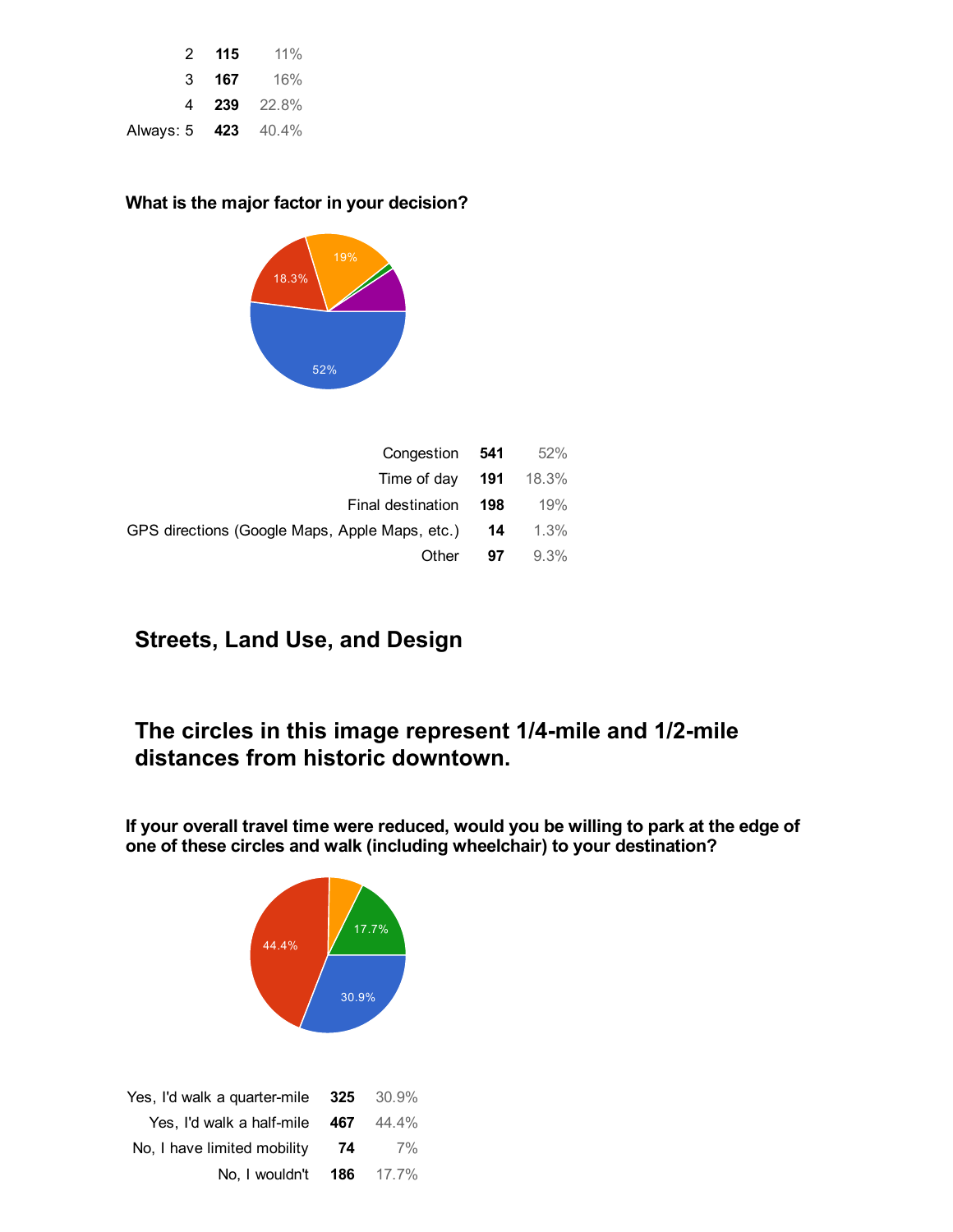# Would you be willing to park at the edge of one of these circles and take transit (shuttle, trolley, etc.) to your destination?



| Yes, I'd travel a quarter-mile 134 12.8% |  |
|------------------------------------------|--|
| Yes, I'd travel a half-mile $582$ 55.4%  |  |
| No. I wouldn't <b>334</b> 31.8%          |  |

# If you answered "no" to either of the above questions, why not?

I would rather walk

Limited mobility

I should be able to park downtown

I dont want to

I would rather walk than ride shuttle/trolley- I regularly walk downtown now (at least 3 times per week)

I'd rather walk than use public transportation for such short distances

Too inconvenient

This really isn't applicable to me, since I live in Lincolnville and prefer to walk or ride a bike any day over driving into downtown.

I answered yes, but I'd be concerned about the wait for a shuttle, available seating, and the times that it ran.

Too difficult to board.

I have a bicycle and live within the 1/2 mile circle.

Why would I park far away then have to take a Trolly? If I'm already parking 1/2 mile away I shouldn't have to go further. Downtown isn't THAT big.

Florida heat and humidity

I shouldnt have to walk 1/4 mile to my destination.

More free, closer parking is needed.

Because I don't want to worry about the time restrictions those transit systems have

Let's not lose sight of the issue that residents need to efficiently travel THROUGH downtown.

Time constraints, most trolleys or shuttles are unsafe

Dont care for public transit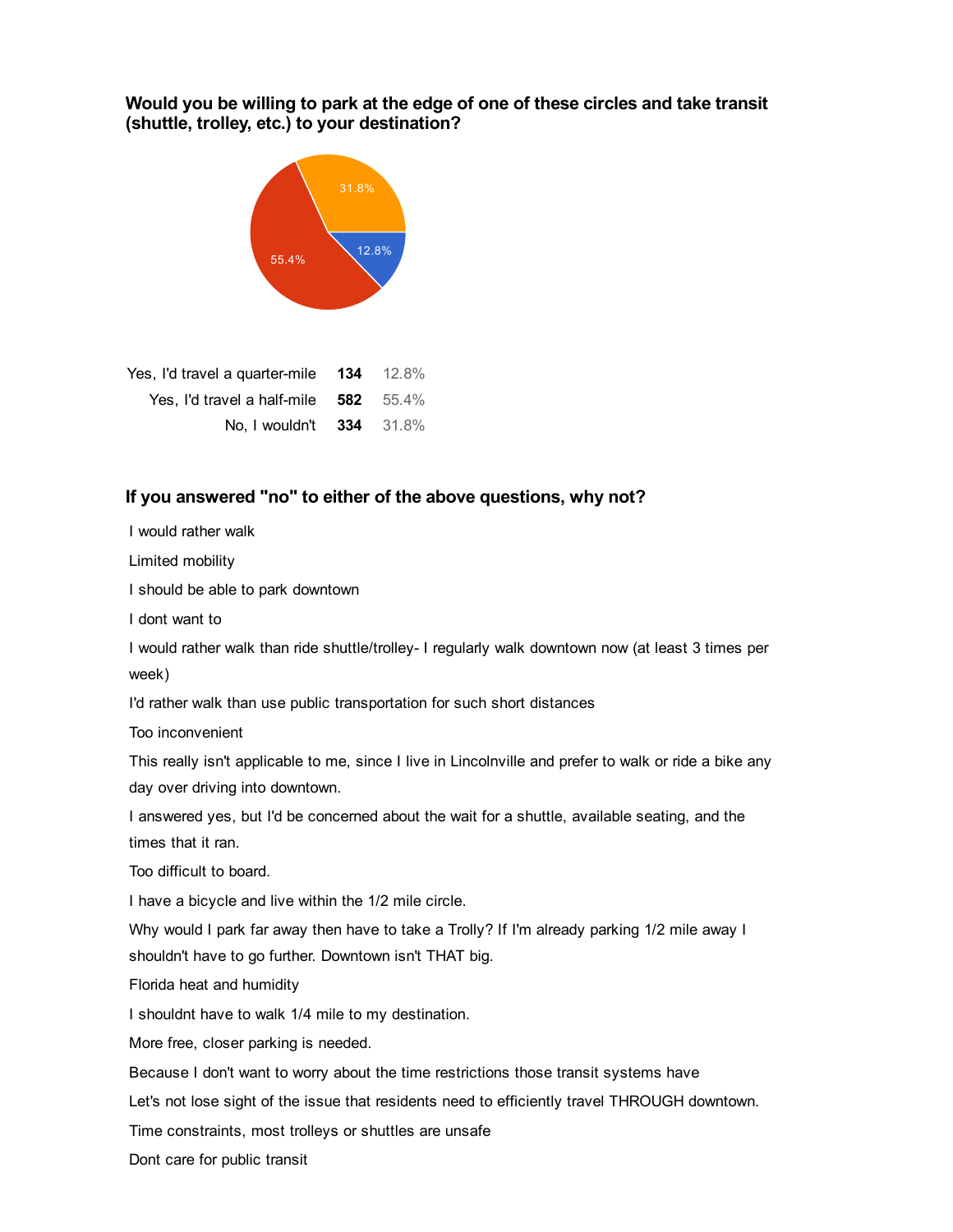Only if the shuttle was free and ran consistently. Otherwise it would be faster to walk.

I live just outside of 1/2 mile circle and frequently walk 3/4 mile to downtown. No need to drive and park.

trolleys and shuttles generally require a wait and also being sat close to others - I get panicky when I don't have enough personal space around me and when it's hot it gets worse

Rather walk than wait for trolley. Trolley usually makes too many stops.

I would walk or bike

Inconvenience makes it not worth the trip for me, given age and physical ability.

That's way too far from downtown

I have small children and strollers, I don't walk distances of any sort if I have to walk them through other traffic.

Limited mobility and medical issue prevents me from using public transit.

They aren't on my time

Because I would walk

If parking is too difficult & expensive, I will avoid traveling there.

Shuttles are inconvenient

As a resident I am usually going to muliple locations/stops...

I think satellite parking should be further out of town on US1...the entire downtown should be pedestrian only/trolley only except for residents...that way tourists could enjoy walking & enjoying our beautiful town at their peace & leisure while residents too enjoy access to their homes!

Shuttles are too frustrating! Standing and waiting for them drives me crazy.

I suppose under some unusual circumstances, such as a large festival with a lot of people, I might take the trolley. But basically, I simply Park slightly outside of downtown now and walk to where I'm going. I guess I am a creature of habit and that is why I said I wouldn't take a trolley. I would rather walk a half-mile then stand on a corner and wait for some sort of shuttle

I refuse to go down town anymore. Down town to locals has been destroyed!

well for one thing, if i am conducting business in town then I can not make the time (aprox 15 to 30 min. each way depending on what part of town you are going.) to walk in 100 degree heat for an hour in town. This is OK for tourists who have time. I walk only because I no there's no place to park.

I can walk from home

Because if you're creative you can always find parking close to your final destination.

Business owner, need to be close to vehichle

Because I usually have packages to carry with me or perishable food and am often headed in a different direction than where I would be parked.

I live in the city, pay taxes and should be able to drive. Let the tourist and county residence walk and train. I would be hot and sweaty for work. Not acceptable

i dont like using public transportation

The heat. Also, carrying things.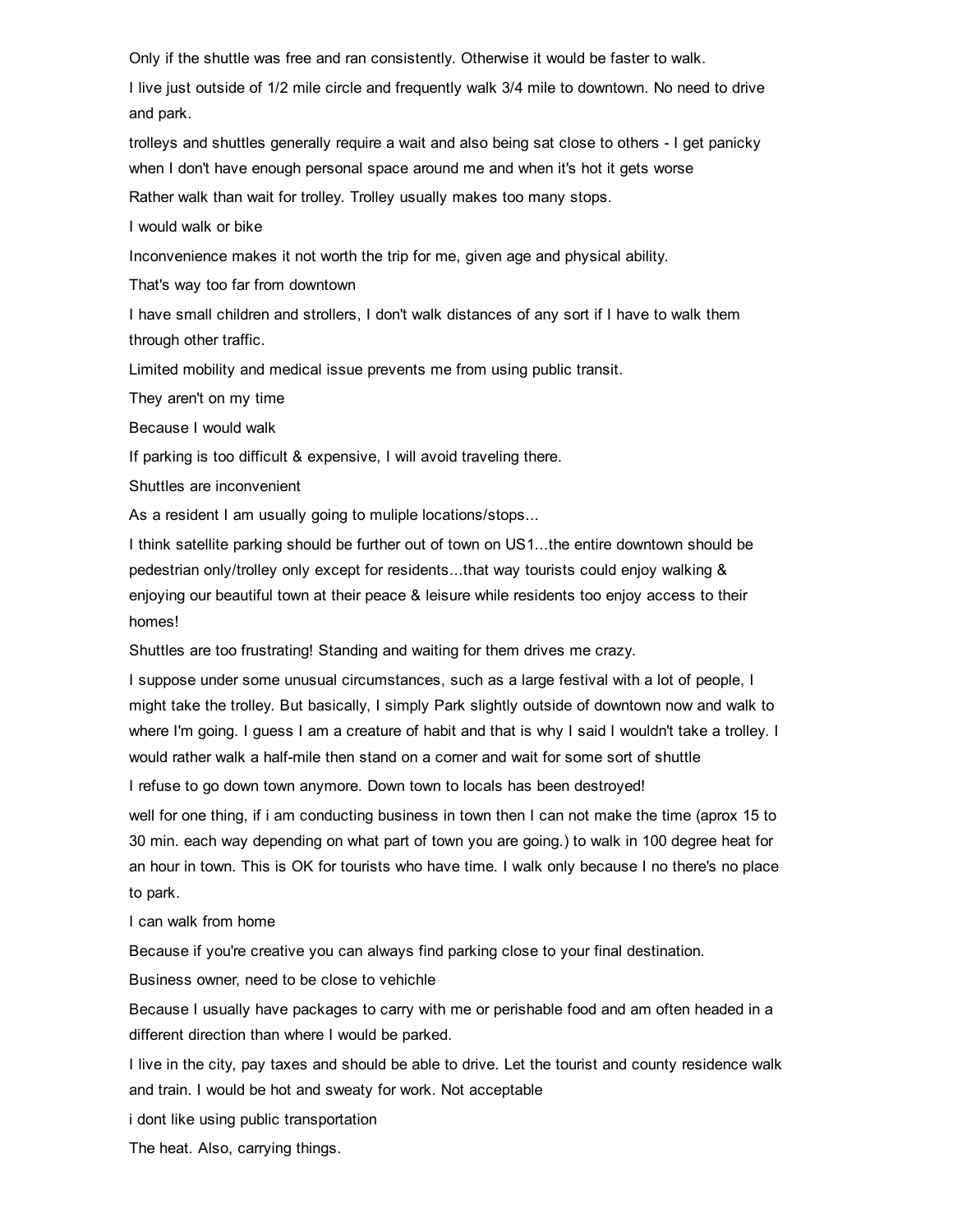Waiting on a ride was never my thing, I prefer my on transportation

I don't like public transportation.

Depends on the schedule of the shuttles and cost.

Shuttles are expensive to run and a lot of the traffic and congestion in st augustine is caused by the increasing number of residents not tourists

I only go downtown to volunteer

Id rather just walk

I have plenty of parking at my home.

I'd rather walk the half-mile that jump on a trolley. I'd easily walk a mile no problem.

I hate to depend on transit - timing is always a factor as is cleanliness.

I would walk but not if I have to pay to park or trolley.

I just would stay home

I would feel very sorry for the neighborhood that had all the parking when it might inconvenience theIr own parking. I'm at North Davis Shores and during big festivals/fireworks I have people parking and parking issues now are a part of this neighborhood. last July 4 on dolphin Drive it took 2 1/2 to 3 hours for people to clear out of the circle.

I live on Treasury St and that would be a hassle

When you are 77 and will need knee replacement before long, you can't always walk a half-mile.

Because a shuttle or trolley, etc would just make the congestion worse.

We are 74 and 78 and my husbands health precludes walking

as noted, from Model Land home,, walking/biking is usually best option.

The weather. I would not want to walk in the rain or the heat we have here in Florida. If meeting friends or going out for an event I would like to arrive looking professional and fresh.

If it's a half mile or less, I would not bother to negotiate with transit. However, if I were with my elders, I would ride such a transit.

the answer for the majority that will not make the walk is that they a super sized, lazy and entitled

I dislike public transit

I can't walk that far.

Parking lots or garage ideally should be located further away from residential areas to continue decreasing congestion in these tight areas of town

I don't want to see more trolley traffic, and I don't like to wait for trolley/shuttle. I'd either walk or go elsewhere.

There isn't a good location in either of those circles for a parking lot. A parking lot or garage would be devastating to those neighborhoods and historical sites. Except possibly on the west side of Riberia.

Because I have trouble walking a distance. I could probably walk a short distance to get where I was going, but I wouldn't make it back. It's one or the other for me, I have bad knees but I'm not in a wheelchair.

I work as a musician downtown and have equipment to transport.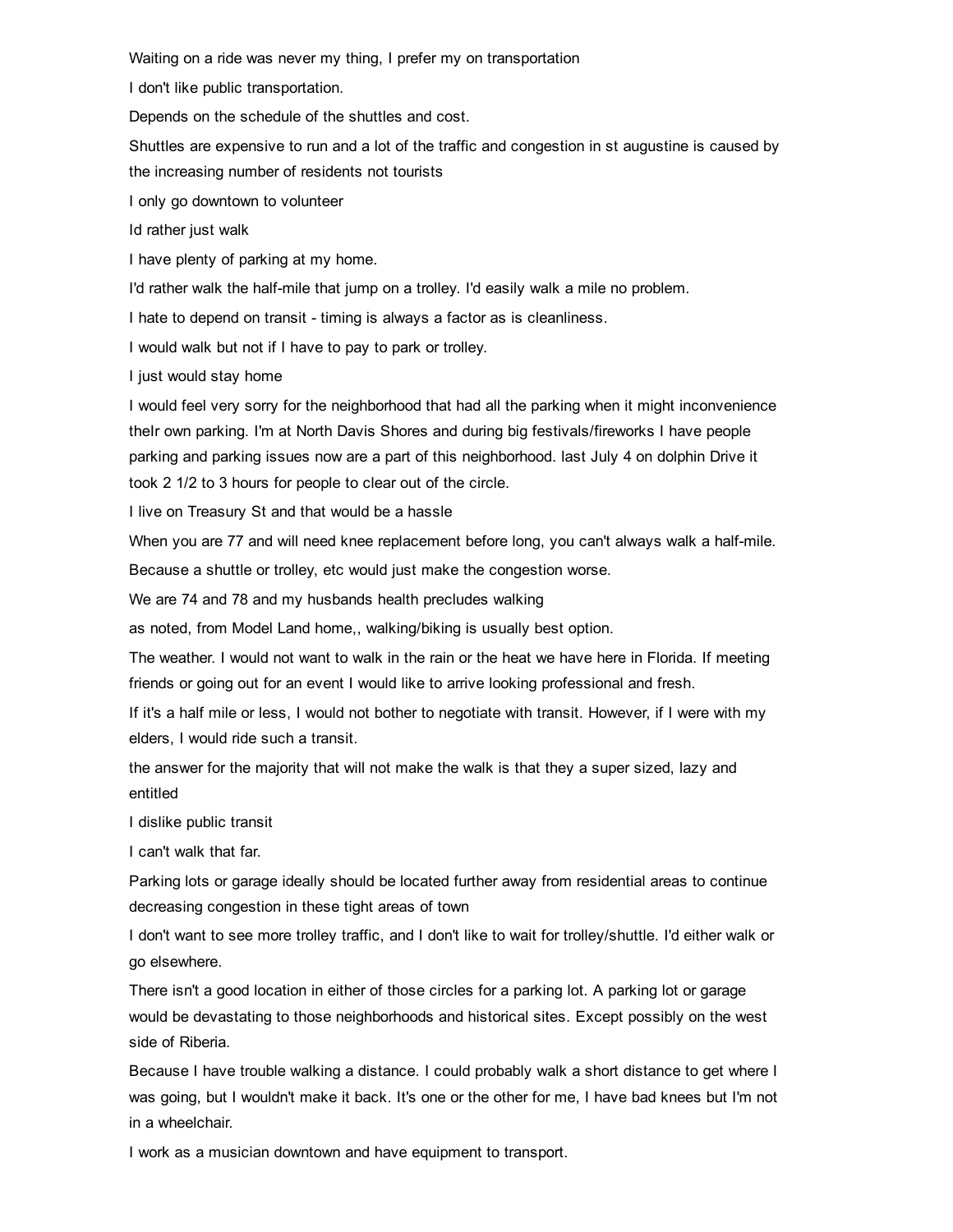Time and heat

I'm walking or bicycling in the first place

shuttles are too inconvenient

if the choice you offer is off site parking with either walk or ride a transit system, why walk. work towards a transit system that offered several stops with in the city and then back to your off site parking. if big resorts, and destinations can do it why cant the egg heads working on this survey do it. even disney has mutliple stops within its own parking lots that are larger than the area of st augustine. if you say money is the problem, that is wrong because if you build a system that works people will use it and IT WILL PAY FOR ITSELF.

I can walk faster than waiting for a shuttle and sitting in traffic behind horse drawn carriages or red trains stopped in front of Flagler college

I'm lazy

Residents have given up enough to tourists

Too hot to walk especially in summer. Rain would also be an issue for walkers.

Getting to old to walk the distance, especially in bad weather

It's just too hot to do shopping and carrying bags in the daytime.

I like to have my car in case I need to get out of there quickly

limited mobility

faster to walk

I already live between 1/4 and 1/2 mile from the center of the map.

You end up waiting for trollies

Very restrictive and too much time waiting

Trolleys and shuttles are already a huge part of the problem. Don't add to it. It won't hurt anyone to walk.

Don't like to wait for shuttles

I bike

Because I carry heavy loads in my truck, and I need to access my destinations to a close proximity.

If the events would be moved to the Fairgrounds, we wouldn't have this problem.

Walking isn't feasible and I absolutely hate the trolleys

I live within the distances and would have no need as I can park at my home.

I have health issues and would not want to be so far from my car all the time. I would be willing to go 1/4 mile on occasion, but not be forced to do it all the time.

Convenience. I live and work downtown. Travel would NOT be reduced.

This picture is "as the crow flies" To walk from Anastasia Blvd. to US 1 may only be 1/2 mile, but (especially in this heat), it is a long way & weather (including rain is a factor). I'd only consider the trolley situation if I could see where it's proposed to depart from. Because I live on the Anastasia Island, I'd be interested to see where the cars are going to park to pick up the trolley. Same question for downtown.

Why would I wait for a shuttle? It's a half mile at most. Most of the 1/2 mile circle falls into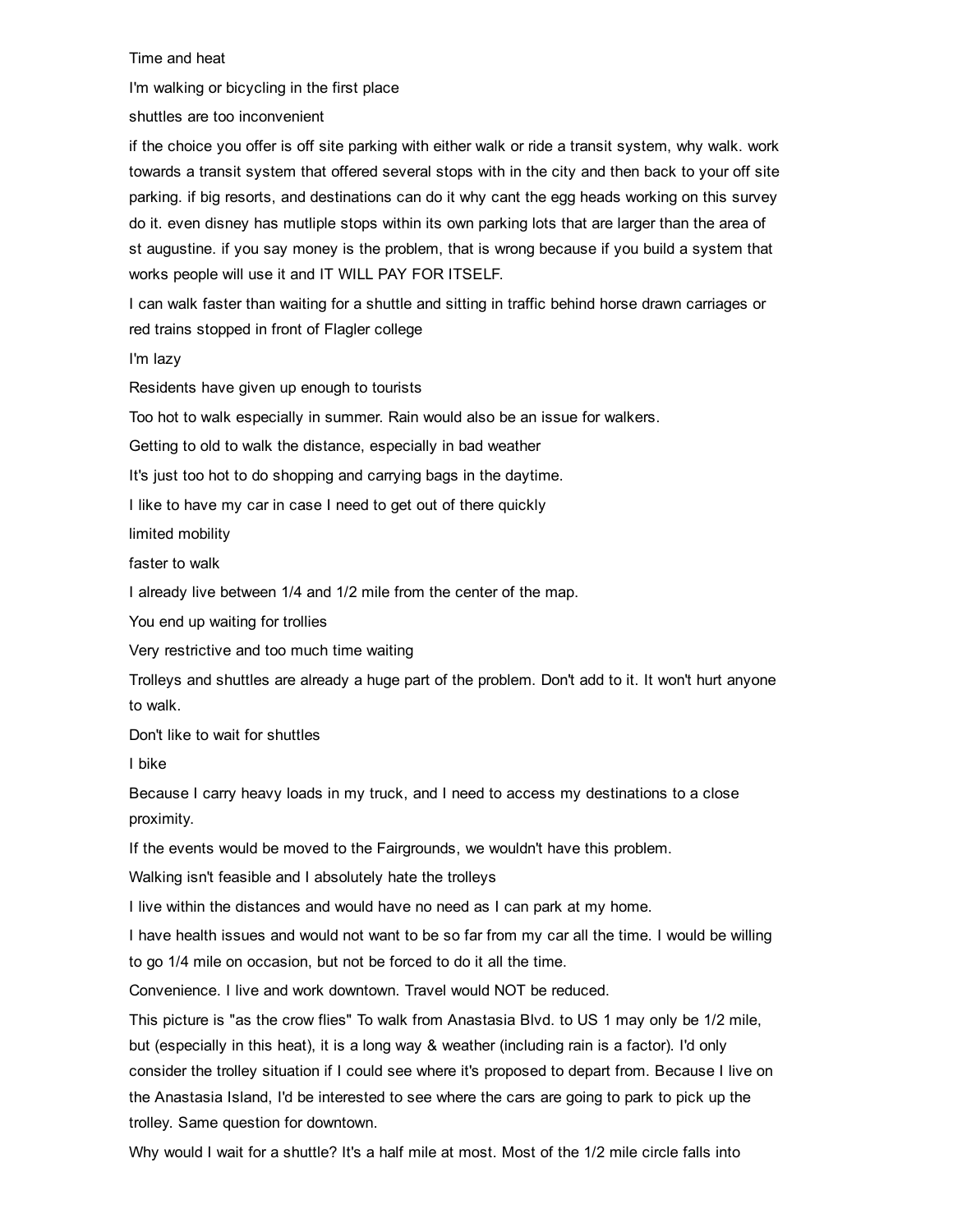residential neighborhood area or us1. I wish someone would look at what they are putting down as a question on this survey that's supposed to benefit our community's needs.

Unpredictable FL weather and heat, not convenient. Would rather see a parking garage behind Lightner.

Walking for business meetings or dates leaves you usually unpredictable and depends on timetable and reliablity of transport options. Monaco has an unbelievable transport system via buses especially helpful lifts and functional for deaf and other handicaps and elderly. Crazy good, please investigate.

St Augustine has maybe 60+ liquor licenses in the downtown area, I do not want to be stuck on a bus with some of the drunken patrons that visit downtown. I will walk.

There should be enough parking. If necessary buy the land. It only gets more expensive For the first & second question... if I'm in a hurry or have a specific task to complete, I'd rather not have to walk a long distance (possibly be sweaty/stinky) or be at the mercy of a shuttle schedule.

I don't like to have to rely on a transit system. I like to get to my car and not wait on a shuttle. Because i wouldnt

I don't want to be dependent on a shuttle system.

cause I live closer

Only time it's difficult to walk is summer because it is so hot I would be hot and stinky when I get to work.

I work downtown and need my vehicle to run errands for work during the day.

Since I am a resident I'm not usually going downtown for a day of sightseeing. Usually for lunch or dinner. Do not have time to park and wait on a shuttle. Would probably choose to go somewhere else more convenient.

not interested in climbing on to busses, trolleys, ect

Park-and-Ride needs to be further out (> 1 mile) to be effective in reducing congestion.

I don't want to have to depend on public transportation

I live in the abbott tract so this doesn't make sense.

My answer is actually yes, but with caveats. I would be willing to walk - but again this depends on what time of year is it in the dead of July and August I am not going to park somewhere near US1 to walk to Aviles street, nor would I expect someone else to who is older, less fit and less able-bodied. Nor should a tourist want to I can't see how that would be appealing for them. However, that would be feasible and a great time for some sort of mass transit. However, (again a caveat, which I know makes things difficult), it depends on if this is a pleasure or business trip into town. I work downtown and I do not want to be required to take a trolley where there's a bunch of tourists on it making erroneous stops at places I needn't go. Therefore, it there were mass transit that was feasible for locals needing to get to work, that would be acceptable. But I am not going to ride a tourist shuttle, trolley or whatever else you want to call it. Not because I don't like tourists (because we NEED them) but because that exponentially lengthens my commute to work.

Because the parking would be too close within existing congestion to do any good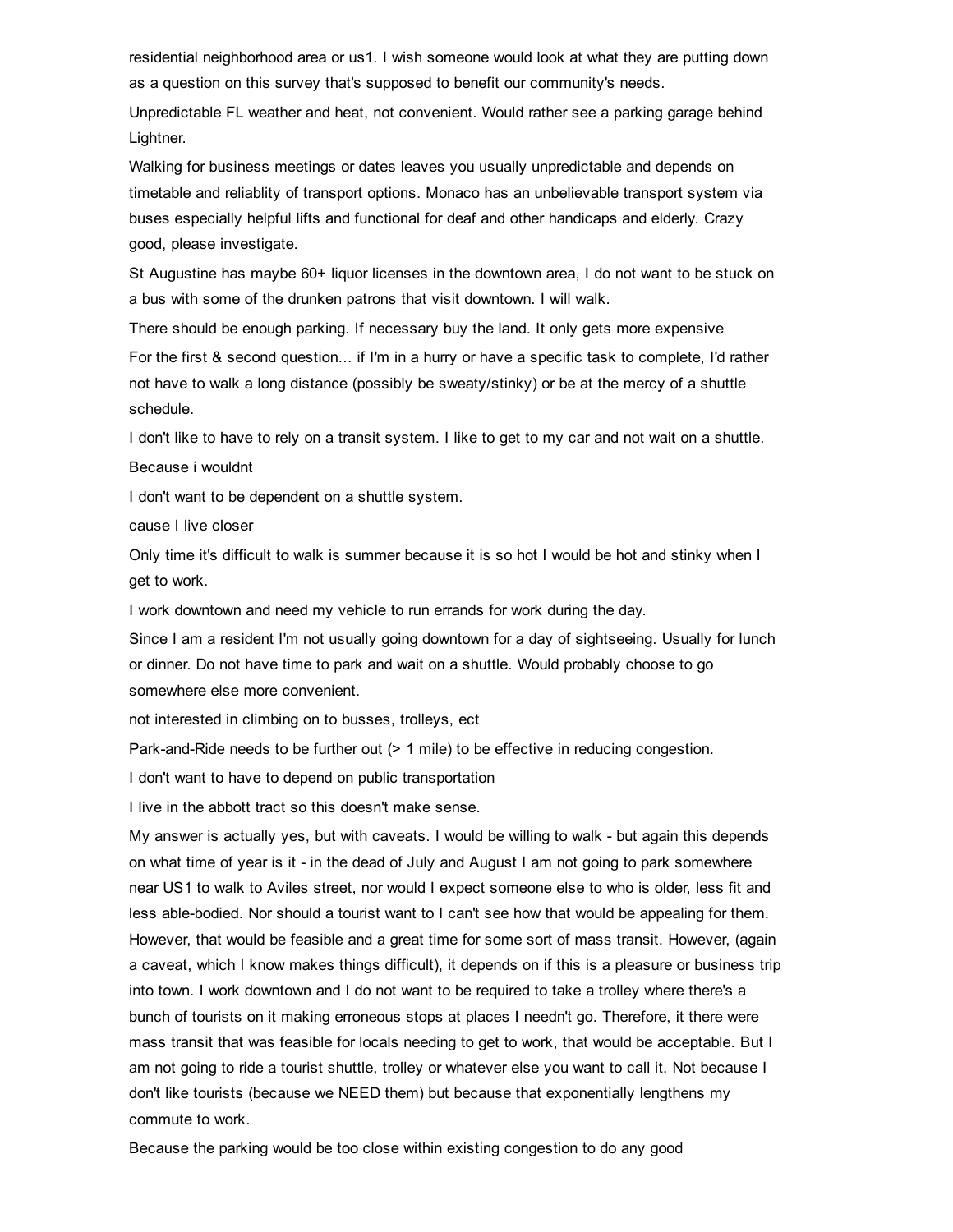I do walk in down town and sometimes over the bridge. But I have said "no" because it is not the residents who should have to ride a shuttle or walk!! It is the tourists who should park outside the downtown and ride a shuttle in. If it was the only way to do it, they would do it. Just like they do in other cities where it is required. Engineers, do not get thi8s confused. The RESIDENTS have PRIORITY.

Not applicable. I live at the 1/2 mile point and often walk in to town.

I have on site parking in Abbott Tract.

I have limited mobility. Frequency of transportation is inadequate, Uncovered waiting areas, I don't trust the city.

I live within a 1/4 mile from downtown

I'd just walk

What about some residents-only parking?

I live at the corner of water and locus

Just can't walk that far. Bad knees.

Typically going with small children and I don't want to walk far with them

We live within the 1/2 mile circle.

am old and have difficulty walkin

If this was for a recreational activity, perhaps...but when conducting business, or other formal occasion, no because of attire vs weather and time constraint.

It really would depend on the reason I was traveling to this area, walking on a hot day to a business meeting or a special dinner, probably not, if it was for recreational purposes sure.

I own multiple businesses in the city. I am constantly moving between them, carrying inventory, affecting repairs of equipment I own using the tools in my truck, and using the downtown restaurants for lunch and early evening wind downs. The day I have to "park and ride" will be the day I stop using the downtown establishments. Last year I personally spent over \$ 5000 just on lunches from the Raintree area on the north, the Lightner area to the south, the Cheese Wheel to the west, and everywhere else in the middle. Further, we spent an additional estimated seven to ten thousand dollars for evening food and entertainment. I drive everywhere. If you want to turn the downtown area into an enclave for just townies and visitors by making it more difficult for those residents who live on the periphery (ie. Davis Shores, St. Augustine Beach, St. Augustine South, etc.) to frequent the establishments in the name of decongesting the downtown, fine. That is your prerogative. Consider, however, who will support these places when the visitors leave in September, and would current loyalties be damaged beyond repair by enacting some radical traffic control experiment.

Wouldn't be necessary given the location of my home and business

Schedule, flexibility

We need a system of parking garages. And/or an elevated train system similar to Chicago or NY.

Too inconvenient I really haven't had any parking issues.

I travel a lot for work and need access to my car

Hate Shuttles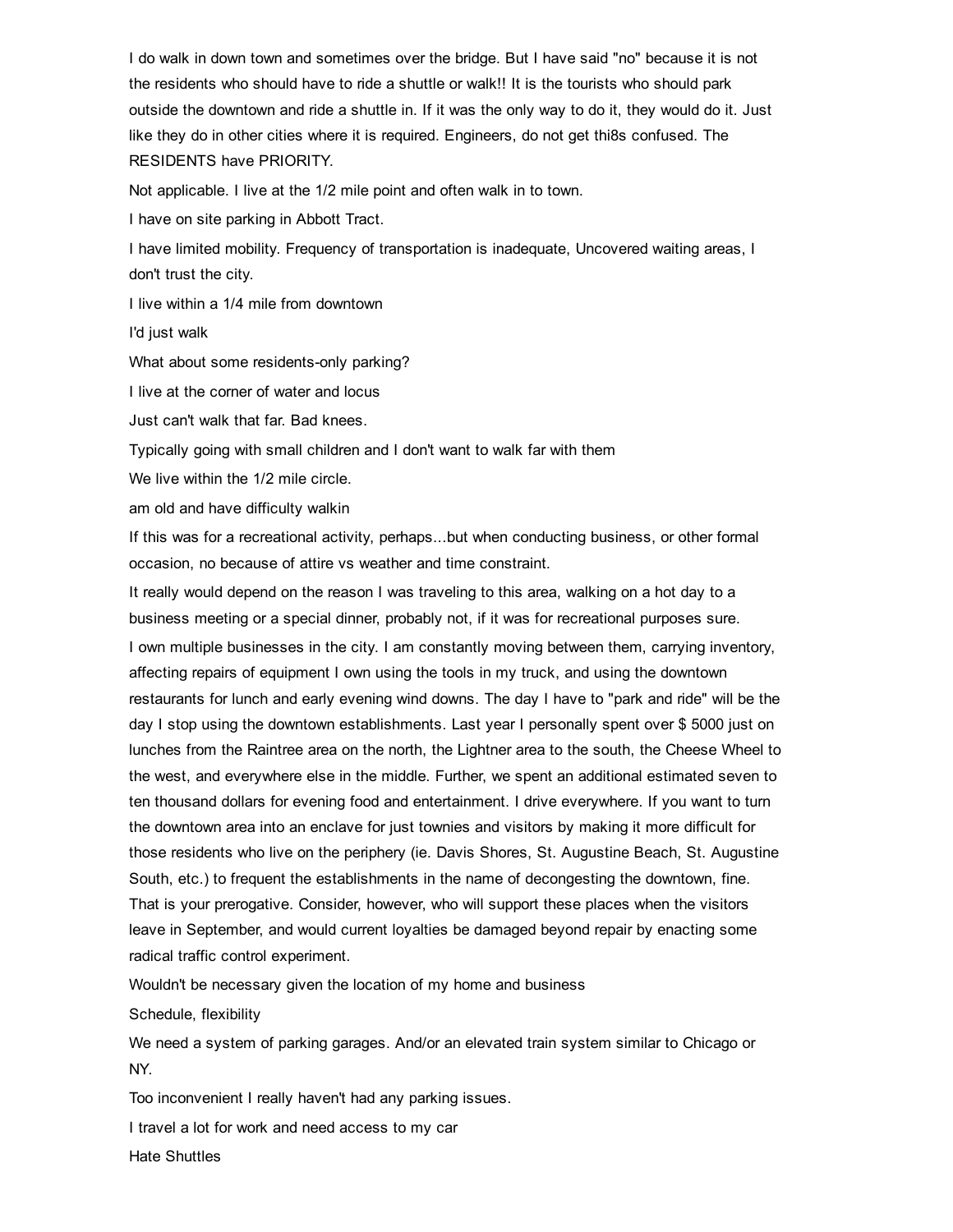I don't usually take shuttles. We often park in north Davis shores and walk across the bridge. Often we ride bikes. Occasionally we take our boat and then walk from the city marina. But we drive sometimes, perhaps if we are in a hurry or if we don't think traffic or parking will be bad. I would like to see free parking downtown for residents like it was until relatively recently. time waiting for shuttle.

Dependent upon weather and heat conditions.

I work on Anastasia Island and live in North St. Augustine walking is to far a distance

Because I own a business and have to lug supplies to it.

I think I would have to wait too long for a shuttle or trolley

I often must be in downtown to photograph weddings and thus need to be on location quickly and while lugging a good deal of equipment, lights, cases and even photo booths.

I run a retail business, and I need access to my business

I have small children and need quick access to our car.

If you locate the parking & shuttle service 1/2 mile at Riberia, Lincolnville residents will be trapped in their neighborhood, unable to exit onto King St. This is a dangerous situation.

I work at hotels within this area and I have things in my car I need to take with me or bring to the properties.

We prefer to keep parking away from the perimeters of town

If I am going to the Downtown area I take a cab. Parking is never a possibility

Between the parking, walking to a pickup point, and waiting for the shuttle to arrive, its too much hassle. Also, if one were to use a shuttle, a shaded area would have to be provided for waiting patrons to be shielded from the sun / rain.

I have a wedding band and DJ with lots of gear to load. It's already hard enough to park around the white room.

I have tried in the past and the wait times have been overbearing at times of high tourist density. My body, my choice.

reliability and cost

I would either walk or I would need my car for deliveries or pick-ups.

timing of shuttles, weather considerations, carrying unwieldy items

If there is a lot of traffic, I would not go at all like Sat/Sun., or holidays.

Shuttle, trolley take too long

I have young kids and am often traveling with some sort of stroller/jogger/baby Bjorn type of thing, not sure about holding the kids on a shuttle bus or van.

Wouldn't want to wait on a bus schedule

Time it takes to wait for the trolley. Inconvience

I prefer to walk or use my employer's parking

I just feel safer staying in my vehicle vs leaving it behind I like to eliminate risk

I need my car with me for reliable and efficient movement

60 YEARS OLD

The parking garage fee is too high. I have and love a pre-paid parkind card for downtown use. I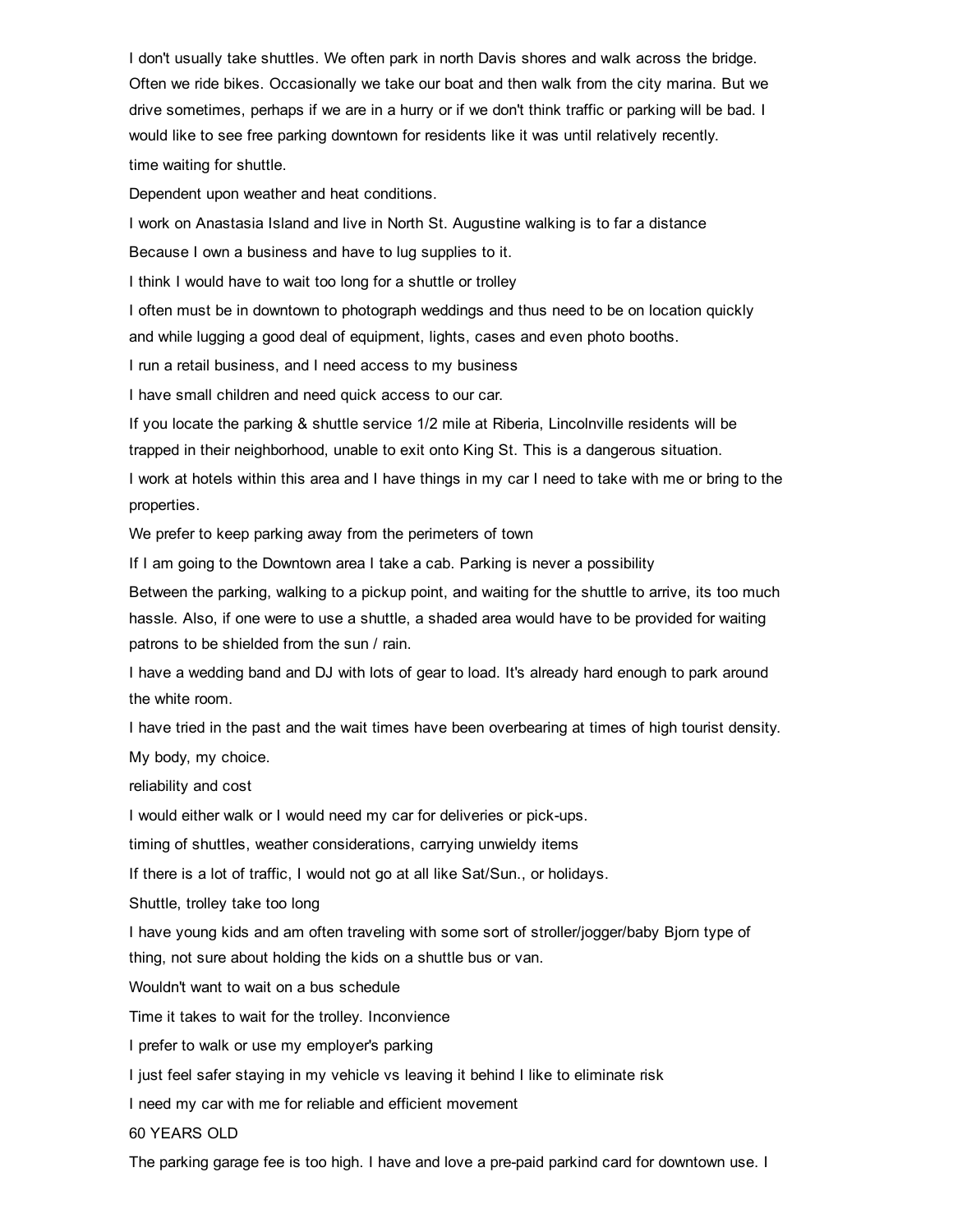take many out of state visitors downtown, often. I could not afford more to park and ride trolley.

Rains to much going to work can't get wet and it floods

Fatigue related to illness, worsened when temperature is high; knee pain (torn meniscus, bone on bone)

Only yes, if dependable and quick transportation was provided regularly.

Time required to make the exchange

Perception that it will take longer overall

Public transportation is NOT viable or timely in St. Augustine, Paying a trolley fee is not financially doable, too expensive.

I have a parking space downtown already.

Extremely inconvenient. I tend to carry a lot of product back and forth

inconvenience

rather walk

I think the city can come up with a solution for closer, better parking. Another parking garage.

My husband and I are older and cannot walk that far.

I just prefer to walk over taking a crowded shuttle

Live and work downtown. I want my vehicle with me.

Because I own a business and always have a car full of supplies and groceries. There is NO WAY I can walk a half-mile with 30 bags of food!!

Need to unload heavy equipment and musical instruments.

I live and own a business within these circles and it is unreasonable to expect the carrying of groceries, supplies, etc. to either location without a vehicle.

It would not be convenient for my short trips into those areas due to my disabilities.

It is easier to walk than wait for transit

I'm not a tourist walking around town. Trying to live in this town does require one to drive...

Shuttles and perimeter parking would be great for tourist. Residents deserve a town that we can use on daily basis not have to live like a visitor.

Don't want to stand and wait for a trolley. In the time I wait, I could be where I want to go by walking.

often i have thing to transport for work

Too much hassle. I want to be in my own vehicle. Drive to my destination, park, get out take care of business and get back in my car. No walking (have you heard this is Florida?) and not about to get on public transport with all the tourist. Get real!

weather

#### not convenient

I work downtown and sometimes need my car for work. There is not usually a problem with traffic and congestion downtown between 79. The traffic around 5 is terrible. 1) we need traffic "cops" to move the busiest lanes and 2) some of the one-way restricted roads should not be restricted before 9(or10 am) and after 6:30(or 7)pm. There is no need.

It depends on how badly I would need to get to some event or activity in the downtown area.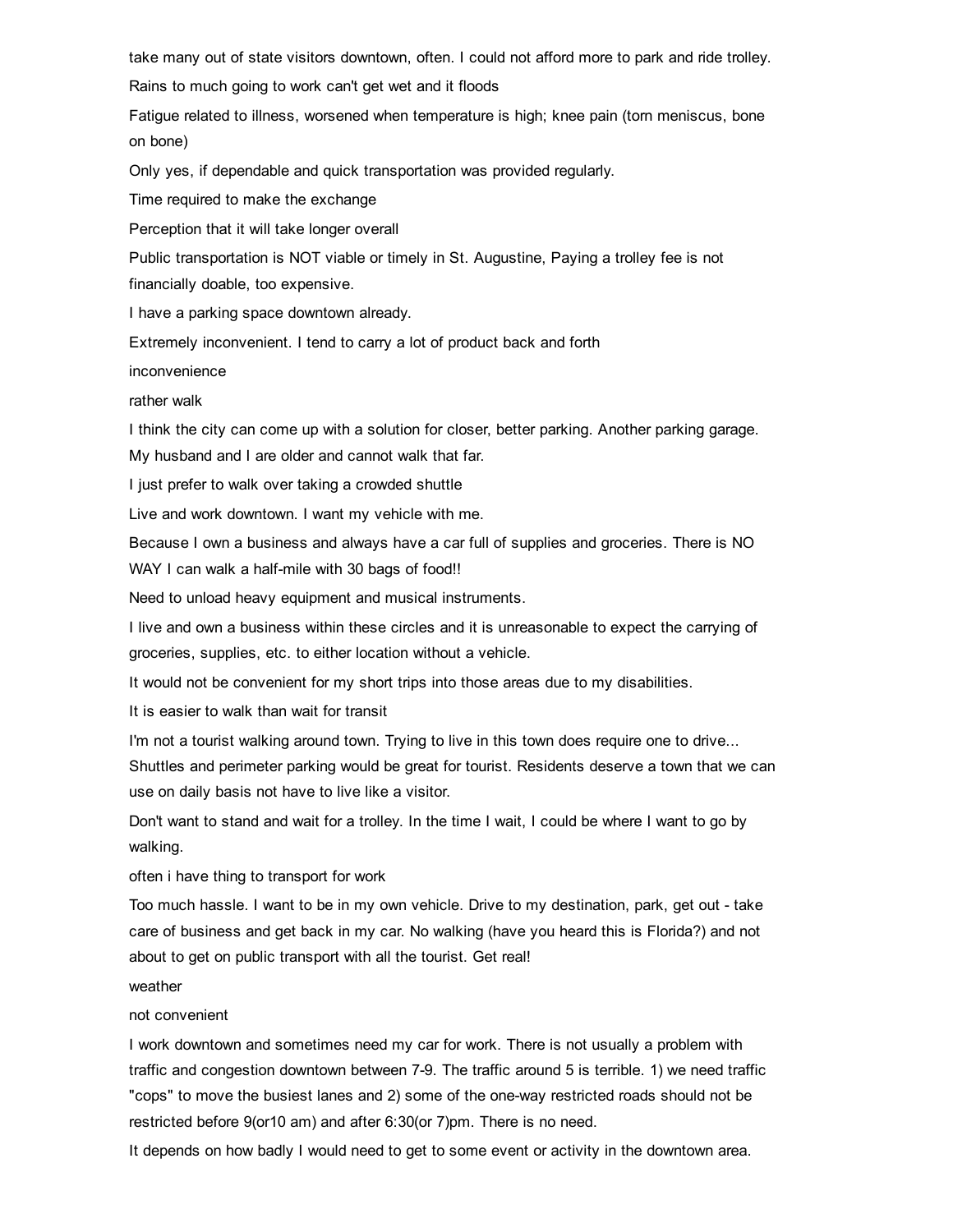If parking near or with a reasonable distance is not an option, I would choose to go elsewhere for my shopping, entertainment, dining, etc. If parking is required for business I'd prefer to pay a higher fee than walk farther.

I wouldn't walk it in the summer, but I would walk it in cooler weather.

I would walk

Inconvenience of having to wait for a ride

Because I work in historical downtown and am almost always carrying stuff also often leave late at night.

LivE in historic area

I don't like trolleys

# Streets, Land Use, and Design

## What should happen on narrow roads?



- A multi-use path should be created for bikes and pedestrians 402 38.5%
	- Bikes and cars share lanes, with "sharrows" for awareness 153 14.7%
		- Bikes should be directed to parallel roads 136 13%
- Protected bike lanes should be created (widen street or remove street parking, etc.) 223 21.4%
	- Nothing 129 12.4%

## What should happen on wider, faster-moving roads?



A multi-use path should be created for bikes and pedestrians 384 36.9% Bikes and cars share lanes, with "sharrows" for awareness 73 7%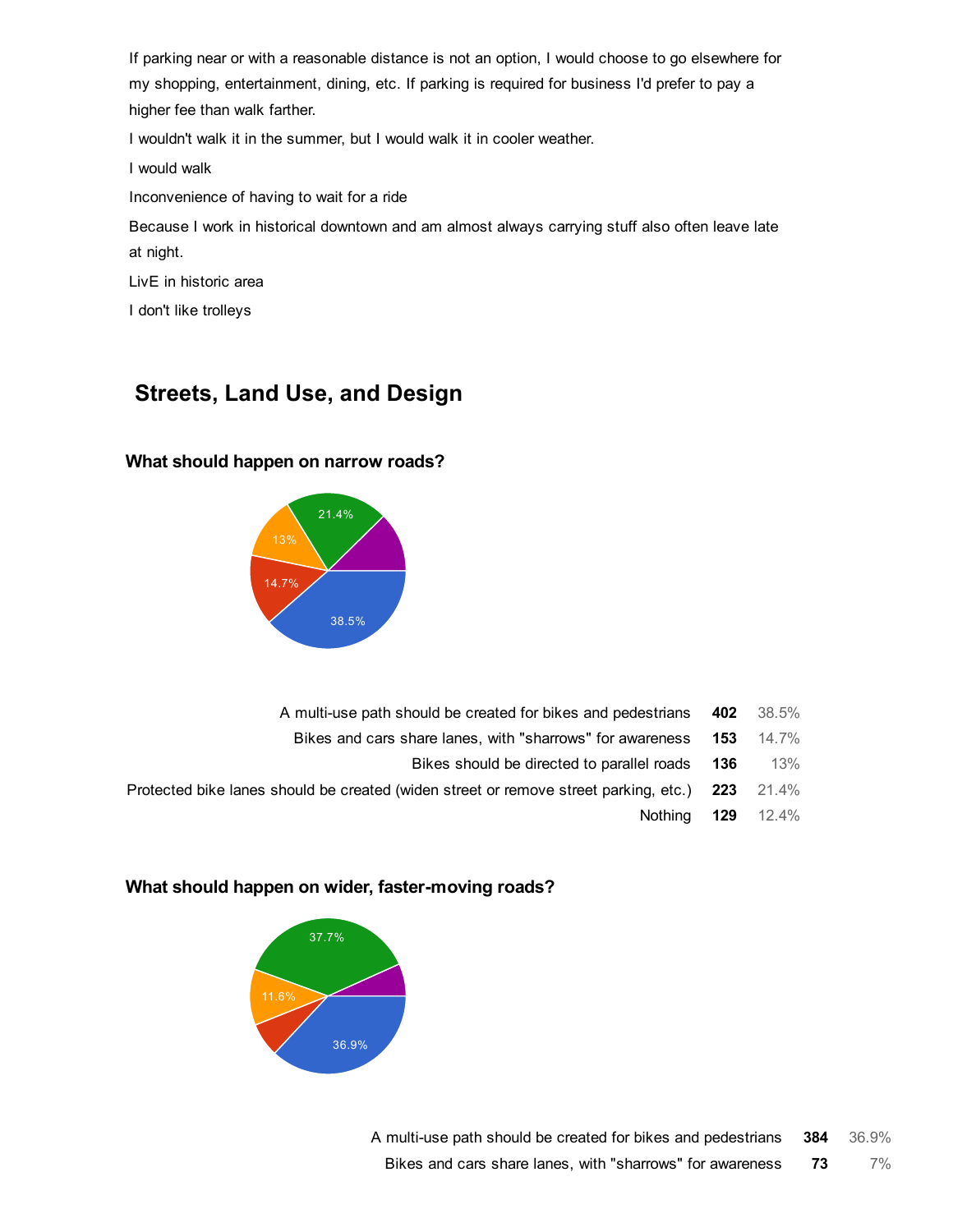Protected bike lanes should be created (change lane configuration or remove street parking, etc.) 392 37.7%

Nothing 70 6.7%



# Why, if at all, do you bike in St. Augustine?

# Which road is your favorite to bike on in St. Augustine? Why?

| None                                          |
|-----------------------------------------------|
| A1A                                           |
| N/A                                           |
| None, too dangerous                           |
| n/a                                           |
| NА                                            |
| San Marco                                     |
| san marco                                     |
| A1a                                           |
| Magnolia Ave.                                 |
| Beach                                         |
| Magnolia Drive. Beautiful canopy, wide street |
| St George                                     |
| The beach                                     |
| Marine st                                     |
| nа                                            |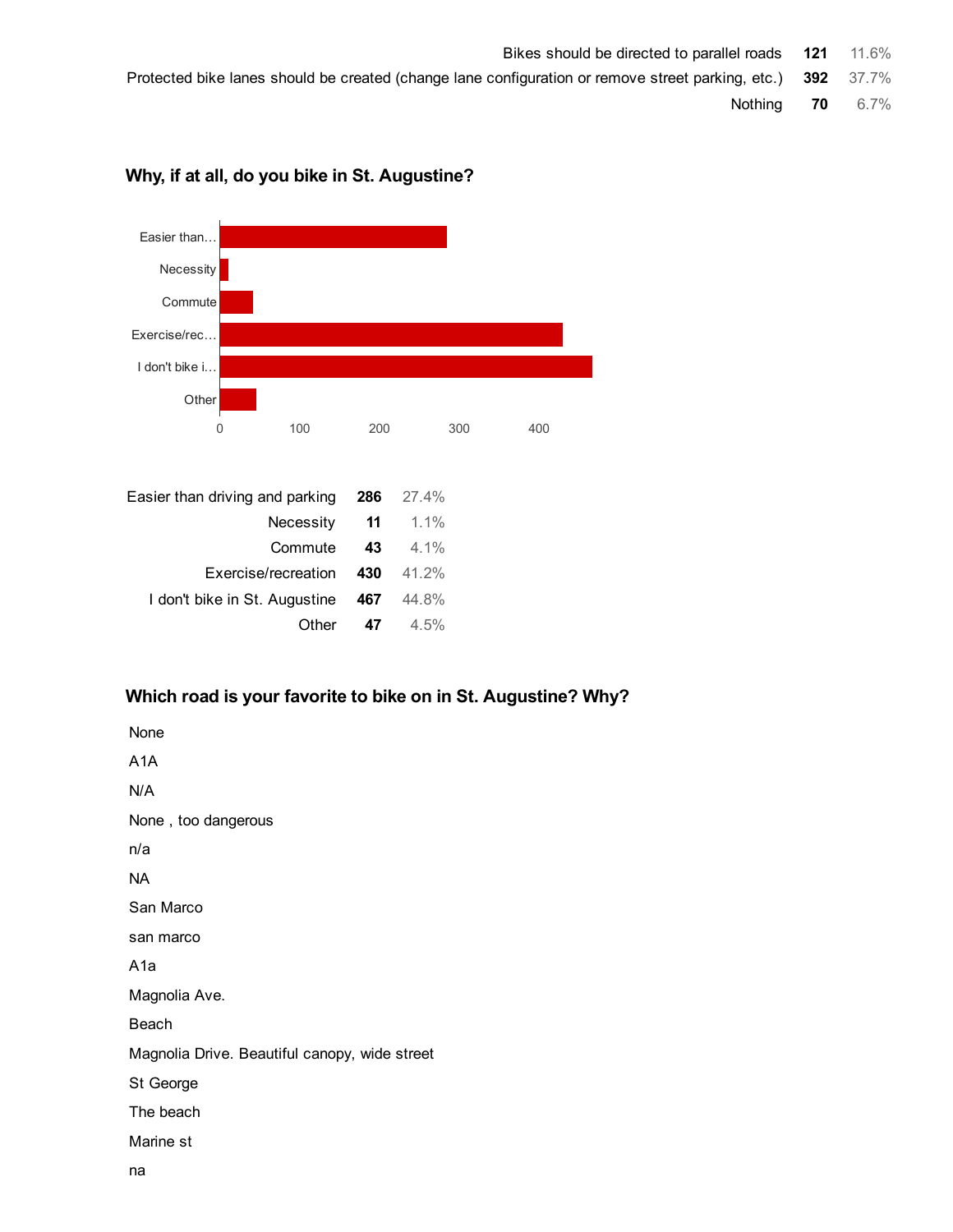#### none

#### Riberia

Shore Drive. Scenic views with slow, residential traffic.

Riberia, easy to move on, off sidewalk due to curb structure

Any neighborhood street

side streets in Linconville

Residential roads on Davis Shores, because I live there and roads are less congested.

Saragossa. Close to home

My neighborhood streets. Inlet Drive

Downtown early before the cars come out

None of them. Road maintenance is shoddy.

Washington and Sanford STS, not much traffic, nice views

None, they are all very dangerous. A friend was killed on 312 near A1A and that just soured me on bicycling in St. Aug.

Shore Dr. in St. Augustine South, drivers are polite and traffic is light

Dolphin to Matanzas because there are less cars.

I don't bike because there aren't very many bike lanes

North Davis Shores

A1A pretty easy to negotiate

A1A. BOL, Anastasia State Park, Lighthouse. You name it! It's a great route.

Hp1 area, marine st.

Davis Shores and beach, relaxed

A1A South of town. There is a place for bikes even if it is not real wide it is there.

Charlotte Street, slow traffic speeds (because of uneven road/bricks).

Shore dr in the South

A1A south of Anastasia Publix

Aia

neighborhood streets

Used to be downtown but with all the congestion its dangerous.

Mickler Blvd. Bicycle Lane

San Marco - at least where there is room on existing parking lane. Also A1A due to wide bike lane.

Inlet drive.....it's safer than Anastasia Boulevard any time of day.

Bayfront areas and back streets

neighborhood roads with less cars

Park Road in Anastasia State Park because of the natural beauty and the multi-use path.

Pretty clear someone here is preoccupied with bikes. Why not ask how I can get to in from work without being held up in traffic daily?

A1A to farmers market on Saturday and music at the Pier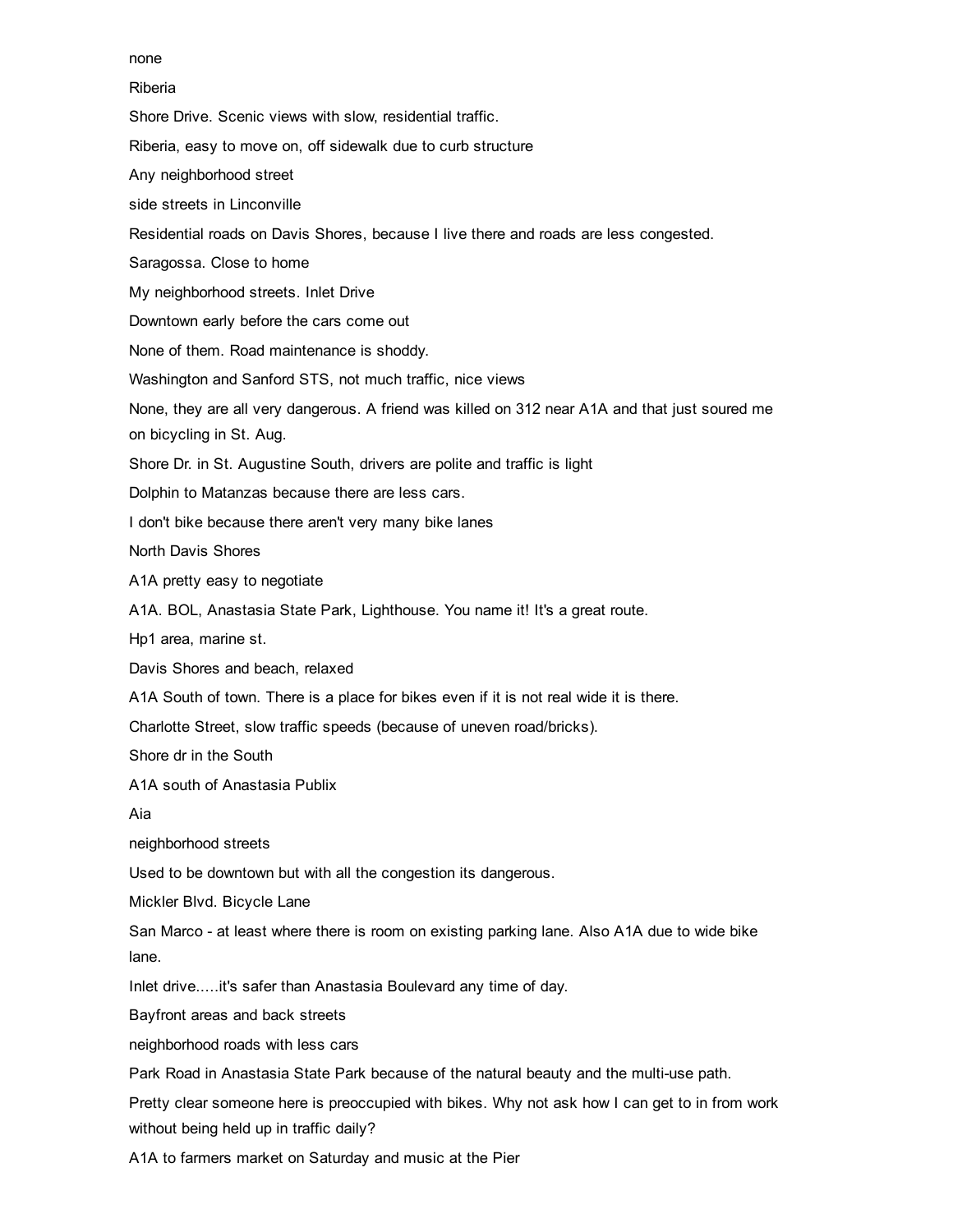Avenida Menendez/ S Castillo. Because of the Bayfront and fort

Riberia because the speed limit is low and mostly locals use this road and they tend to look out for other locals.

Marine. View, slow traffic, and parking spaces serve as bike lane during early morning.

Back roads- by the state park entrance.

Bike paths in St. A beach because it safe & traffic patterns are obvious & clearly marked

A1A on Anastasia Island, but only in the early morning before traffic.

Comares Ave. & Inlet Dr. (perimeter of Davis Shores) Wide streets and visibility at corners.

Inlet Drive. Beautiful views.

Park entrance road, Anastasia state park. Because you are close to nature.

A1a.scenery, destitations

Neighborhoods-Fullerwwod, Nelmar,uUptown. Quiet. Also San Marco as an alternaive because generally it is hard for cars to go fast.

The Lincolnville neighborhood

Around the North Davud Shores neighborhood (unless it's Regee Sunday).

All of them and they are safe as long as I am careful just like my mother used to tell me 50 years ago!

Any road with bike lanes

Bridge st. Gives me the safest entry to the downtown area from the west

We go through the neighborhoods, no other roads are safe

Side streets in neighborhoods

bayfront

Old Beach to Red Cox Road to Comares to St. Augustine Blvd. This allows for the most limited contact with cars on busy roads

Hypolita Street. The shared use of the public space makes biking more enjoyable.

none, usually remain on sidewalks vs. roads when possible

mickler because there is enough room to safely ride, and drivers are going slow enough to react to bicycles and pedestrians. No traffic.

None anymore as they're all so dangerous

Lincolnville because it's quiet & safe...I avoid Avenida Menendez although it's scenic...it is too dangerous for bikes due to fast moving traffic, too many parked cars, pedestrians popping out to cross illegally etc.

Shore Drive, live in the neighborhood, beautiful along the water. Traffic is safe

The south sea wall, beautiful view and no cars.

Riberia Street during the day. There is a little room for bicycles but it's too dangerous in the evening.

THIS WHOLE SURVEY IS ABOUT BIKES VERY ONE SIDED. I REMEMBER WHEN HEATHER THOUGHT IT WOULD BE A GREAT IDEA TO SHUT DOWN COSA TO CARS ALL TOGETHER.THIS SURVEY HAS HER NAME WRITTEN ALL OVER IT.

I stay off the main roads and stick to side streets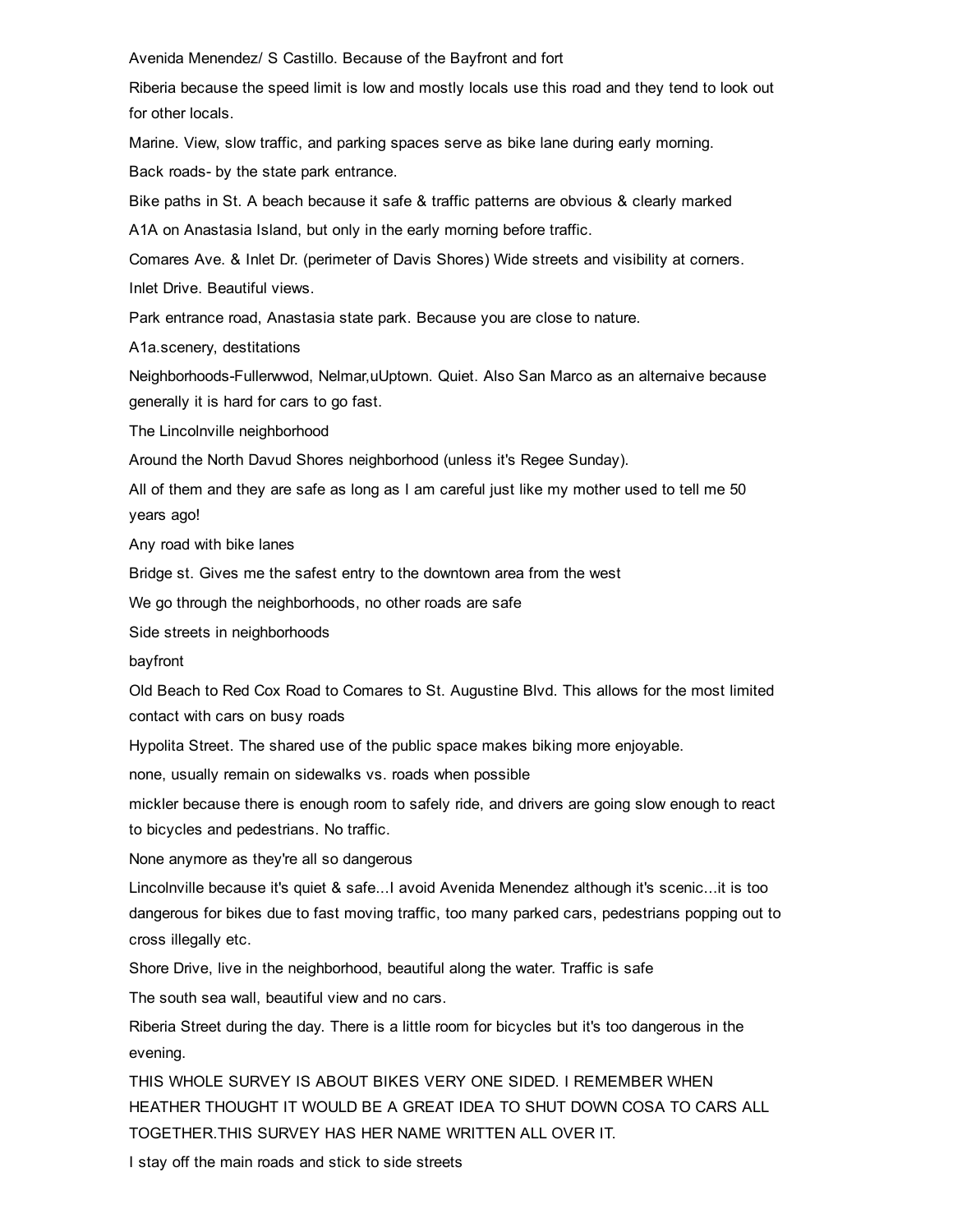#### Anasthesia park

Magnolia Ave. Quiet, scenic, and get's you to North City without being on San Marco. i actually don't love riding on any road in st. augustine, because even when there are specified bike lanes, many times they'll just end abruptly and you have to weave out into traffic. Pope Rd. Sidewalk off road Causeway to Vilano because it's more protected from traffic waterfront, swing park, magnolia drive to carousel park the small neighborhood roads back roads There are none in the city of St Augustine; too dangerous. I do bike path off 207 or go to Flagler County, which has a nice bike path, or Duval, ditto. neighborhood roads in Davis shores . open with little traffic Cordova--paved not brick Pope Anastasia Blvd neighborhood roads like Comares bc it is wide San Marco - Its a direct route and passes places I frequent I bike in the neighborhoods and avoid main roads if at all possible. Inlet Drive - scenic and not as congested. Coquina, Anastasia Blvd san marco ave - to get down town quicker A1A South toward Palm Coast No favorite I do not bike in St. Augustine. I do, however, bike in Marsh Creek, where my home is located. I enjoy riding all over the city. The road is not important. What is important is making sure people on bicycles behave predictably and follow the same rules of the road as automobiles. Bikes DO NOT belong on sidewalks with pedestrians, skateboards, segways, wheelchairs, people with ambulatory disabilities and parents with babies in strollers! Neighborhood roads to and from the Farmer's Market. I am usually riding with my dog or children. I don't do it very often. Don't bike Back roads on the Island. A1A too dangerous. Menendez to San Marco /by Fort A1A San marco magnolia ave the bike path off off 207, can bike without fear of being hit by cars

A1A beach. Slower traffic with pedestrians so car drivers are more aware.

If you want to die a quick death, try any road in St. Augustine where there is auto traffic. The arrows on San Marco and Bridge of Lions for bicyclist should be abolished, so says a friend who bikes. Let bikers and pedestrians share sidewalks.

A1A South of 206. Less traffic lights prevent east and west bound traffic which helps to reduce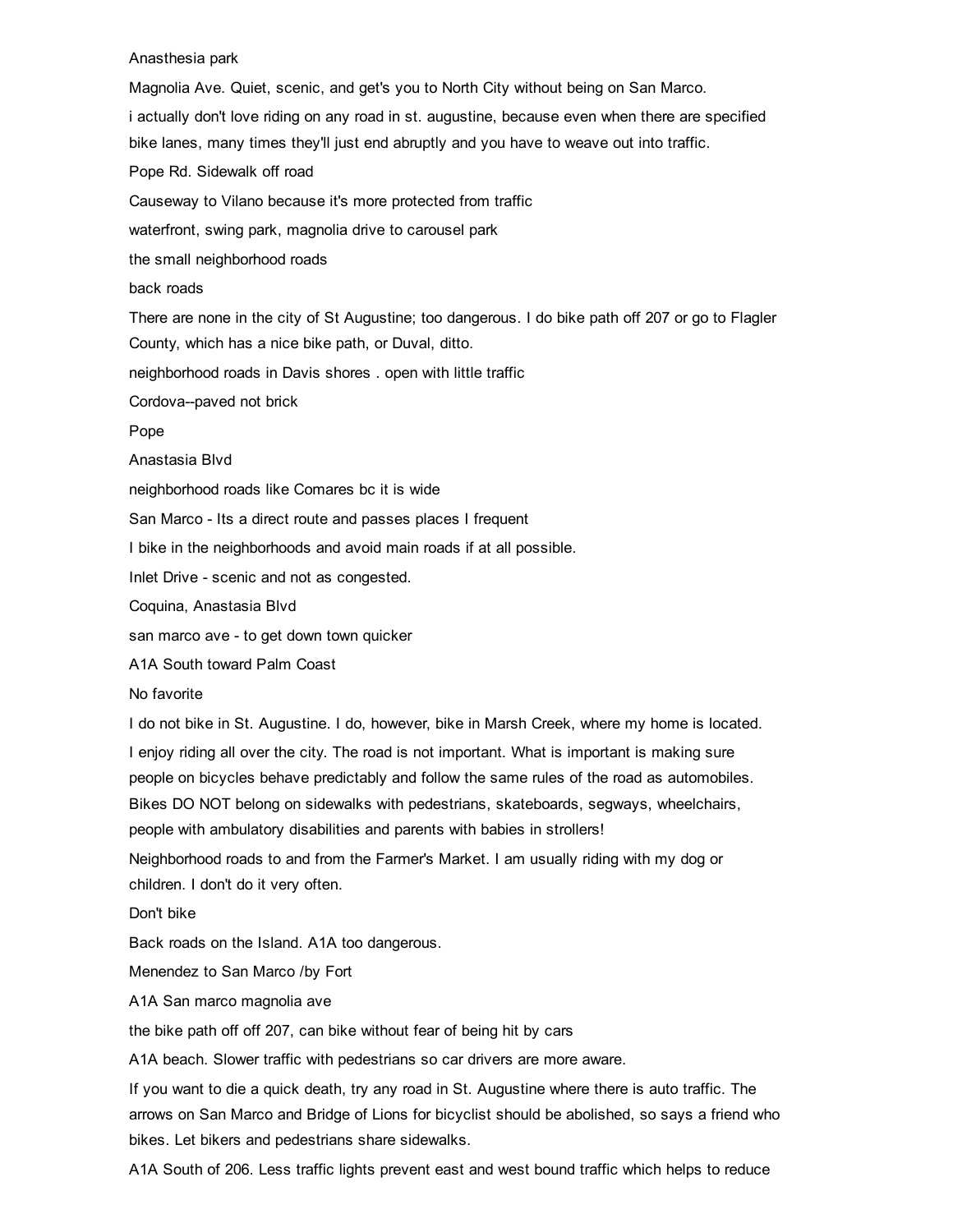#### accidents

Riberia. Drivers give cyclers wide berth

Most roads in St. Augustine are too dangerous for me to bike.

Wherever there is a bike lane

AIA as it is the history and lifeline to all places in this city.

Don't have a favorite. All the roads are very dangerous!

Back streets, less traffic

My street and the beach.

When able I try to skirt around as many main in town roads as possible to get to destination.

there really isn't one because I am always fearful of being hit by cars

Anastasia Blvd to downtown

back roads to the state park

Anastasia park to beach

Magnolia Avenue. Shaded and scenic

Spanish st

Water St no traffic and it's scenic

None, because Saint Augustine is not a "bike-friendly" town.

Anywhere in North City where I live. Shady, beautiful, and relatively safe.

Mostly residential streets since they're not busy. Main roads are often used by people who drive recklessly and don't pay attention to cyclists.

Aia on the beach

none really, because there are no roads with save bike lanes

San Marco. Easy to move on the sidewalk.

Any Side street - Less likely to be run over

Residential streets in the island. Not as congested and wider.

Water Street; quiet and scenic

i do not bike

Streets in Lincolnville. Slow traffic and lots of shade.

a1a view

I bike for exercise so any open non congested roads

Magnolia - the beautiful trees

Vaill Point rd

San Marco is generally wide enough to ride on

Magnolia view

A1A Beach Blvd

Magnolia Ave

Cordova – traffic is slow there.

Water street, beautiful

A1A south of Bridge of lions. Wide separate bike lane. Cars spread out in multiple lanes.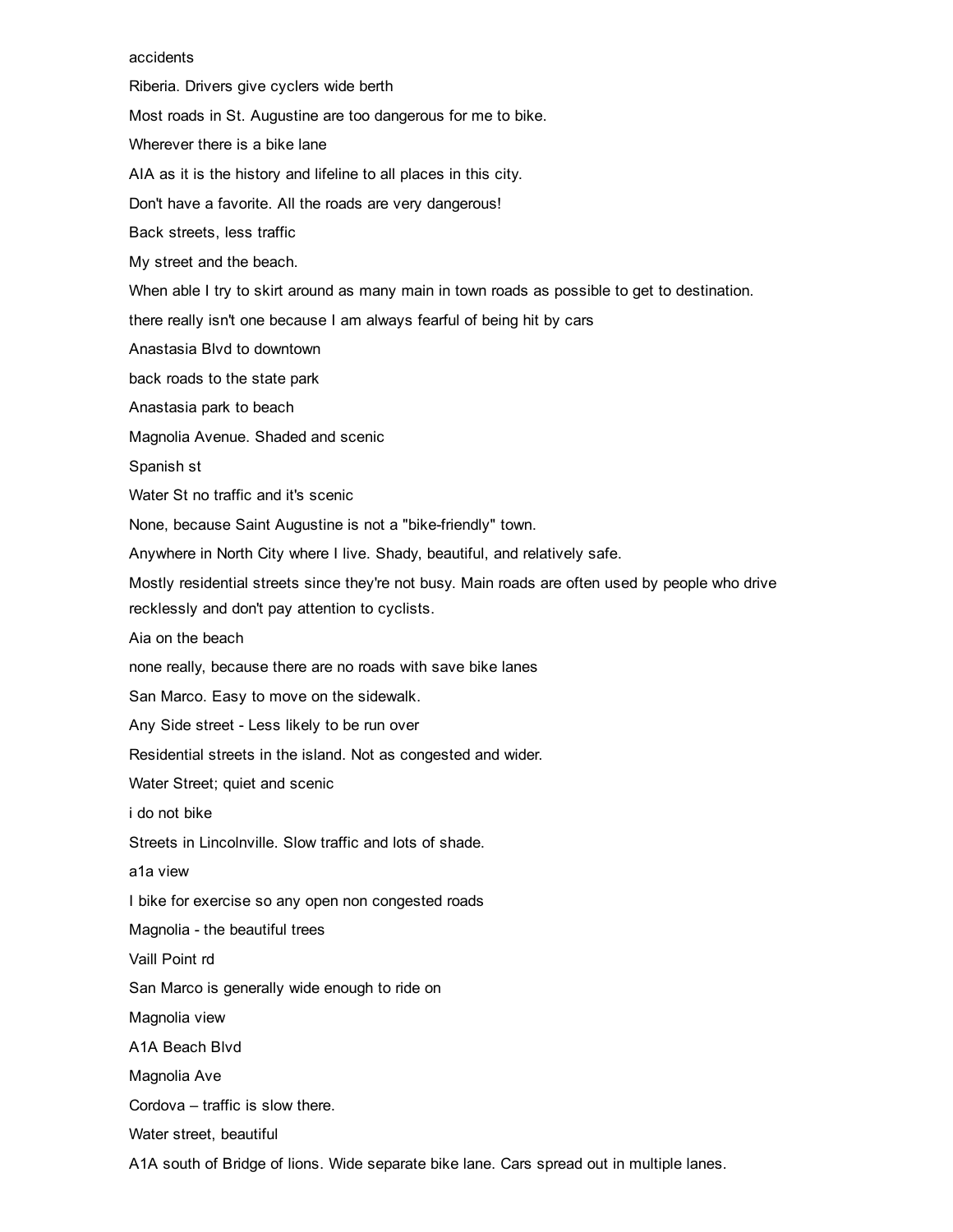#### A1A it is beautiful

#### **Charlotte**

Biking in downtown st aug is dangerous and difficult. I would love too, but am afraid too. During Mumford and Sons, when San marco was shut down, we biked all thru downtown and it was great. My favorite would be the Lincolnville area because there are very few cars that travel thru there and when they do, they travel slow.

The border streets on Anastasia Island/Davis Shores because they are safest.

None, right now too dangerous

I like to bike from home(near the pier) to downtown because of the trouble driving and parking give.

Magnolia

you should only bike in your neighborhood

A1a, I live north of Vilano center but biking makes me feel like my death is just around the corner with speeders and distracted drivers

Residential roads

None...too dangerous

Beach Blvd slower speed of traffic but lots of tourists not looking.

I bike in all neighborhoods - I don't have a favorite.

Residential streets- less traffic

A1A. Safer and scenery is better

St.George st.

Magnolia. Because it's the most beautiful street in town.

A1A near where I live

AIA because of sidewalks.

Bay front sea wall

North City. Because of less congestion and traffic.

A1A and Anastasia Blvd. the view

People that ride bikes on the roads, should be required to have a driver's license, a license plate and insurance. This would cut back on the on-road riders. They use our roads without having to pay for the right to ride on them.

I stay on sidewalks or the beach. Bikes do not belong in the same area as cars

Just bike in the north beach area

Anastasia Park Road and old St. Augustine Beach neighborhoods

Any road that has a bike lane.

Magnolia ave , traffic on San Marco feels dangerous

My neighborhood - DAVIS SHORES

Neighborhood

The beach, riding bikes on roads around here is stupid. Ride on the sidewalk. Who rides bikes around here anyway. I work downtown and see around 10 bikes a day not including pedicab. Tourists don't bring bikes.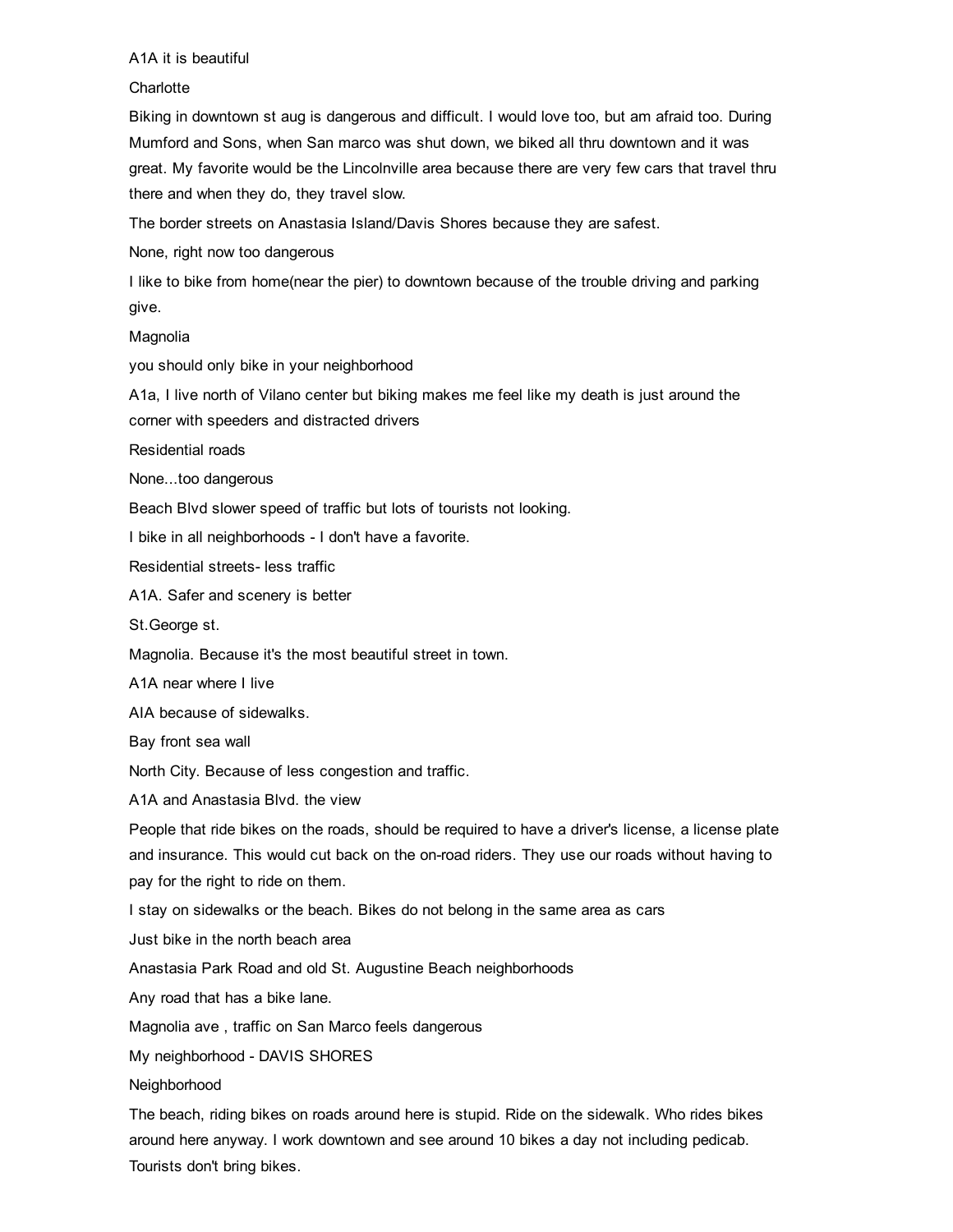Neighborhood on Anastasia island Mikler awesome sidewalks Quiet off streets A1A south Davis Shores Smaller streets in neighborhoods with fewer cars & fewer pedestrians Back roads in davis shoes Cordova, proximity Davis shores area Any where in Davis Shores or around the city square. Scenery. Menendez park neighborhood to pier by way of Pope road A1A. View bike lane side neighborhood roads, because the main roads are too congested with cars & tourists. Around Anastasia blvd and Davis shores. It's easy to get around. Street lights for crossing are not long enough. Anywhere in Lincolnville. Lots to see and safe. Lincolnville - It is the least congested and there is never any traffic Neiborhoods and back roads on island Inlet Dr., Comares Ave., Dophin Dr. & Lighthouse Park area...we live there

Marine Street

# Which road is your least favorite to bike on? Why?

US1 San Marco US 1 All A1A King n/a N/A Us1 NA See above Bridge of Lions None all king US 1. Too dangerous Anastasia Blvd.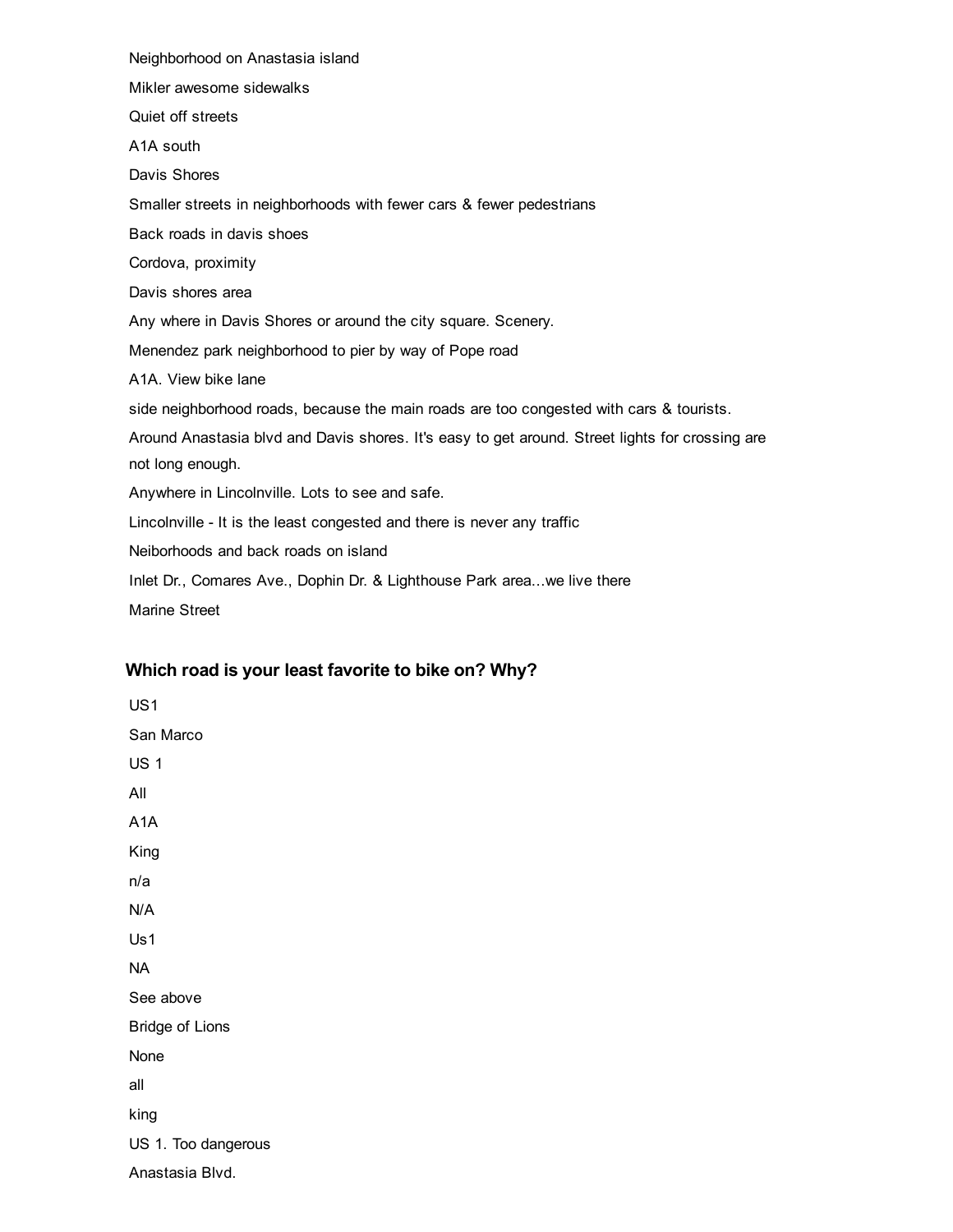#### King Street

Anastasia Blvd

Menendez. Cars speed near the fort. Sidewalks are narrow. Go back to one lane each way, cars will slow, you can make wider pretty sideways, and annoying cars justcutting through to a1a/bridge of lions will stay on route 1. This will force cars out of downtown they can go route1 to 312 instead.

na

us 1

South Dixie Hwy. Narrow road bed & fast traffic.

King, traffic, no bike lane

all of A1A, especially Bridge of Lions

US1- Too dangerous!

Bridge of Lions, because I don't like to ride in road with cars (sharrows) and when riding on the sidewalk there are many pedestrians.

Cordova. Too narrow/ busy

King Street it's scary with too much distraction and worry about car doors opening on me. Plus people seem to think that streets are only for cars and they abuse cyclists in the roadway.

South dixie.. its horrendously dangerous

None. Again maintenance, distracted tourists driving

US 1, cars are going fast and not paying attention.

San Marco Ave. Much too narrow. Not enough room for cars and bikes. Same as the Bridge of Lions Sharrows are not the way to go.

Rt 1, blocked bike lanes, parked cars, distracted drivers, high speed drivers, drivers who don't think you should be there

Bridge of Lions to King or BOL to San Marco Ave because it's so congested with cars, horse carriages, trolleys and pedicabs. It's obnoxious (cars trying to get around the carriages, cars trying to make turns where they shouldn't be, etc) and extremely dangerous.

In the city it is impossible to bike safely because of traffic and the congested parking in the square.

31A too dangerous

A1A. Traffic is way too fast, parking on the streets, not enough police presence to deter unsafe driving, tourists who don't know their way around and who have been drinking.

Around the plaza. And avenida Menendez. Too much congestion and drivers not paying attention

King Street, congested

San Marco. No place for bikes beside sharing and not comfortable with drivers that are not familiar with sharing.

Ribera Street south of King, high traffic speeds, no bike lane or shoulder, should be bicycle friendly because lots of cyclist use it

U.S. 1. It's hell to bike on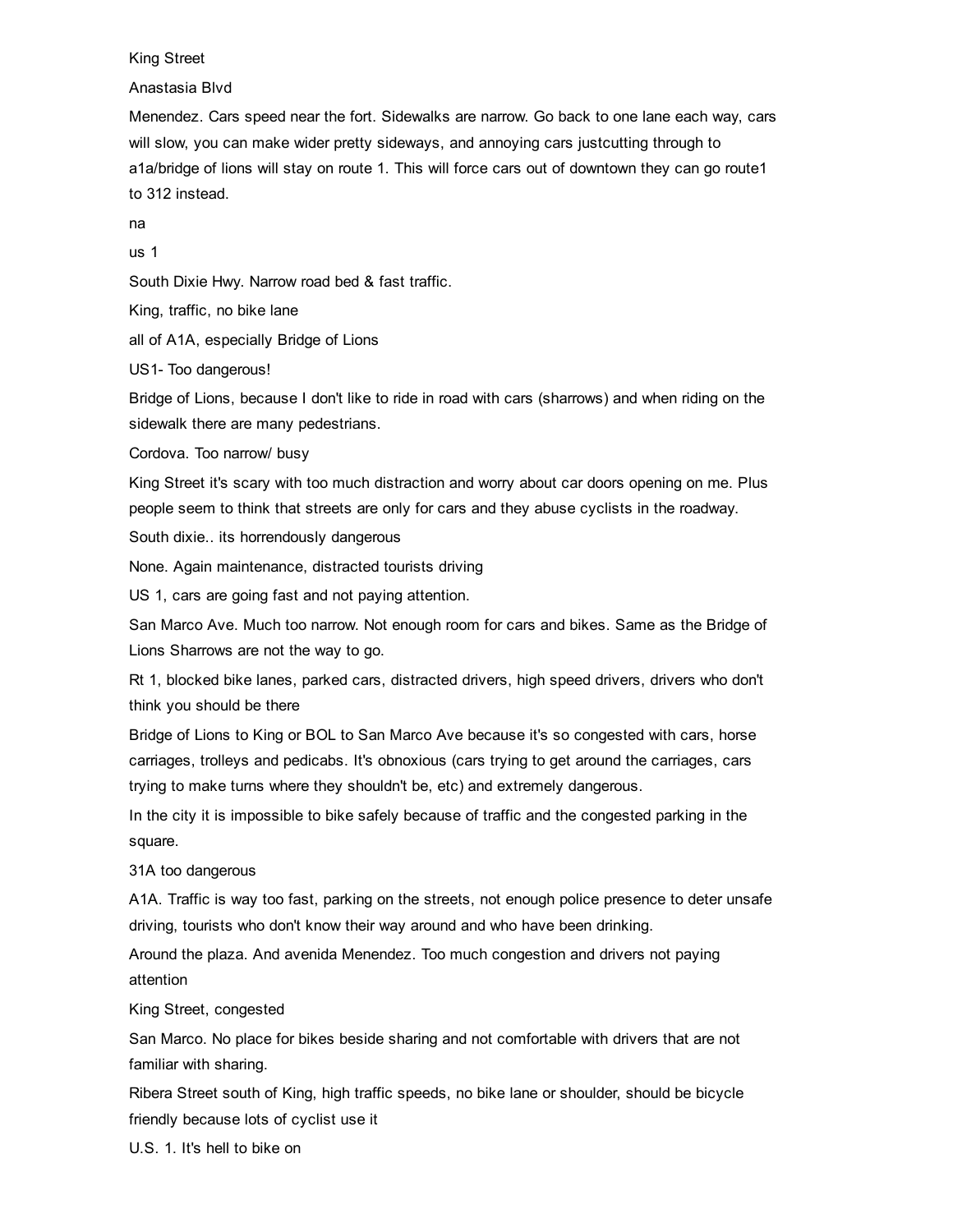Rt 16 no shoulder or bike lane

Us 1

US1 North of town. Shoulders not wide enough. Traffic sometimes drifts over the line.

US1 - speed of cars, and disappearing bike lanes

Anastasia Boulevard..... Unsafe

Us1 - traffic

King, because it's terrifying.

This is an absurd amount of questions about bikes. Bike are so careless and pull out in front of me, I don't believe they should allowed in the road at all.

Avenida Menendez/ S Castillo. Ignorant and aloof motorists as well as the left turn onto Orange Street that can snarl traffic.

King and San Marco. No one understands a sharrow so San Marco and the Bridge of Lions are a nightmare.

US1 because no bike lanes, fast traffic

Anastasia Blvd

Stretch of a1a between pope rd north to downtown due to proximity of bike lanes to fast moving traffic, difficult to navigate traffic patterns & loss of any right of way through Anastasia Blvd

US 1 - completely unsafe

Anastasia Blvd. I'm afraid to bike due to the speed of drivers and inability to see far enough ahead crossing on sidewalks and crosswalks.

Avenues Menendez. No shoulder or bike lane.

Anastasia Blvd. too many potential hazards

Anastasia Blvd. Safety

Avienda Menedez is too narrow, traffic is too fast Never Rt 1. May St too crazy even to cross.

Don't have one as long as I give priority to cars, as it should be. The roads are for cars first!

Anastasia Blvd. No bike lanes, no crosswalks, people drive too fast.

Anastasia Blvd--dangerous for pedestrians and bikers--speed limit is too high and not enforced. People die and no one cares

King St is too dangerous with all of the mixed traffic

US 1 It is highly dangerous do to speed and traffic density

Anastasia Blvd, too dangerous

Anastasia Blvd. Cars travel at a high rate of speed and in some locations you have to go around parked cars and enter the travel lane

King Street and the Bridge of Lions. Doesn't feel safe.

Us 1. Intersections are dangerous

Going on the Anastasia Blvd, drivers too fast, not enough room for cyclists. The sidewalks are uneven and terrible to ride, and there are no safe ways to get across the bridge.

Trails, no distracted drivers...

Avenida Menendez, King St - too busy & unsafe for bikes.

US1, too dangerous. Hilltop is ridiculous, that road really needs a bike path, so many people use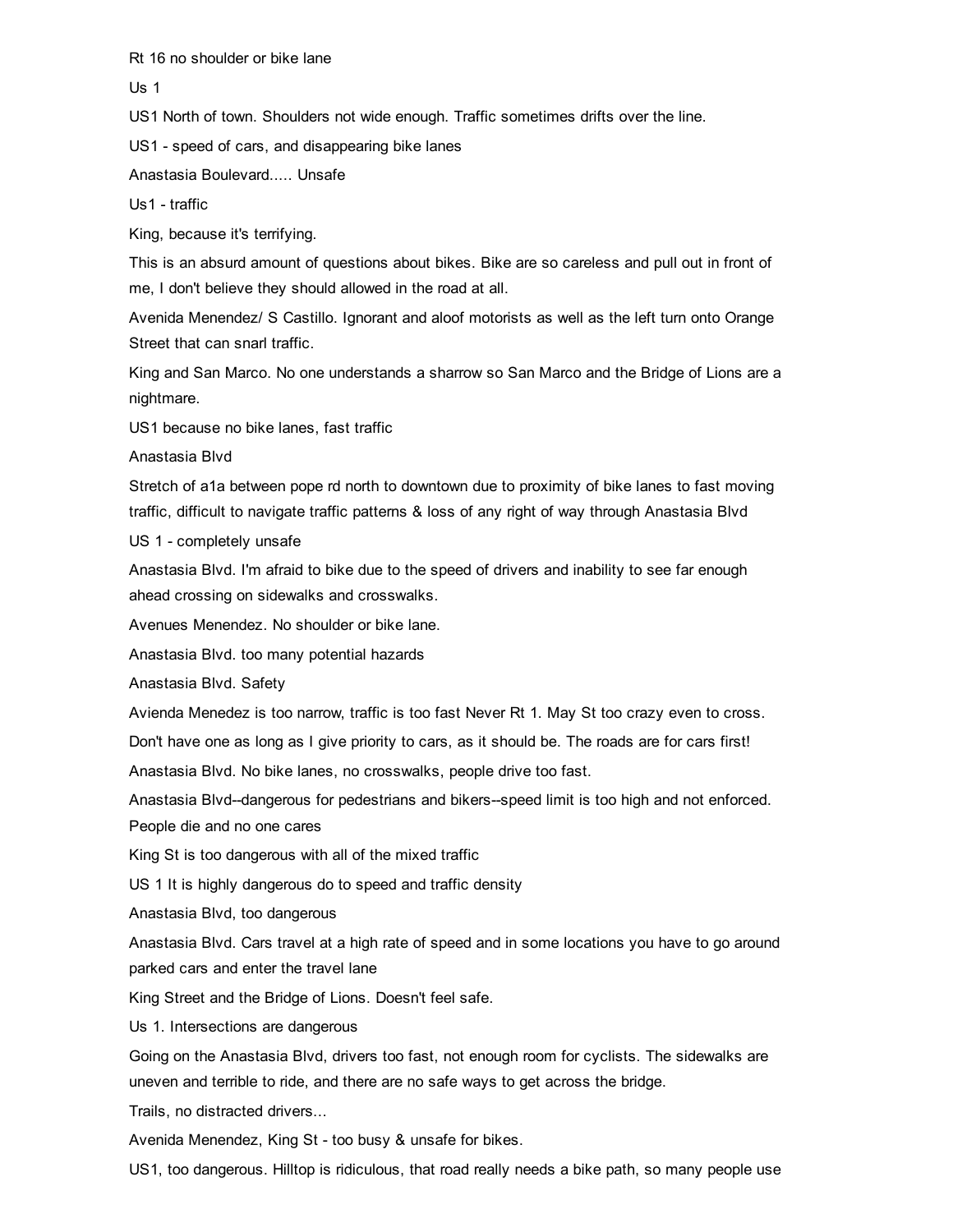bicycles as their transportation around there. Very dangerous for them since there are no paths and narrow roads.

Avenida Menendez, too many people on sidewalks

San Marco, I'm afraid I will get hit by a car.

Send Marco to Lions bridge. It's dangerous no matter what time of day it is.

NOINE NOT EVERYONE BIKES HEATHER.

any road where cars are doing 35+

Downtown-too many cars-dangerous

San Marco. Needs dedicated space for Bikes. Cathedral and King. How about no cars downtown. Just Bikes and Pedestrians. No Segway, just Carriages. NO Trolly's unless they shorten the train to 2 cars. Also put the Trolly Tour on tape and let people listen through earplugs.

see my answer above. i mostly ride on san marco, and between the cars and the parking, it's an accident waiting to happen, despite the sharrows. anastasia blvd -- because cars drive really fast and while it's wide, there isn't a dedicated bike lane.

A1A dangerous fast traffic

San Marco Ave. because it's too dangerous

King street, people aren't looking out for pedestrians and bicyclists

King st

busy roads

I don't bike at all on downtown streets, but have sometimes biked on Anastasia Island, if I can stay off high-speed Anastasia Bl

Any Down town . Overly congested with cars

st george & cordova--bricked area--bumpy

A1A and US1 cars go fast and don't pay attention.

US 1. Conjestion

king street- dangerous

Ponce De Leon - Traffic is too intense and dangerous

Any road without a sidewalk.

A1A because too many old drivers who shouldn't be driving or kids who are texting.

US1 because too much fast moving traffic and safety concerns

Any with heavy vehicular traffic. Crossing Anastasia is very dangerous from Old Quarry

Ponce de Leon Blvd Too many fast moving cars

A1A Vilano to Ponte Vedra since installation of the rumble strips!

No least favorite

Any road with lots of cars. I'm not that stable on a bike. My husband is the true biker in the family. If I am with him, I am going at an uncomfortable speed.

Only residential roads

San Marco - too much visitor traffic

US1 way too dangerous with too many turns cutting across the bike lane.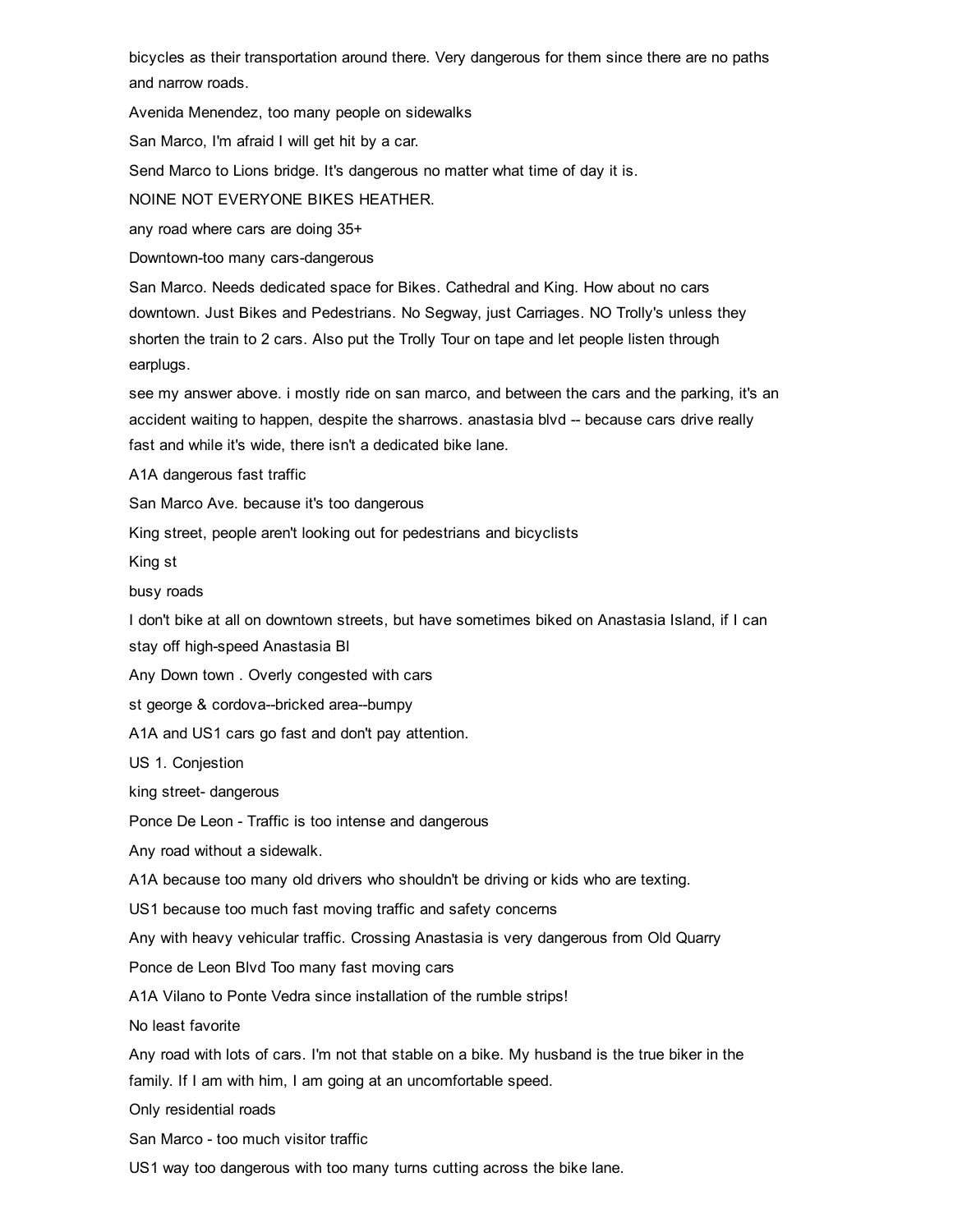#### Hypolita

312 too busy

a1A in Vilano, the does not have a bike path shoulder and the cars are going pretty fast and drift over to the edge

A1A between 312 and Bridge of Lions. Cars drive too fast with texting/unaware drivers.

San Marco. Drivers seem disinclined to "share" Federal highway with bikes.

A1A downtown

Roads without bike lanes, esp. with rapid traffic

US 1, 312 and the likes, the folks in this city are not going to give up their BUBBA Truck roadways to bikers, runners and pedestrians. BIKER TRAFFIC LAWS HAVE TO BE CHANGED SO THE BIKER/RIDER IS ALLOWED TO DRIVE INTO TRAFFIC AND NOT BE TICKETED. DRIVING WITH THE FLOW OF TRAFFIC IS DEADLY AS YOU CAN NOT SEE WHAT IS COMING AT YOU!

King Street is very unpleasant. San Marco is awful, too.

US 1 because bike lanes aren't safe. Vehicles drift into bike lane all the time.

A1A /Anastasia Blvd, safety

A1A too many cars going too fast.

going thru town is a problem with increased car pedestrian traffic

San Marco - no bike lanes at all!

Moultrie/S Dixie

Anastasia and US1

US1. Dangerous

Anastasia blvd, fast cars too scary

San Marco Too much traffic and no safe room to ride so I use the sidewalk and that's not safe for pedestrians and people coming out of stores directly onto the sidewalk

All of them, because Saint Augustine is not a "bike-friendly" town.

US 1. It's dangerous, but then, biking has become SO dangerous in SA and all of St. Johns

County. I am afraid to let my teenager ride his bike like I freely did when I was young.

Biking anywhere in St. Augustine is dangerous.

King St. because it's busy (people don't yield) and it's narrow.

312. Heavy traffic

A1A, US1, bikes have to use the same level than cars, no protection by a curb, traffic flows at 40 - 50 mph - dangerous

U.S. 1. Dangerous conditions, inconsistent coverage of sidewalks.

Aveida Menendez

Any main blvd (Anastasia / san marco) Sharing the road is a concept foreign to our drivers....

Additionally I will not bike on US1... No safety whatsoever on that road.

San Marco congestion, parking on both sides. Not safe.

Anastasia Blvd during rush hours: traffic too fast

i do not bike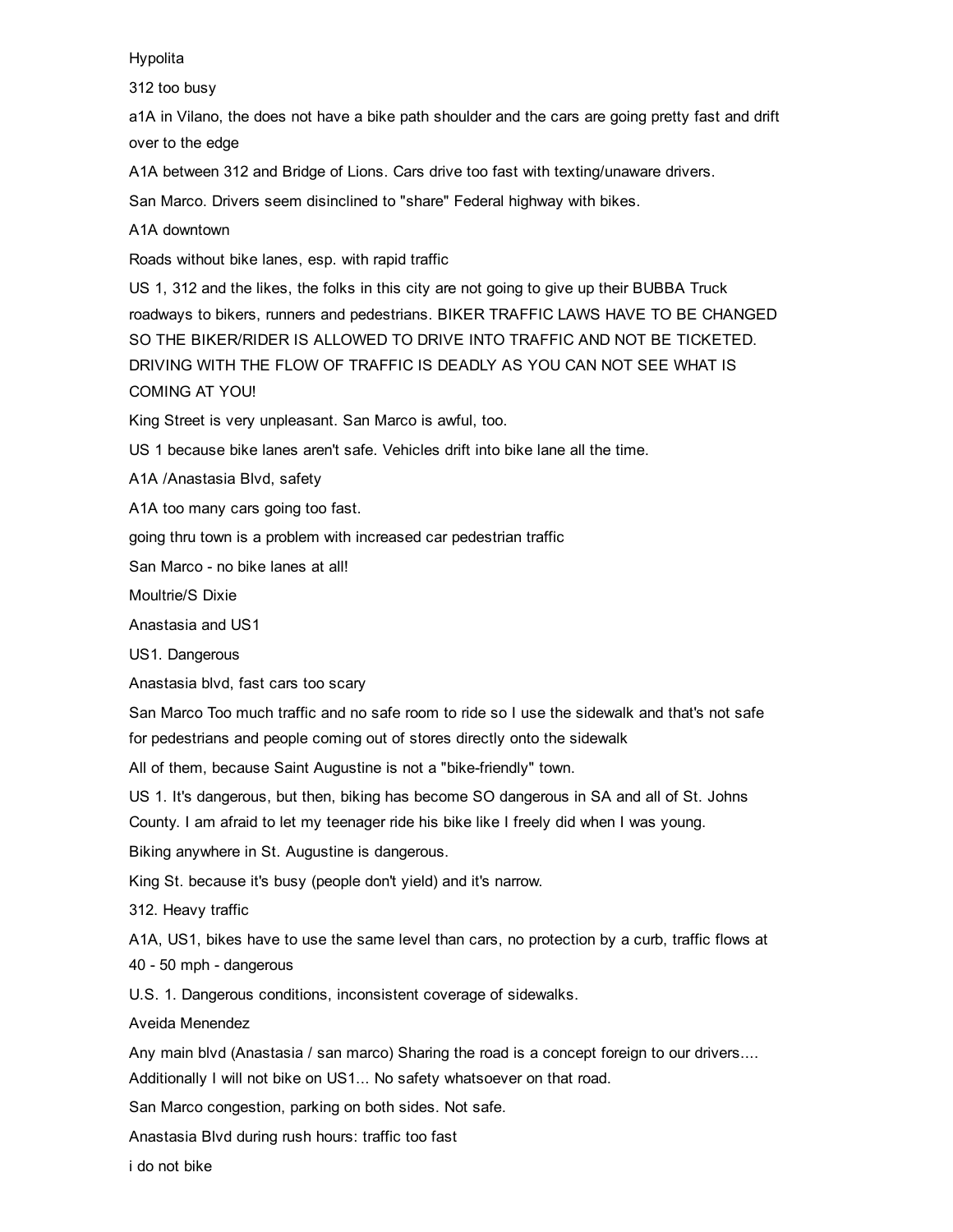Anastasia Blvd. Hot, racing traffic, glass on roadway punctures bike tires. Parking lanes confuse drivers and bikers.

king congestion

I bike for excercise so any with lots of stops

A1A San Marco - not enough room

King st.

King Street, it,s too narrow for 2 lane traffic,let alone bikes

San Marco Ave. Bridge of Lions Too dangerous

A1A cars are fast

San Marco – lots of confusing cross currents of traffic .

San Marco: dangerous, I have been run off the road and shouted at many times

Avenida menendez; busy,crowded, confused drivers, trolleys. Aaaargh

US 1 congestion

The beaches

Biking in downtown st aug is dangerous and difficult. I would love to do that rather than drive, but am afraid too. During Mumford and Sons, when San Marco was shut down, we biked all thru downtown and it was great. All of them are my least favorite.

A1A and U.S.1 because despite bike lanes, they are extremely dangerous.

I'm afraid to bike on A1A beach because I do not feel safe because there is no protected bike lane.

San Marco: dangerous

duh ......all

Rt1, very congested and difficult to navigate

US1 because it is too exposed to higher speed traffic. I suggest creating a North-South bike path through North Town, between US1 & A1A that does not force a bicyclist onto US1 or A1A/San Marco.

San Marco and US 1. Traffic

Any major artery. Too dangerous

San Marco because it is so congested. I often bike on the sidewalk to avoid vehicular traffic. I do give way to pedestrians.

San marco- feels dangerous, not much room for bikes with side parking

A1A. It's flat out scary, the traffic whips around turning cars without hardly looking. Yet if we ride on the sidewalk, we get a ticket. I'll take the ticket over being splattered by some drunk, but I still don't think it's fair.

They are all death traps, unless on thecsidewalk

King/US1. Horrible traffic. Ugly scenery and buildings. It's a pathetic, ugly gateway to our beautiful city.

ANASTASIA Boulevard, because when the Bridge of Lions was refurbished (instead of being replaced), the same dangerous problem that had previously existed was simply reproduced! The "bike/pedestrian sidewalk separated from the roadway is totally too narrow to accommodate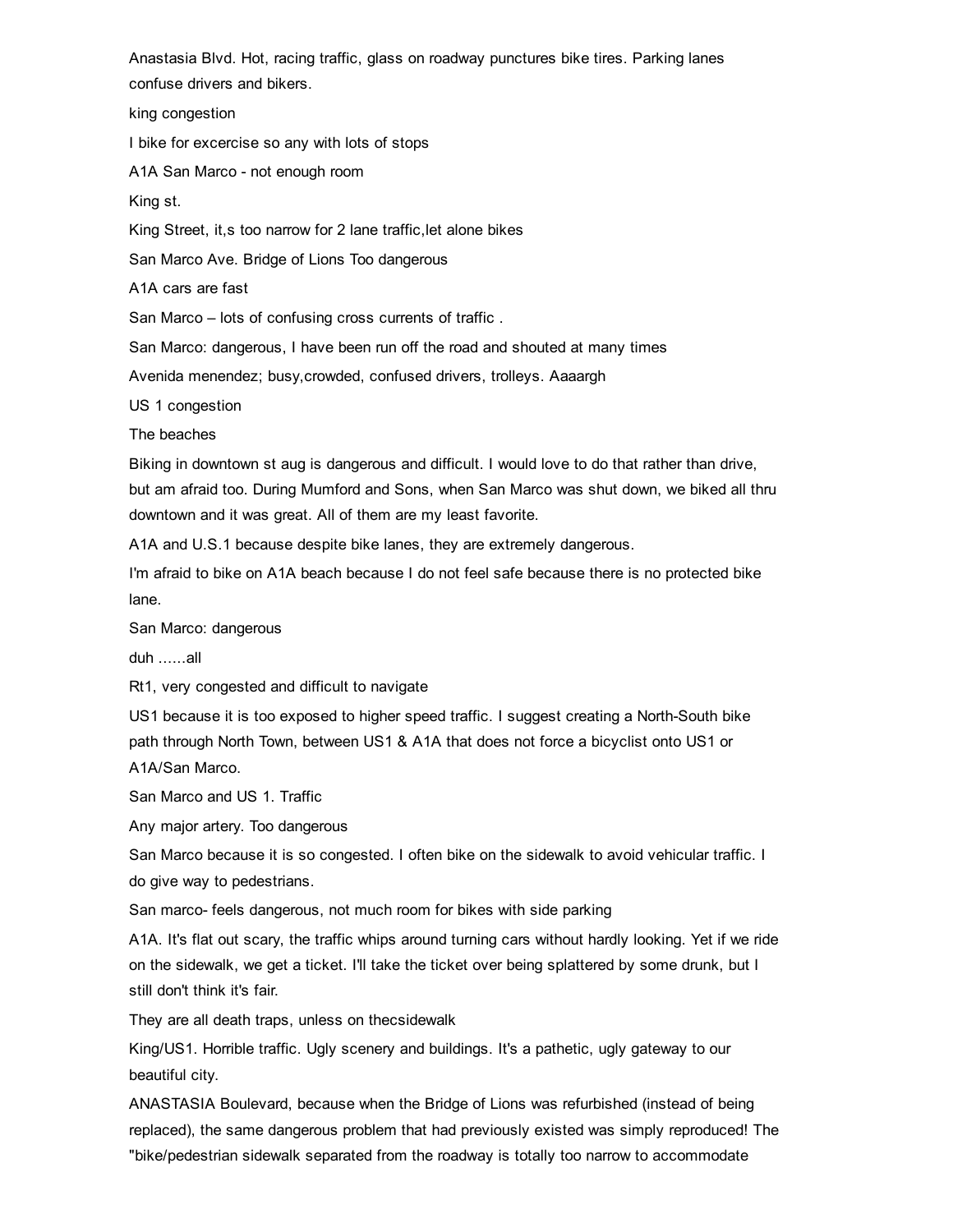pedestrians, baby carriages, and bicycles, all moving across the river at the same time.

Only bike on A1A, Anastasia Blvd and the beach

Least favorite, are roads that allow illegal biking on the roads. No License, tag, and insurance should be illegal on public roads.

San Marco - no room for bicycles.

US 1, seems too dangerous you hear of bikes hit by cars

Any major artery

Any major arteries downtown

San Marco - dangerous

Any one that doesn't have a sidewalk. The last time I rode a bike as a means of transport was when I was 15.

West 16th St irratic sidewalks west of Commodores

Any main road

anywhere downtown

Bridge of lions. We really screwed up by not building a larger bridge

San Marco/Avenida Menendez because too scary with the cars for an amateur/recreational biker

Any road in st augustine. Its dangerous

Anastasia from Alligator Farm to 312, safety

Downtown and it used to be before it got to crazy

A1A....a lot of traffic sometimes and the speed of some cars

A1A to Beach, no bike lanes an 2 congested..

San Marco no bike lane. Narrow road cars parked on roads

any main road because of too many tourists blocking the way and too many cars

King and cathedral

Anastasia Blvd. Very dangerous. Area is blighted.

King Street - It is always backed up with traffic

A1A traffic and busy

A1A or any heavy traffic road.....dangerous & unpleasant

Anastasia Blvd because of safety

US 1 traffic

Any road without a sidewalk or separate area for bikes. Bicyclists are in grave danger in St Augustine - often hit or killed by cars

U.S. 1, too dangerous

San Marco, West & South Castillo, Cathedral, King

US 1, sidewalks do not go all the way between historic distric & 312 area, traffic

U. S. 1, too dangerous, drivers too aggressive

I would never bike on US 1.

King, San Marco, Cathedral, Cordova. Too dangerous.

San Marco (South Castillo Drive) from the light at the Fort - north until Pine Street. Narrow traffic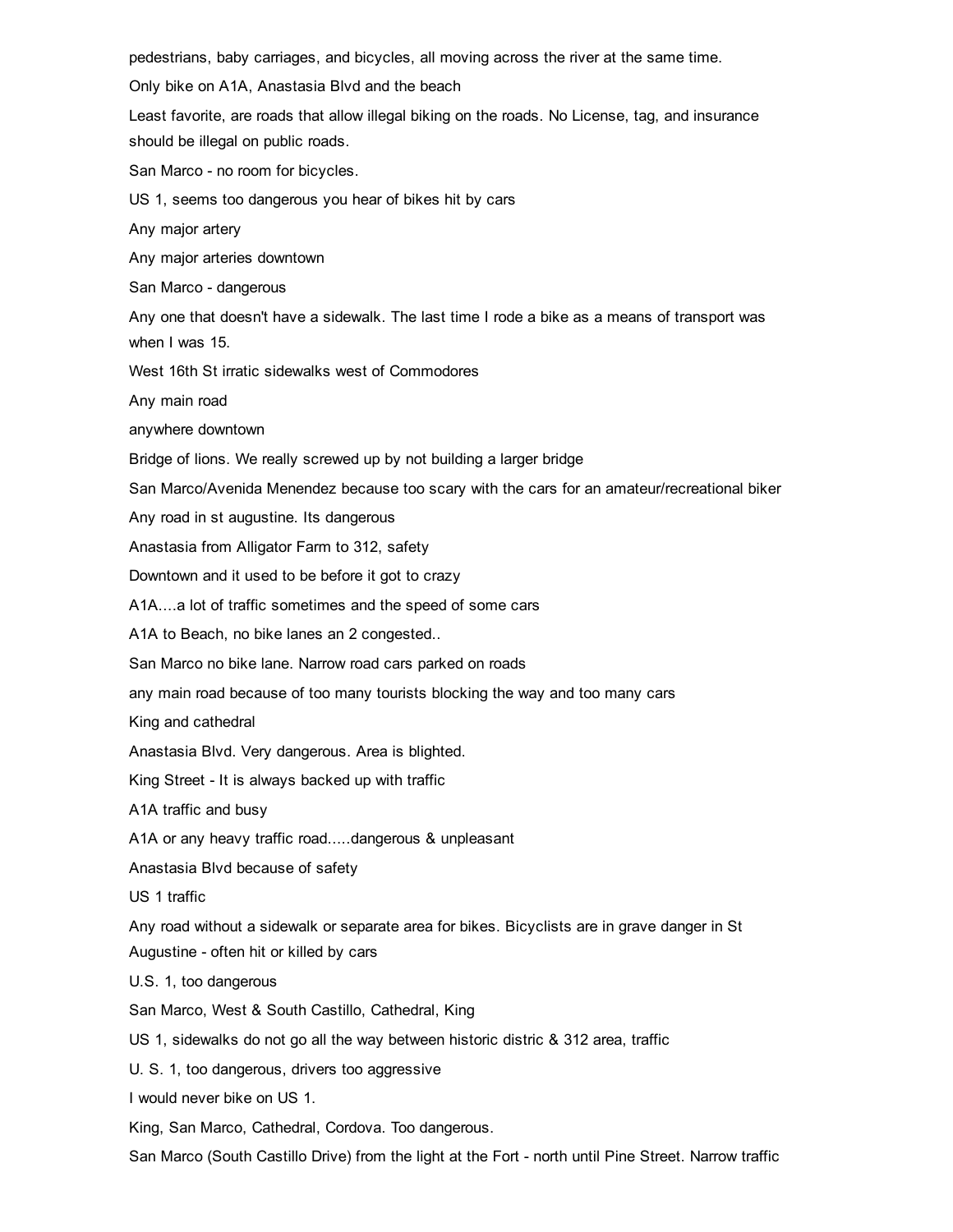lanes with Zero room for bikes . I use the sidewalk.

downtown city streets, rude drivers

# Streets, Land Use, and Design

# Which road is your favorite to walk on (including use of wheelchair or other aid) in St. Augustine? Why?

St. George San Marco St George St George Hypolita St george Bayfront St. George Street San Marco A1A St. George san marco Aviles St George Street St. George St. Magnolia Downtown Magnolia, quiet and beautiful. Anything downtown Spanish st george None Water St. It's so beautiful St George St Cordova San marco Avenida Menendez Bay Front Anywhere downtown St. George, no cars

none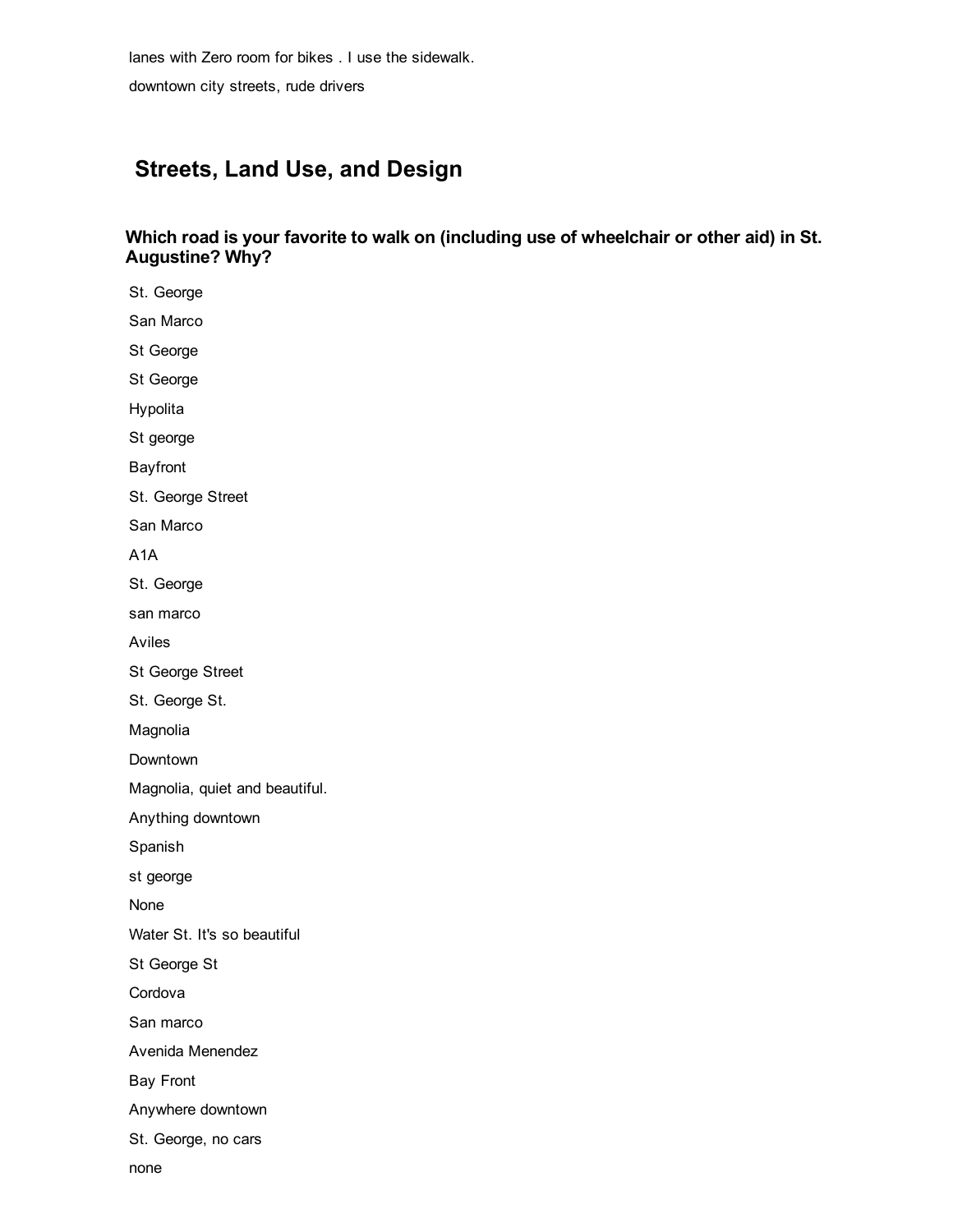Walking over the bridge - so King to Anastasia is a pleasant walk King st Davis Street. One way traffic, lovely gardens. San Marco Avenue Aviles, character Any neighborhood street lots of favorites, aveniedo menendez, charlotte, marine, around lake maria sanchez All residential roads in Davis Shores, because that's where I live and the streets are less congested. Aviles. Atmosphere Hypolita st. Not too crowded and few cars that travel really slow. Downtown, a1a Mostly side streets. They're pretty.

On the bay front for the view

Magnolia Ave.

Valencia street

Aviles. Little traffic, lots of museums, restaurants, photo ops.

Pope Rd east of AIA, wide sidewalk set back from road, trees

Dolphin dr because it's safe with less traffic

I don't walk

All roads downtown

Avenida Menendez. It's beautiful and as you go further down, the traffic relaxes.

Bayfront- avenida Menendez. beautiful. Nice breezes.

St. George Street, fun

A1A Bayfront between BOL and Fort the distance from vehicles and the view

St. George. No traffic

Palm Row. Not a lot of people, beautiful view, and I don't have to worry about cars.

As long as there's a sidewalk, I'll walk anywhere

St. George St. since there's no vehicular traffic to mow me down.

the Bayfront since there is a sidewalk and you can get a bit farther from traffic

St. George. Great to people watch.

Sanford Street, limited access (less through streets), quiet, trees

The streets downtown that are too small to have any cars.

All of them...

Vilano bridge/May St

Aviles street original

A1A along the river because it's got a pretty view.

Aviles. Beauty. Avenida...view.

Aviles. I enjoy the atmosphere.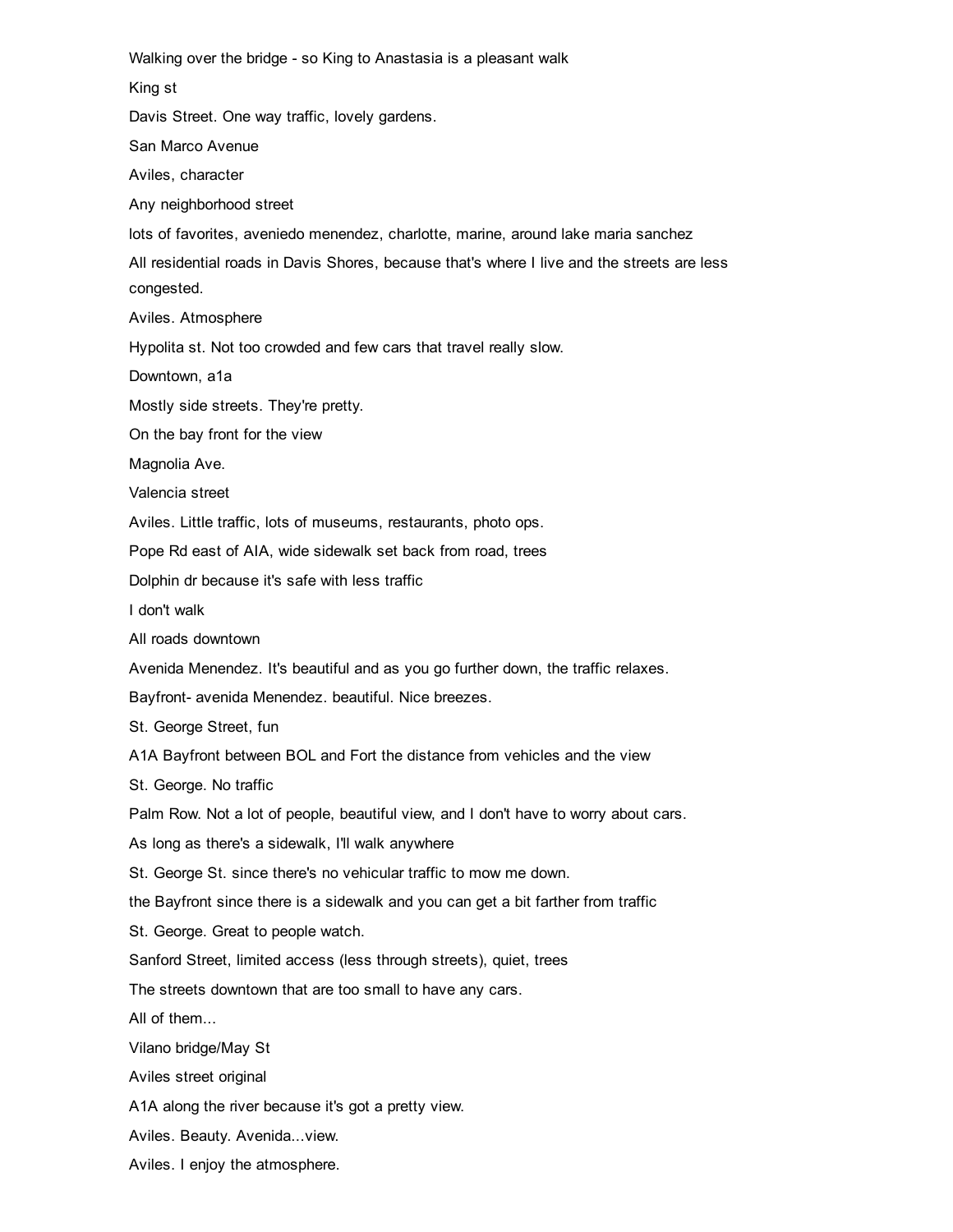St George St south. Quiet, very little traffic,

Cordova or the bay front

The roads in my home neighborhood: LHP.

St. George. No cars

Around Maria Sanchez

A1A. Beach shopping Ampithre

Avenida Menendez because of the sea wall and the walk along the river

Avenida Menendez/ S Castillo. Because of the Bayfront and fort.

Down town

St George Street because there is no worry about vehicle traffic. Enjoy the south side as well as the lake is beautiful and local traffic is only one you have to worry about.

Marine. View and super wide walkway

Hypolita due to recent renovations feels safe

San Marco - it's beautiful

St. George St. Beautiful environment and no fear of getting run over.

Hypolita - I wish they would close it to traffic more often. It's wide, the complete streets mean that you won't fall over curbs. I also like walking from the island across the Bridge of Lions, and on the waterfront.

Avenida Menendez. The pedestrian walkway along the waterfront.

All of the downtown streets south of King and Cathedral Place, it's magical at night!

Avenues Menendez. The area by the sea wall has beautiful water views.

Over the Bridge of Lions. Beautiful views

St. George street and the ones with little to no traffic

St George. Atmosphere

Charlotte - it's beautiful

Most of them because the City is beautiful and a pleasant place to be when just walking.

The Bridge of Lions/ the beautiful vista

no favorite

Hypolita. It's lovely. Would like it to be pedestrian and bike only.

Bridge of Lions. Cars cannot hit me. There is a barrier between pedestrians and cars

St George. Foot traffic only

St George for shops & San Marco for water view

St. George, No cars

All of downtown

St. George street, shops and people watching

Bayfront - view

I don't have a favorite

St George. It's relatively smooth

Magnolia Street. The oak canopy is beautiful.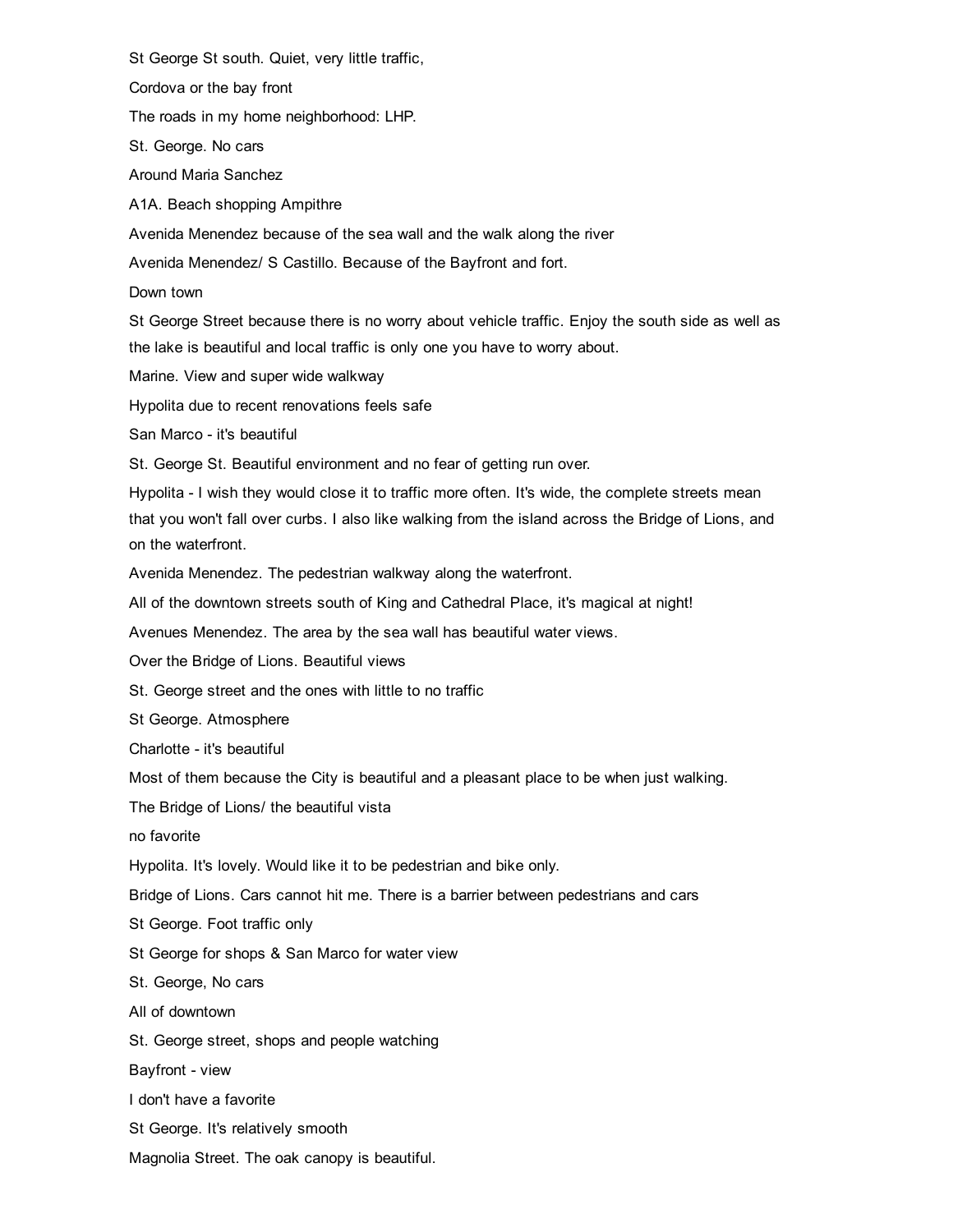#### St. George bc there are no cars

St. George, Hypolita, etc. which are mainly pedestrian only...I also enjoy Plaza, King St., Avenida Menedez due to scenic beauty...more of downtown should be pedestrian only!! Shore Drive, safe traffic, beautiful roads.

Hypolita, the recent beautification put people equal to cars.

St George, because of course.

WHAT? I JUST WANT TO DRIVE TO TOWN TAKE OF BUSINESS AND GO HOME.

**Sidewalks** 

None too many tourists!

All in town roads. I like our town.

na

Marine,by the Barracks. Any side street in my neighborhood. Cordova around lake Maria Sanchez.Side Streets in all residential neighborhoods.

i enjoy walking down most streets in the downtown area.

San Marco. Safe

St. George St. because of less cars

Washington St. Nice homes, little traffic, close to where I live

Lighthouse Park streets - it's my neighborhood

Aviles, Marine, it is close by

shady small neighborhood roads

back roads

Just about any downtown.

neighborhood roads in Davis shores . open with little traffic or people

St george-Corova Lake maria sanchez area--view and paved

St. George St, it's where it is all happens

Magnolia Street, Cordova Street, south of King

Pope and St. George go to Beaches and sbopping

Charlotte St - It has the best neighborhoods for looking & walking.

Any where downtown

San Marco. It's is scenic along the bay

bayfront- no cars

Spanish and Charlotte - Less crowded, fewer panhandlers, more interesting shops

I walk through all neighborhoods which is more pleasant than inhaling car fumes. No particular favorite as there are many destinations to walk to.

St George because it's dedicated to pedestrians and I don't have worry about being run over.

avenida menendez and cordova

Any with improved sidewalks in the city limits. Lew Blvd otherwise

Oglethorpe Blvd ... It is wide

San Marco Ave. Sidewalks, best lighting, easy walk to downtown.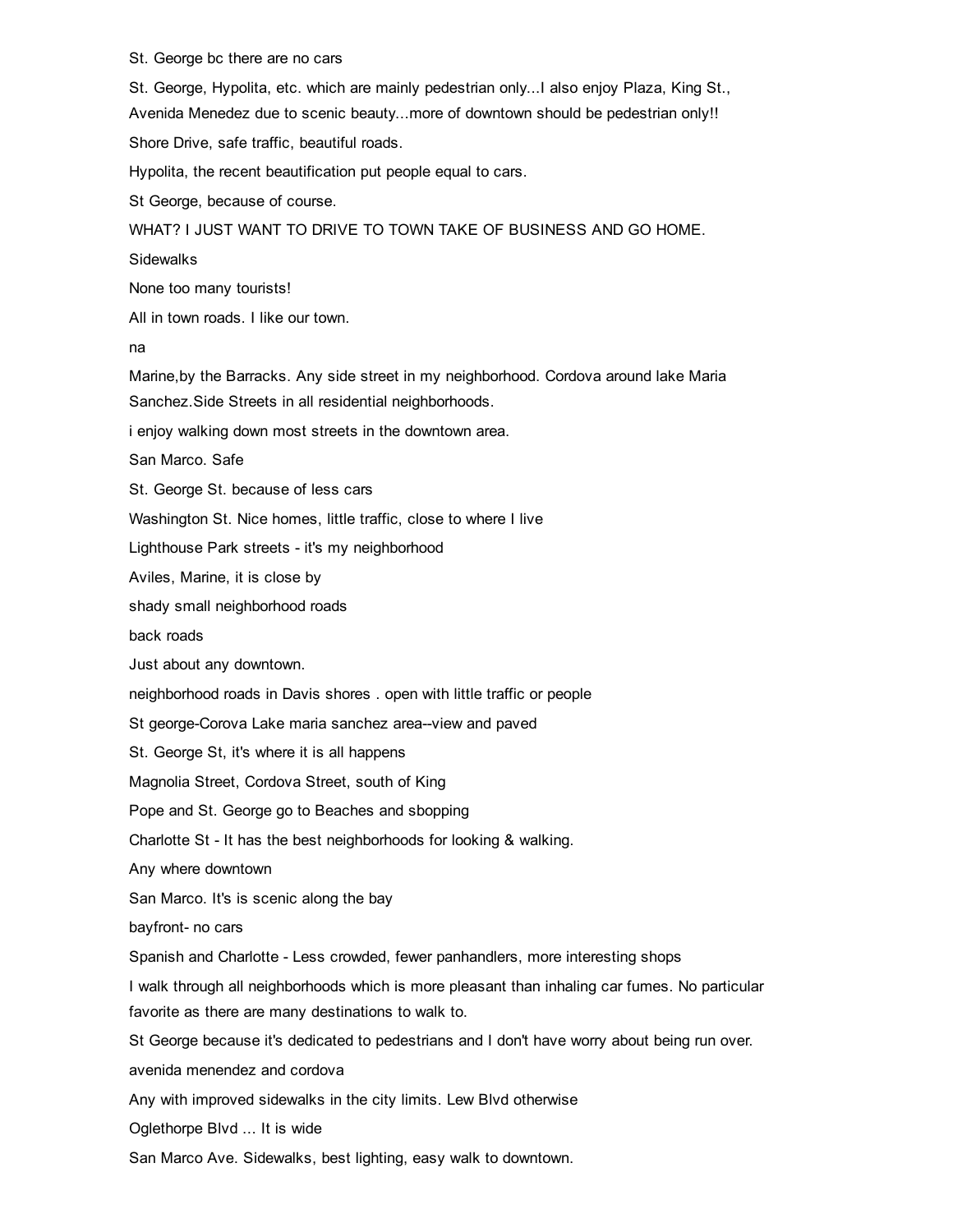San Marco Ave - Convenient to my neighborhood

A1A Beach

Cerro

Avenida Menendez, easily accommodates pedestrian traffic

The improvements to Hypolita are lovely, so is the walkability of Avienda Menendez and San Marco.

Avenida de Menendez. It is scenic and enjoyable to walk along the bayfront.

Hypolita should be pedestrian only. At least give people one properly paved road to navigate east/west without worrying about cars.

I walk across the Bridge of Lions for recreation several times a week. I enjoy walking in the South of the Plaza and Lincolnville areas. I enjoy the ambiance of the built environment, and I can stop and have coffee in the historic district on the way back.

Avenida Menendez, an elevated sidewalk away from cars

Aviles Street - scenic

Aviles - smaller stores, restaurants, less touristy

Coquina - nice trees, many walkers, cars fairly good about watching for pedestrians.

Washington

Cordova, Hypolita, Saragossa, Sevilla, Spanish--old and interesting but not too much hype (unlike St. George). Just wish Hypolita were pedestrian-only. And shade trees help a lot, like on Saragossa & Sevilla.

St George st the south end it's beautiful

the Vilano bridge - what a view and the sidewalk is separated from the cars by the concrete barricade

A Street. There is a sidewalk.

Beacon Street, because if I'm hit by a car or motorcycle or gold cart, I can always scream for help and a neighbor will appear as if by magic.

St. George Street. Due to the pedestrian designation there is no concern about cars or cycling collisions

St George St south of King. Because the cobblestones ensure vehicular traffic is slow and therefore it is safer to walk. Traffic is one way so you do not have to worry about cars as much.

Avenida Menendez --- Because it is a direct path into downtown and the Historic District and it's pleasant

The road and walkway around Maria Sanchez Lake

Treasury, gets me where to I'm going by avoiding more congested 'walkable' streets

My wife and I walk on just about every street in the downtown area. Streets with wide sidewalks are the best because there are so many people using them.

All of the downtown streets with my dog before 9am any day of the week.

Peaceful parts in North City, Lincolnville, and West St. Aug

Avenida Menendez - seawall walkway

Bayfront. Scenic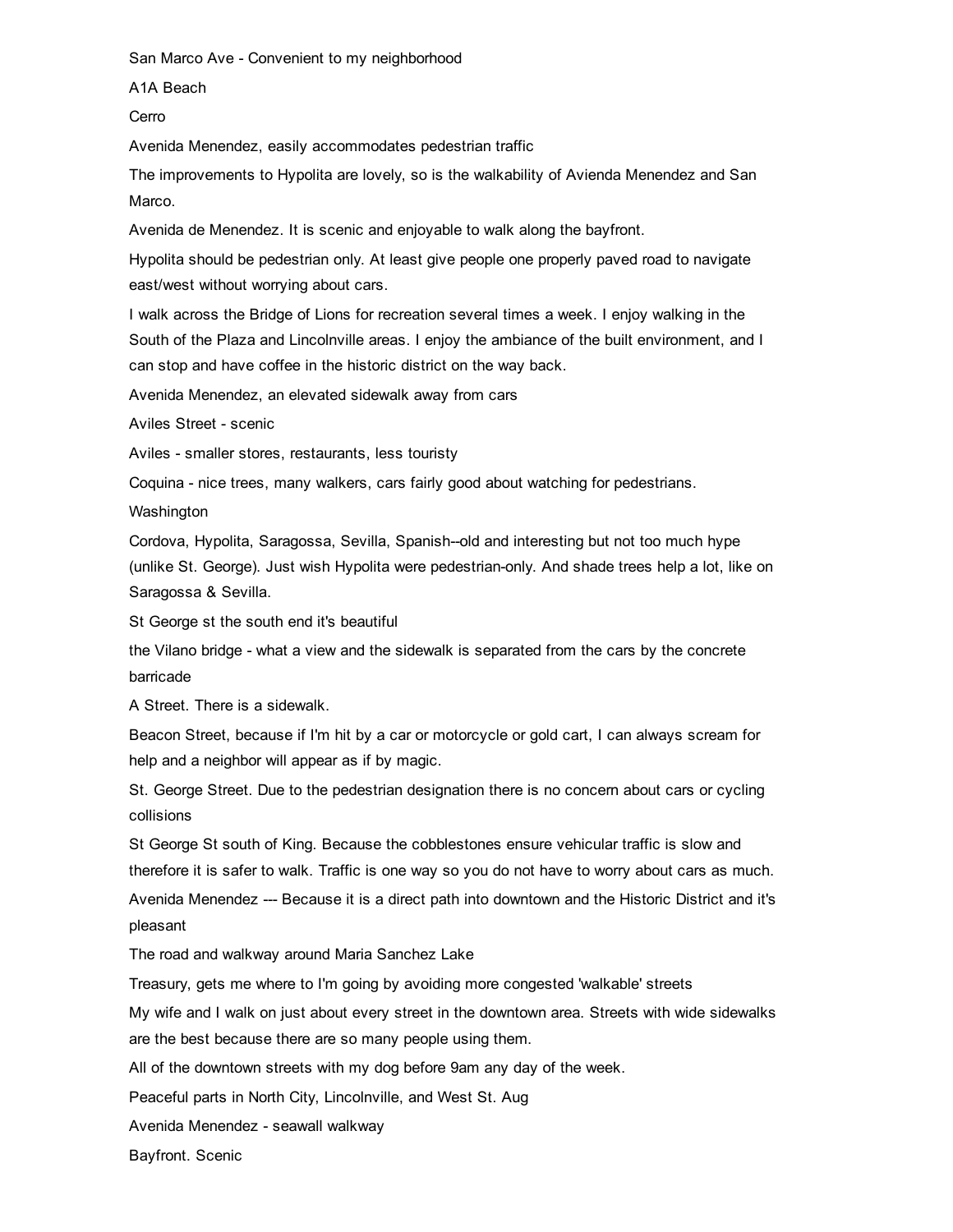#### DOWN TOWN

Aviles Street. Traffic is one way. I like the wider sidewalk, it's pedestrian friendly, and the street accommodates outdoor activity. San Marco because it's quaint and ends up in the middle of downtown. Spanish/Hypolita/Treasury i like the scale and aesthetic. Ones with level sidewalks, ones like around the plaza no curb cuts avenida menendez because of water view, sea wall path St. George Street and along bay front St George - Lots to see and do, no cars. St. George Street because there is no traffic Martin Luther King along the bayfront because wide pedestrian walk without nearby cars San Marco shops, crosswalks I like walking to town on Anastasia Blvd. Anastasia Park road King and Aviles. Scenic and safe Spanish st, less traffic Bayfront- pedestrians, no bikes San Marco Interesting stores All of them, because I live in downtown and that's my main mode of transportation. It works well here. Bay front beautiful Again, anywhere in North City or downtown is great. Aviles because it has mostly pedestrian traffic. Avenida Menendez because it has dedicated walking areas that are protected by medians/grass areas. St. George - because it is pedestrians only. We should have more pedestrians only roads in down town Spanish / calm atmosphere Any downtown street. Good sidewalks. Good sights. oglethorpe blvd St. George. No traffic. St George - No car traffic Aviles , sidewalks on both sides limited traffic . Visually pleasing. Seawall BoL to Water Street King St. It has the most shops.

# Which road is your least favorite? Why?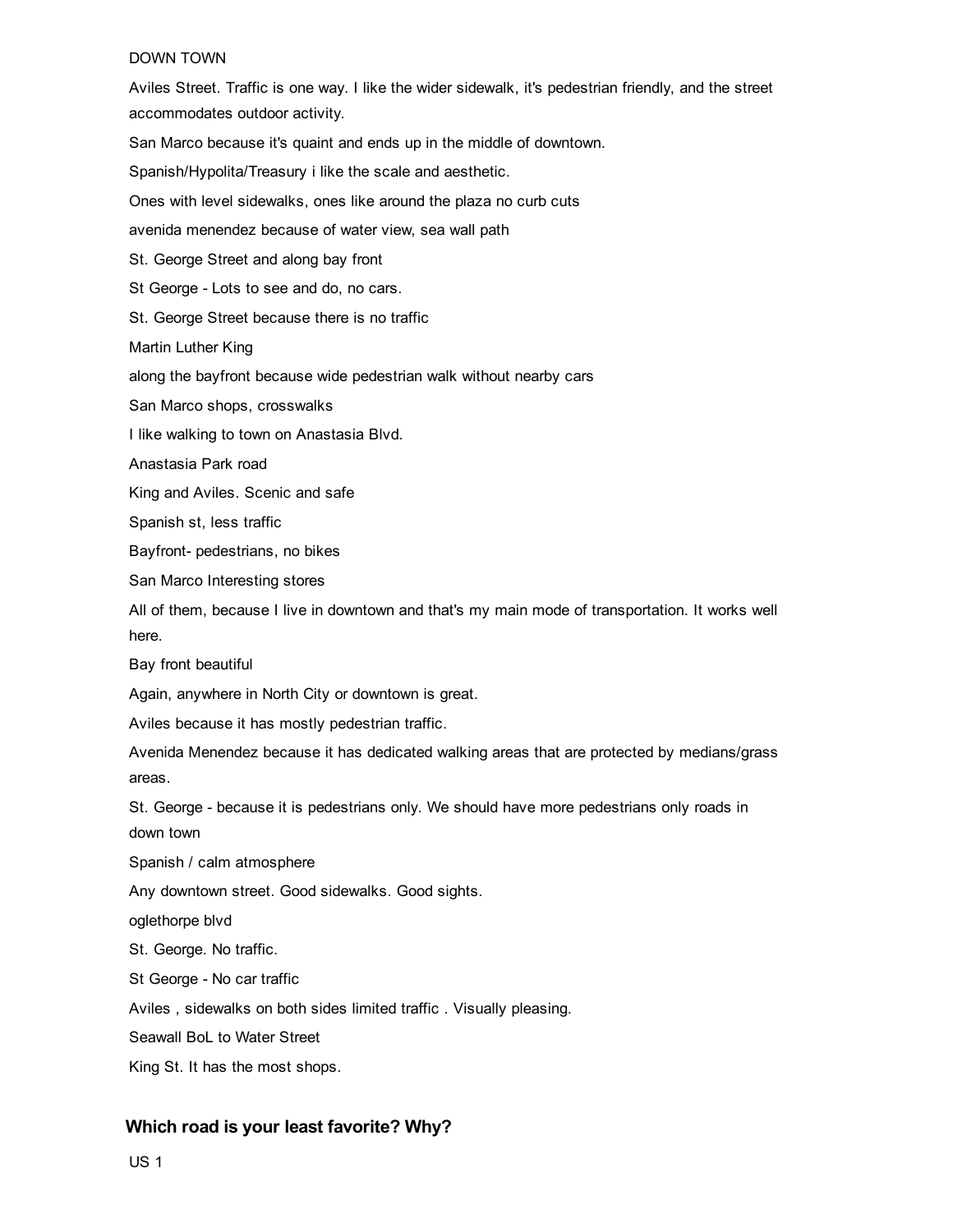US1 None San Marco Us1 n/a Don't have one A1A N/A king Us 1 Anastasia Blvd. King Street none King San Marco king st US 1 Too dangerous a1a  $US-1$ San Marco - single lane road with mass traffic = awful to walk on! South Dixie Hwy. Few sidewalks, fast traffic. Crossing in front of bridge of lions. Sidewalk layout a mess Any FDOT road US1-King Street King Street, because west of Cordova the vehicular travel lane is immediately next to the sidewalk and the closeness of vehicles and especially trucks/buses/or large vehicles gives me an uneasy feeling. Aviles is my least favorite as it should be curbless San marco. Too busy Cordova or avenida Menendez near fort. Side walks are too narrow and traffic is very busy. Anastasia Blvd. because cars are going too fast and it's hard to cross because the lanes are so wide. It's more like a highway and less like a street. South dixie. Its horrendously dangerous Us 1. Fast traffic, major highway. Not safe ! Cordova- very narrow sidewalks in spots. US 1, traffic East San Carlos Ave. No sidewalks, too narrow, cut through traffic. **Cordova** King. Lack of shade.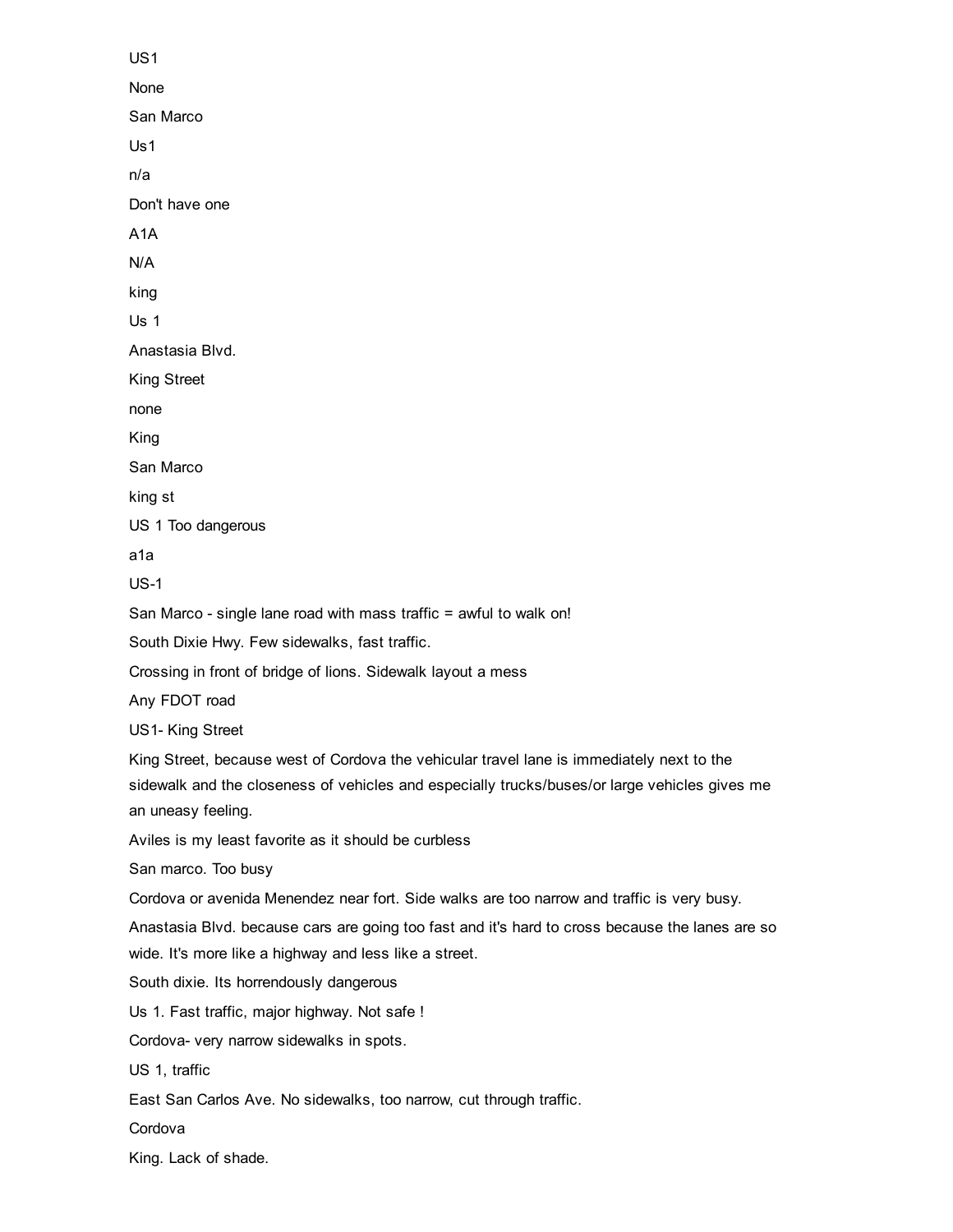San Marco, sidewalks narrow and took close to cars

St George because there are so many people and cars

see above

Cathedral and King Street with parking on both sides. It's impossible to view and appreciate our city square with all of the parked cars.

31A

All the streets in historic downtown where cars are allowed. I truly believe vehicular traffic should be limited to deliveries and emergency vehicles.

None. As long as there are sidewalks. All roads are fine.

Nothing comes to mind

East King near Avilies. Narrow sidewalk uneven curbs - traffic is close

Cordova. Bad sidewalks on rude people

King Street. There's a lot of frustrated drivers and it's not always easy to cross.

Any major road. Fear of being hit.

San Marco just because it's not easy to find a place to park and then walk.

Since most streets downtown that I walk have sidewalks, I can't think of a least favorite

A1A. Scary to cross.

Sections of US 1, lack of bike lanes, existing bike lanes random

U.S. 1. Cars are fast and intimidating.

Cordova has shitty sidewalks

St Georg . Too touristy

Don't really have a specific one. I do hate sharing the skinny one way brick streets with cars though

W. King

Avenida Menendez. Crossing is hazardous.

St. George St

Anastasia Boulevard. No aesthetics. It a concrete jungle with cars.

Area by Carmellos - bad crowd at odd hours

N/a

These "least favorite roads" questions are poorly written. Should one say I-95 or US-1? Please tell me we didn't pay for this survey.

Any back street, bc it's unsafe. Several mugging a lately

U s1 traffic is crazy by 312 intersection

St. George Street (between Cathedral and the City Gates) because it's just too crowded and dirty

Cordova. Sidewalks are too narrow for the amount of traffic on that street

A1A south, drunk drivers

Charlotte street because sidewalks are in awful shape, cars can barely squeeze between parked cars and the curb.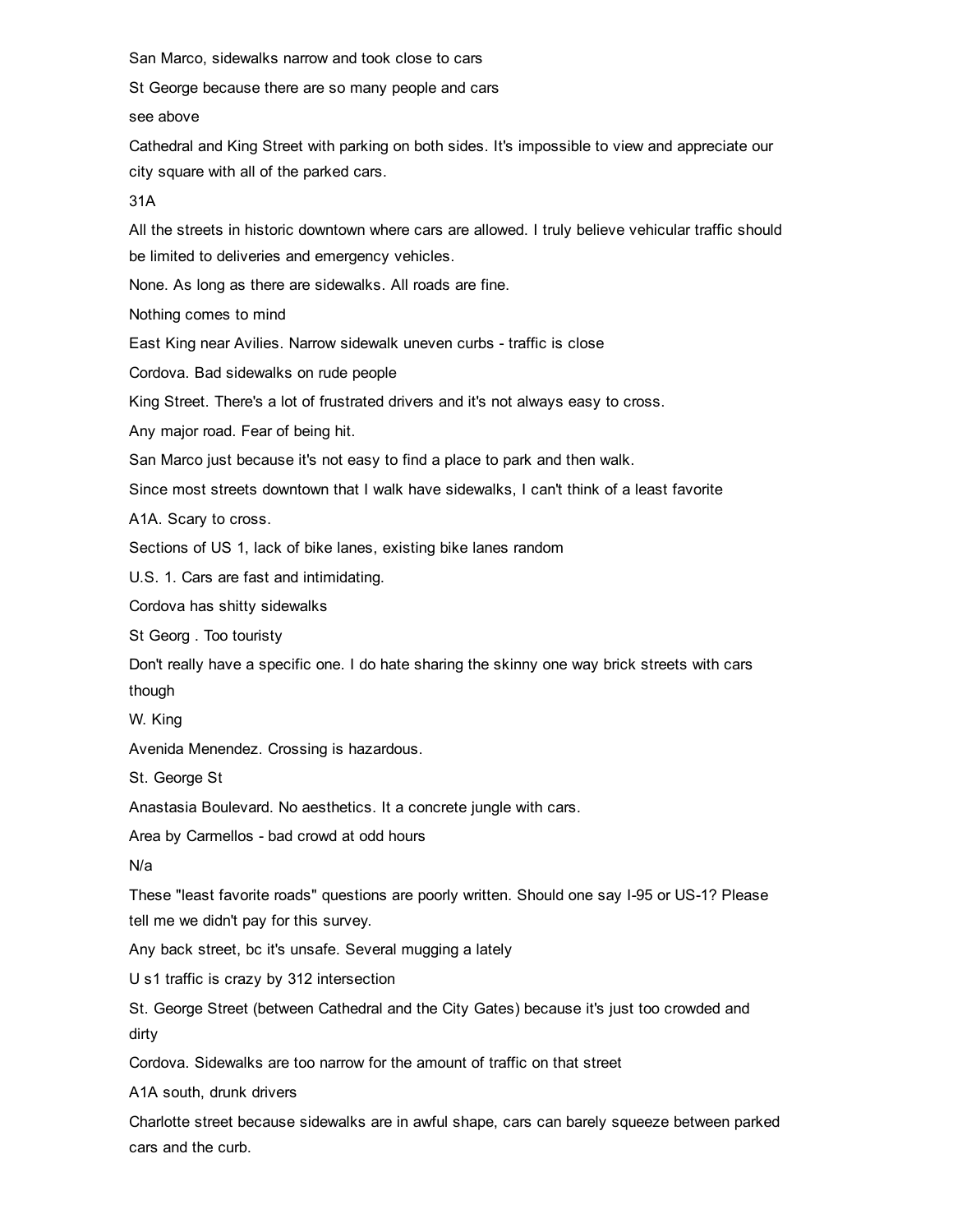South. Because I have to walk in road. That is normal for most roads in Lincolnville but south has no parking which permits cars to travel much faster. And sunrise/sunset makes it difficult for drivers to see pedestrians at times. Also very dark at night

Spanish St. because of construction near corner of Hypolita; cars often looking for parking and turn around, not paying attention with dead ends & one ways

Route 1 - it's too busy

Us1. No sidewalks where I live.

The streets downtown that have no sidewalks.

King Street. Too many streets to cross with automobile traffic.

St marco

King, too much traffic.

1. Bicyclists on the Bridge of Lions that won't/don't yield to pedestrians. 2. Anastasia Blvd. and Old Quarry Road (across from Red Cox Dr) and have to monitor cars coming from four different directions just to cross in a crosswalk and I'm not even crossing The Blvd! This would also apply to crossing on the Red Cox side of the Blvd. 3. Crossing the Blvd at Ocean Way and the Sleep Inn is dangerous.

Most. I'm afraid of being hit by a car.

King Street. Lots of intersections.

west base of the bridge of lions intersection and Anastasia Blvd. both situations can seem dangerous if you are on foot.

Rt 1. Congestion and safety.

312 lack of sidewalks

Rt 1. Not sure Anastasia Blvd would be too good due to traffic, no shade.

US1/ to busy for walking. (Feel unsafe)

same, is this the best questions you have to ask!

Anastasia Blvd--no crosswalks, cars are moving too fast.

Charlotte. Narrow sidewalks

San Marco, traffic congestion.

US 1. Speed and noise

Anastasia Blvd, ugly and dangerous

Francis Usina Bride to Avenida Menendez/Congestion

king - congestion

same as previous

Anything with pavers, I use a walker

King Street and Anastasia Blvd. They are not pedestrian friendly.

US 1....dangerous

Cathedral and King bc of congestion and no room to move on sidewalk

Castillo drive, the road is over crowded.

At the moment Hypolita is dangerous as cars mix w/ pedestrians...it should be pedestrian only!

King Street, downtown, too many people, too much traffic.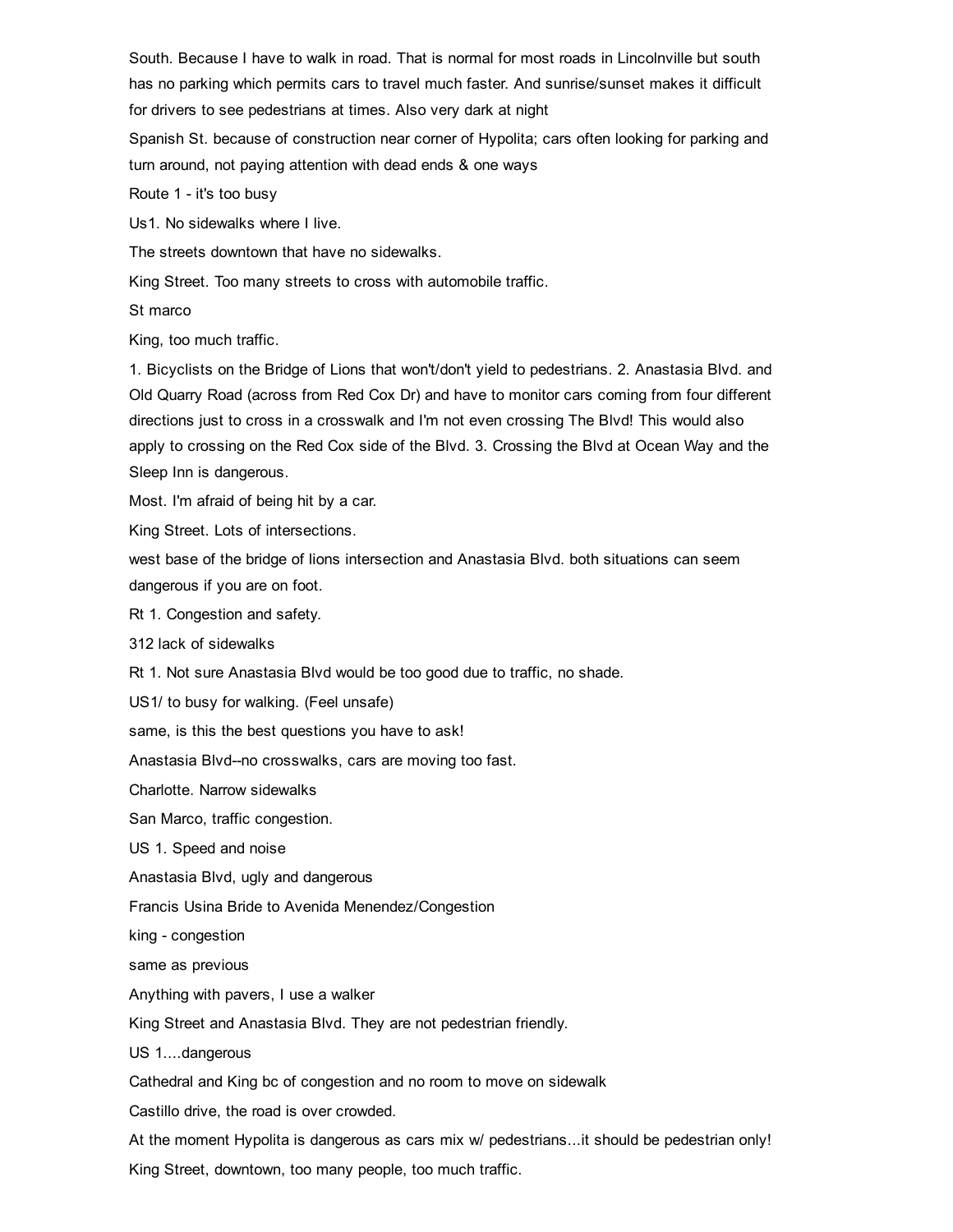Anastasia Blvd. , there's no point. Too busy with traffic. Needs to mirror San Marco.

San Marco, TRAFFIC!

Spanish. No sidewalk for most of it.

KING ST. IT;S JUST SLOW.

If no sidewalk

Down town streets, US 1

King st-too much traffic

na

King St. all the time, but especially on crowded weekends.

san marco, between may street and the mission, mostly because there isn't much shade. i walk on anastasia blvd. with less frequency, but it's not the best "walking" street.

Charlotte. Narrow

Avenida Menendez because of gridlocked traffic from the bridge

St. George St. crowded, noisy, nothing there I want

King street-drivers aren't aware

Anastasia Blvd - noisey

Us1, King st, St george st, all HOT with no large trees for shade

St George

busy roads

No response.

St.George to many people

Washington st by the Mission

Plantation drive I must use it to get out, no sidewalk, cars drive fast, businesses don't have safe exits o to road

Avenita Menedez - too much traffic.

Old Moultrie, People drive too fast. I worry about pedestrians on that street.

King. Conjestion

st george- too many people

St George - Ticky tacky low grade shops and Too many kids dropping ice cream on you.

I wouldn't choose to walk along US1 if I could avoid it.

Any of the roads without sidewalks.

st george street because it is mostly tourists and they walk so slowly

Crossing A1A and San Marco. A1a has become busier and speed limits are not obeyed or enforced

US 1 as far as walking, and the corner I live at, San Marco/Picolata/ Park ave. because should be no left turn off Picolata onto San Marco. (Backs up all kind traffic and light from Picolata and Us 1 should have green straight first and then arrow for left turn on US1 to move the traffic coming from downtown ( San Marco..) to head out Rt 16..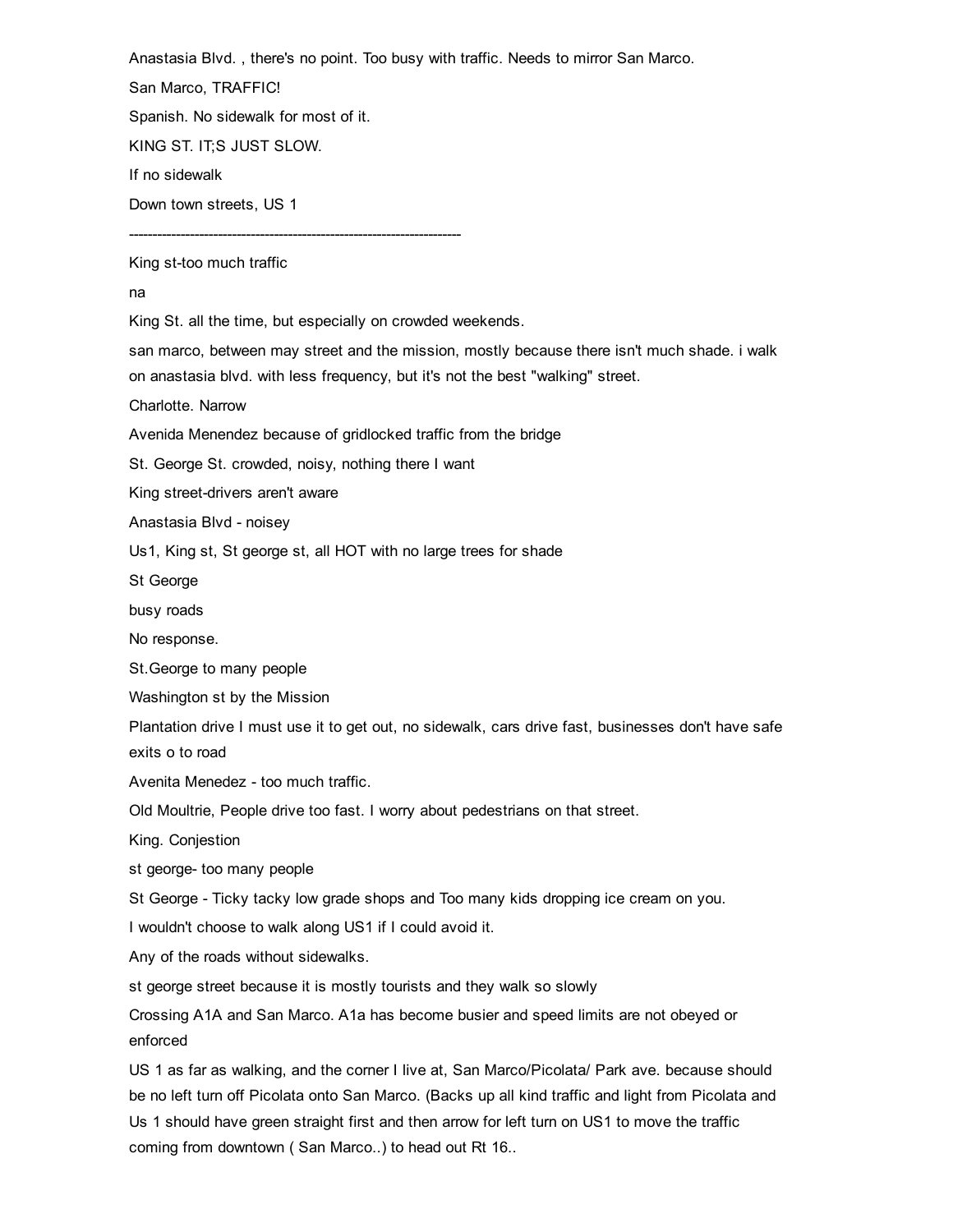Ponce de Leon Blvd Too many fast moving cars

South street

Anastasia Blvd., poorly accommodates pedestrian traffic

Any road without a sidewalk is extremely dangerous. Drivers do not slow down or move over to give as much room as possible to pedestrians and bikers. The disregard for the safety of other's lives is scary.

King Street. Too much traffic; sidewalks need repair.

I dislike the part of the walk down the Boulevard back to my house; it's very hot and somewhat ugly. I often walk through the neighborhoods or down the alley way instead. Though I like to support the businesses on Anastasia Blvd, and think that it could be more of a walking conducive environ. If it was, I would rather walk there.

King St. It's just too congested

St. George Street - tourists

St George St - tourist trap

Avenida Menendez Trying to cross at the bridge of lions and cathedral with a group is horrendous.

Anastasia Blvd - too noisy, cars drive too fast, but the sidewalks are nice.

Ribera

Aviles and the sea wall

Route 1 and West Castillo. The scale is not a pedestrian scale, but an auto one.

Ribera st S no room or sidewalks

US-1. Speed of traffic and it's ugly.

Try and cross Ponce Boulevard sometime. Make sure your insurance is paid up.

Us1 South has limited sidewalks and is dangerous for pedestrians

U. S. 1 --- It is a major highway intended almost exclusively for vehicles, not pedestrians

Almost all the city street dues to congestion. South Marine St because of no sidewalks

San Marcos again, esp. near bridge intersections are not pedestrian friendly. Once again, U.S.

Highway A1A is detrimental to our preferred lifestyle

South St. George Street because sidewalk is too narrow.

South Street. No safe place to walk when traffic on both sides of the road.

Bridge St - not much room for vehicles and pets

US1 ugly

ANY ROAD WITH UNCARING FOOLS BELIEVING THEY OWN IT

King Street and West King Street had become very loud and unfriendly. The street needs landscaping and pedestrian crossing lights that coordinate better with the green traffic lights. I often wait for the pedestrian crossing signal while the traffic light is green.

orange, not always clear where you are supposed to walk.

Anastasia Blvd

St George St because of crowding, noise, dogs, tacky stores.

Downtown with cars and people using the same roads. Scary drivers with no patience.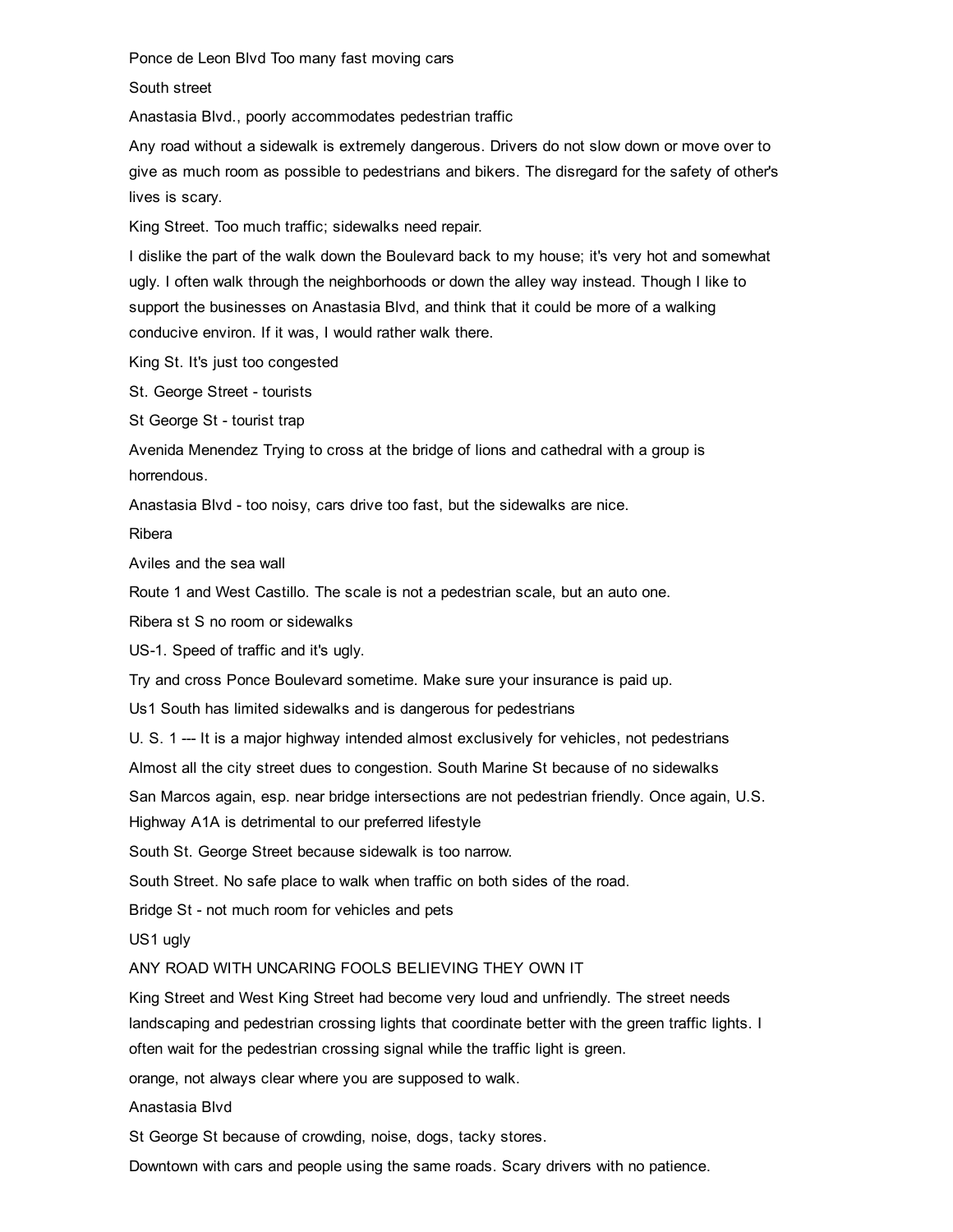312 between 207 and US 1 - No sidewalks!!! ۞

u.s.1 because there are too many cars and exhaust fumes same as San Marco now South St. no sidewalks Orange Street - narrow sidewalk and lots of traffic Anastasia Blvd no crosswalks heavy traffic San Marco, traffic will kill you Castillo traffic Aka. Dangerou Don't lnow Ponce de Leon To many intersections, too much traffic, no shade and no place to rest I like them all, because I live in downtown and that's my main mode of transportation. It works well here.

Anastasia Blvd. the one tiny section that is just south of the surf station.

Again, U. S. 1. I remember when the guy was killed just sitting on a park bench near the library, and traffic has gotten so much heavier since then. U.S. 1 was never designed to carry the amount of traffic it has today, and the turn lanes are so inadequate to handle that traffic.

A1A due to lack of crosswalks, fast driving, seedy motels and the lack of law enforcement presence.

St. George Street because it's too busy and often people aren't watching where they're going.

San Marco. Crowded

Bridge of Lions, conflicts between bikes and pedestrians

Castillo / too loud & traffic

U. S. 1. Same reason for unfavorable biking.

The one in the battery

anastia blvd

San Marco - Too busy with inattentive drivers.

Cordova due to student congestion, skatesboards , bikes on the sidewalks.

cordova. terrible sidewalks

king street

King street. Traffic is constant and noisy. Skateboards and bikes use sidewalks too. Not peaceful.

king -congestion

St George - too crowded

King st. Difficulty crossing

Cuna, Spanish, parts of Treasury, Charlotte. Narrow or no sidewalks.

Marine, poor sidewalks

US 1 congestion, speed of cars

School St. It's to narrow

San Marco too fast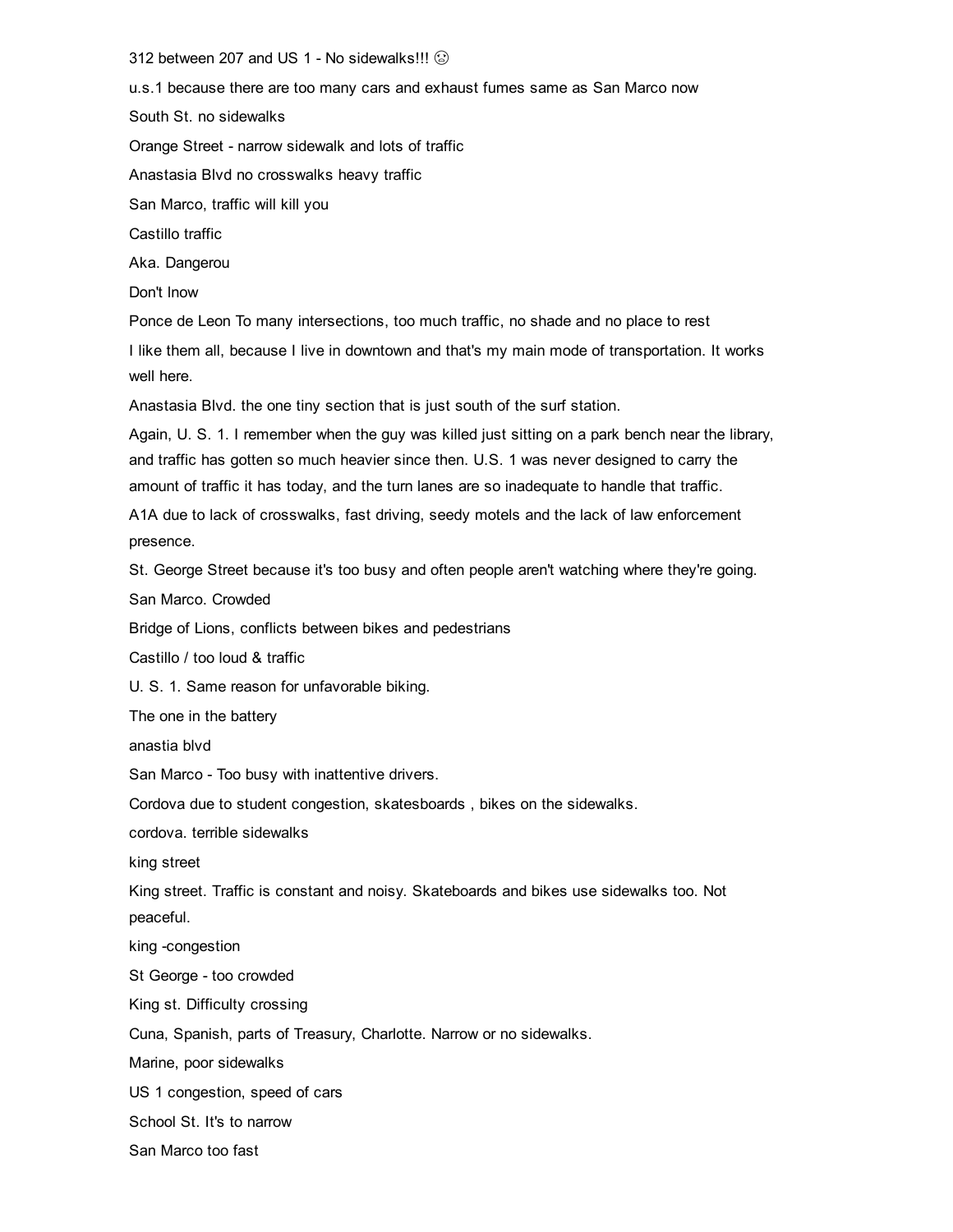# Why do you walk?



# Streets, Land Use, and Design

## Any further comments or questions?

#### No

I hope you will be considering satellite parking as a mainstay for the mobility plan. If the sites are identified and easily accessed, visitors and residents will take advantage of it. We really need to make Menendez one way. It would add to the ambiance of the town. Down town is downtown and residents plus tourists want it that way. The congestion is part of the charm. A parking ramp near the city building would solve a lot of problems Satellite parking for visitors. Reserved parking passes for residents, for small annual fee. Suggest testing closing streets to cars during limited periods. Try parklets,.., take parking lane around plaza and let folks rent or set up art or benches. Need adopt a pot..more hanging flowers..some businesses are shabby not kept up.. Plywood in windows..need to adopt nusianse or appearance ordinance. Cars parked in front yards looks bad in main entrance to city on King st.

I am happy you are doing this work in our city. You are doing a good job and we appreciate your willingness to stick with us through all the antics of the Mayor.

#### Please fix south dixie

I think the no curb streets downtown are a bad idea. People assume there will be no cars and they walk in the street.

It's too dangerous to bicycle in St. Augustine because the roadways are too narrow. Sharrows is a stupid idea because non-St. Aug drivers are not familiar with it. Perhaps we need to keep vehicular traffic off of certain roadways and direct bicycles that way. Also, there are lots of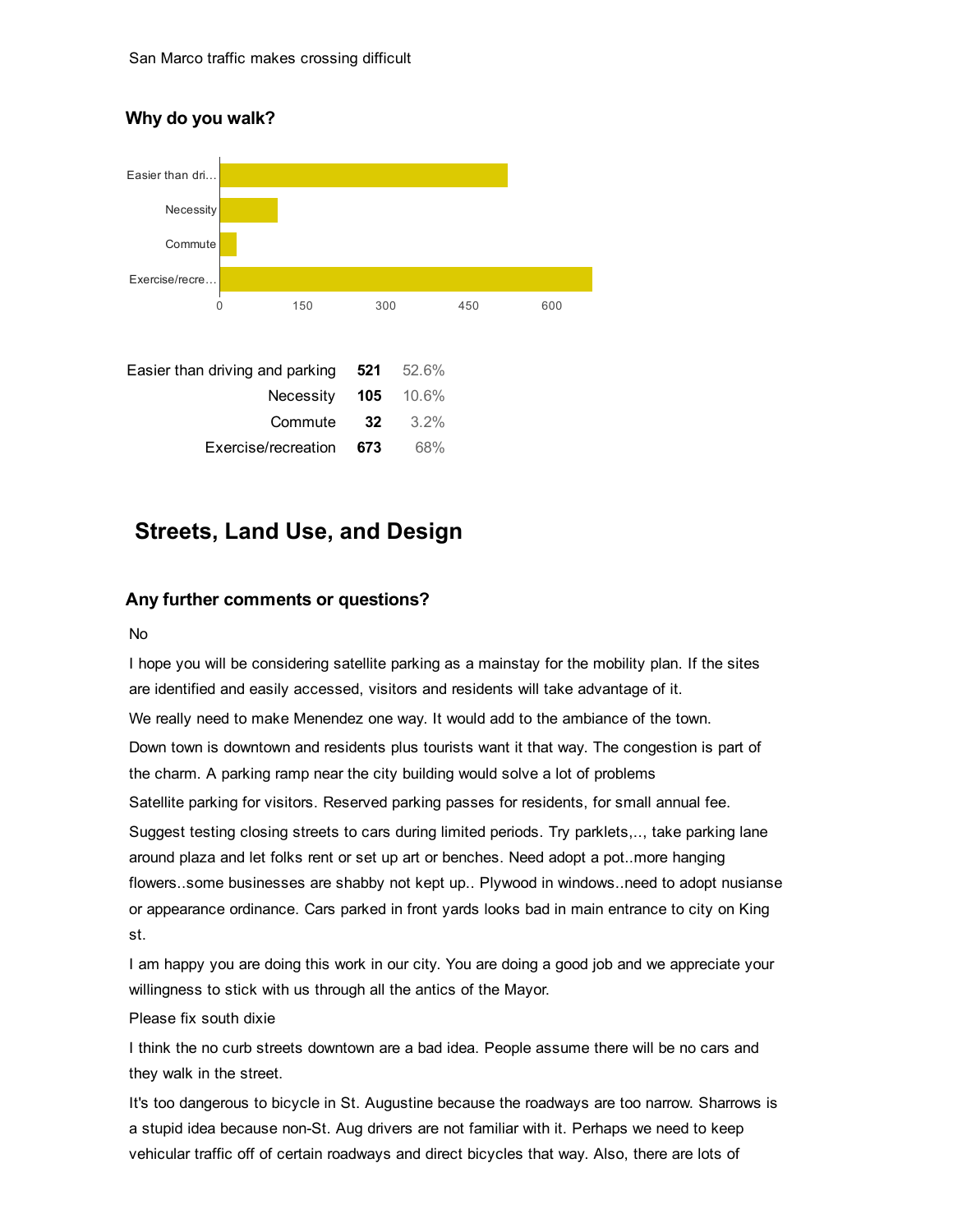bicyclists driving unsafely downtown and not observing traffic rules: not observing traffic lights and signs, riding on the wrong side of the road, darting in and out of traffic. Many bicyclists are not wearing helmets or displaying any sort of lightage .

This city has a horrendous traffic pattern that causes horrendous congestion caused by increased tourism, and the fact that horse carriages, trolleys and pedicabs all share the same road. This is extremely dangerous and unnecessary. If we had one-way streets through the city, especially along the bay front, then lanes could be designated for cars only, pedicabs and carriages only, and trolleys only. I've never seen a city so backwards with traffic flow, and negligent with the everincreasing congestion that has to do with the fact that you allow only one lane for cars, bikes, pedicabs, horse carriages, and trolleys to share throughout the entire city; not to mention we have increased tourism year after year. Absolutely absurd and reckless.

Don't narrow Anastasia Blvd

none

Please no more parking in our beautiful, historical square.

I appreciate efforts to improve mobility, however, I strongly believe that CoSA residents take precedence over tourists. Additionally, there needs to be an awareness that on top of hotels, the vacation/home rental business is out of hand and brings in a great deal of traffic into neighborhoods, city center and beaches. The effects of Airbnb, VRBO, Homeaway, etc. are being overlooked because it continues to be brushed off as a "code enforcement issue". There are over 40 rentals in Lincolnville alone.

I think reducing street parking for widened lanes would be a mistake as there's already not enough parking.

More side walks and paths! I would bicycle again and walk more if we had more safe routes to take!

The question about widening narrow roads concerns me. I certainly hope no widening of downtown streets will be occurring since it would be disastrous to the buildings and our lovely city.

Support bicycling!!! Slow cars down! FYI I don't mind cars on Hypolita. I think it works as is.

I feel like this stuff is pretty obvious. Where do I like to walk and why? Do we really need a survey for this? Anyone that knows how to breathe knows the environment that makes walking pleasurable. (I also suggest reading 'Walking' by Thoreau). Stop asking and start acting surveys are powerful but they only delay the obvious answers.

Stop vehicle transit on all small and narrow roads. Only pedestrian.

I wish Bridge of Lions was more bicycle friendly.

We moved from Upper San Marco, where we would walk to town every day, to St. Augustine Shores, because the traffic became unbearable. Walking down San Marco became so loud and the gas fumes defeated the purpose of walking to exercise and be healthy! We missed Nights of Lights last year because every time we tried to find parking (we have a handicap sticker) we couldn't find anything. We are allowed to pard free in the garage but it's always full. We moved here in 2006 because of the small town feel, and while we still love it, we don't go into town much anymore.

The 313 bypass would be fantastic!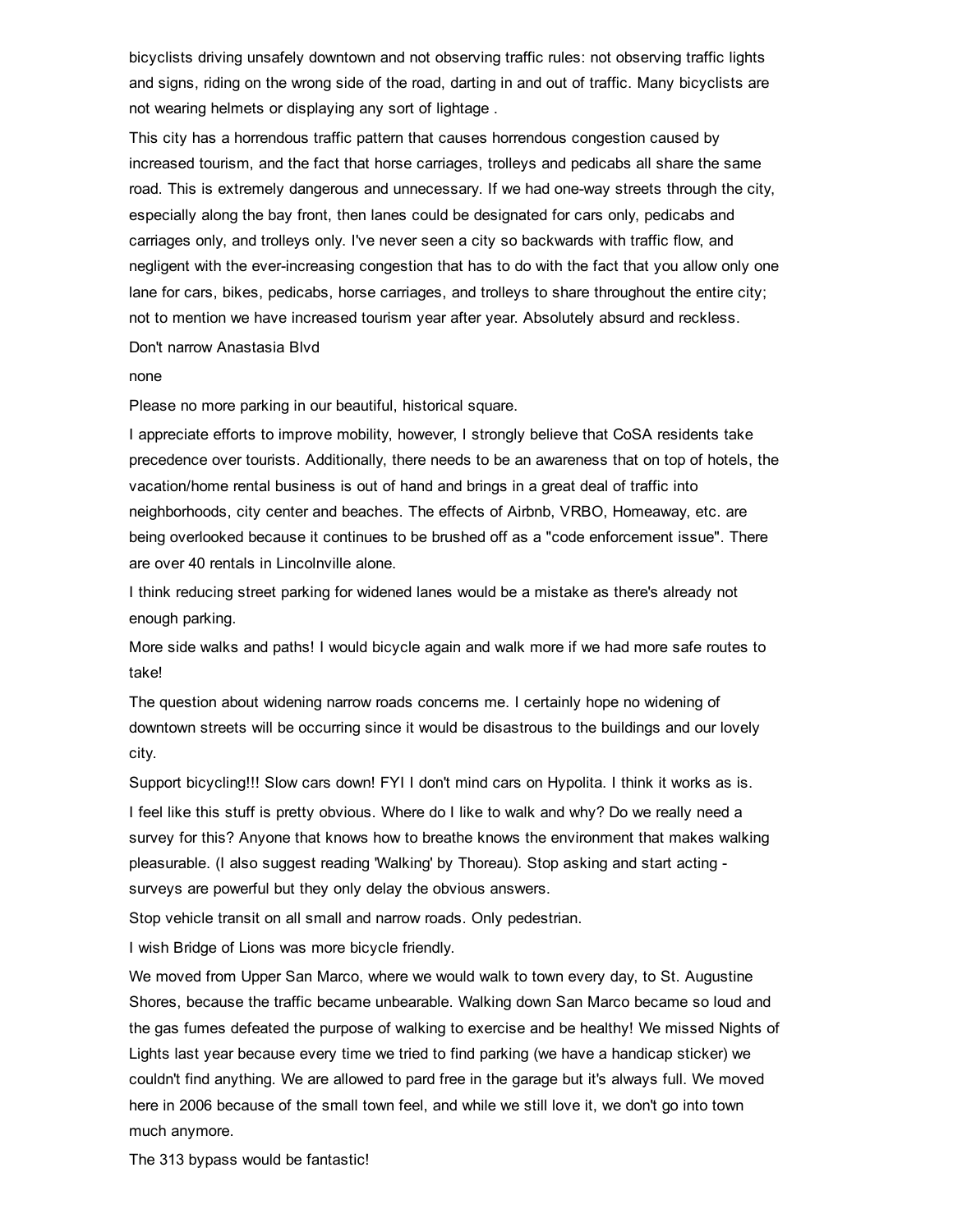We need to build another parking lot in down town st. Augustine. And we need to get rid off parking meters in down town so more people can go and stay in down town eating, shopping and enjoying the city and not worrying about parking meters or expending an arm and a leg on parking. Some times we avoid downtown , because is very expensive to park and when we find a meter we are restricted to the parking meter time. We would spend more time at the shops and restaurants if parking was free. Most areas like downtown St. Augustine downtown in other towns in Florida have free parking. Like Fernadina Downtown, Atlantic beach restaurant and shop areas, St. Johns center and all other areas that want to make sure people don't have to pay an arm and a leg in parking or restricted to a time meter. They can enjoy eating, shopping and visiting all the different places that down town has to offer with out the added expense of parking and time meters. Our town would be a more people friendly and most of all we would visit and spend more time in downtown St. Augustine if we had more free places to park. If you don't want cut-through traffic, don't create bottlenecks and low-speed impediments. Lowerspeed bicycles should be welcomed on sidewalks/multi-use paths, not outlawed. On-street parking is a bad idea. Parking garages should be plentiful and cheap. "To not through" was a bad idea.

Too many bike questions! The major problem is too many cars with too few parking spaces. Please consider a redesign of parking around the Plaza from parallel to pull-in, angled parking. Hopeful that this mobility task force takes into account the locals that frequent the downtown. The downtown depends on steady local business and making it more difficult for a local to shop/dine/visit is something that the task force must be sure they do not cause. There seems to be a lot of emphasis on biking in this particular survey which is surprising to me as a Flagler Land Development resident as biking is usually only done when visiting other friends in the neighborhood. There are way too many tourists in the main thoroughfares to attempt to bike. The only time biking is done on a road like King Street is on the sidewalk.

Street lighting in Lincolnville would improve pedestrian travel to downtown.

More crosswalks are needed on Anastasia Blvd. We also need a safe way for kids/adults to get from Davis Shores to the beach via Pope Road. When we try to cross from the back roads to A1A in route to Pope Rd. it is very dangerous .

Biking over Bridge of Lions is dangerous as cars do not want to wait if you are in lanes & if you take the sidewalk, there are no transitions to ease back into traffic

More and more people are coming to live in St. Augustine which can be great for local businesses but it is starting to make our city too busy to live in. It takes away from the hometown feel. I hope the local government can figure out a way to help maintain this feeling by finding a way for our residents to get around more easily. I rarely go downtown because it is so hard to find parking and do anything. The festivals are crazy to get to unless you have a hotel room down there or take a taxi and even then it is getting so busy that all you do is wait in line. As we grow, everything else needs to as well.

Thanks for the study. I think that during heavy tourist days, especially Nights of Lights weekends, they need someone directing traffic not only at Hypolita and St. George, but at Cathedral and Charlotte for people coming from the Plaza. It can get really hectic and add to the traffic backup.

Please make more streets, such as Aviles & Hypolita pedestrian use only. I've visited downtown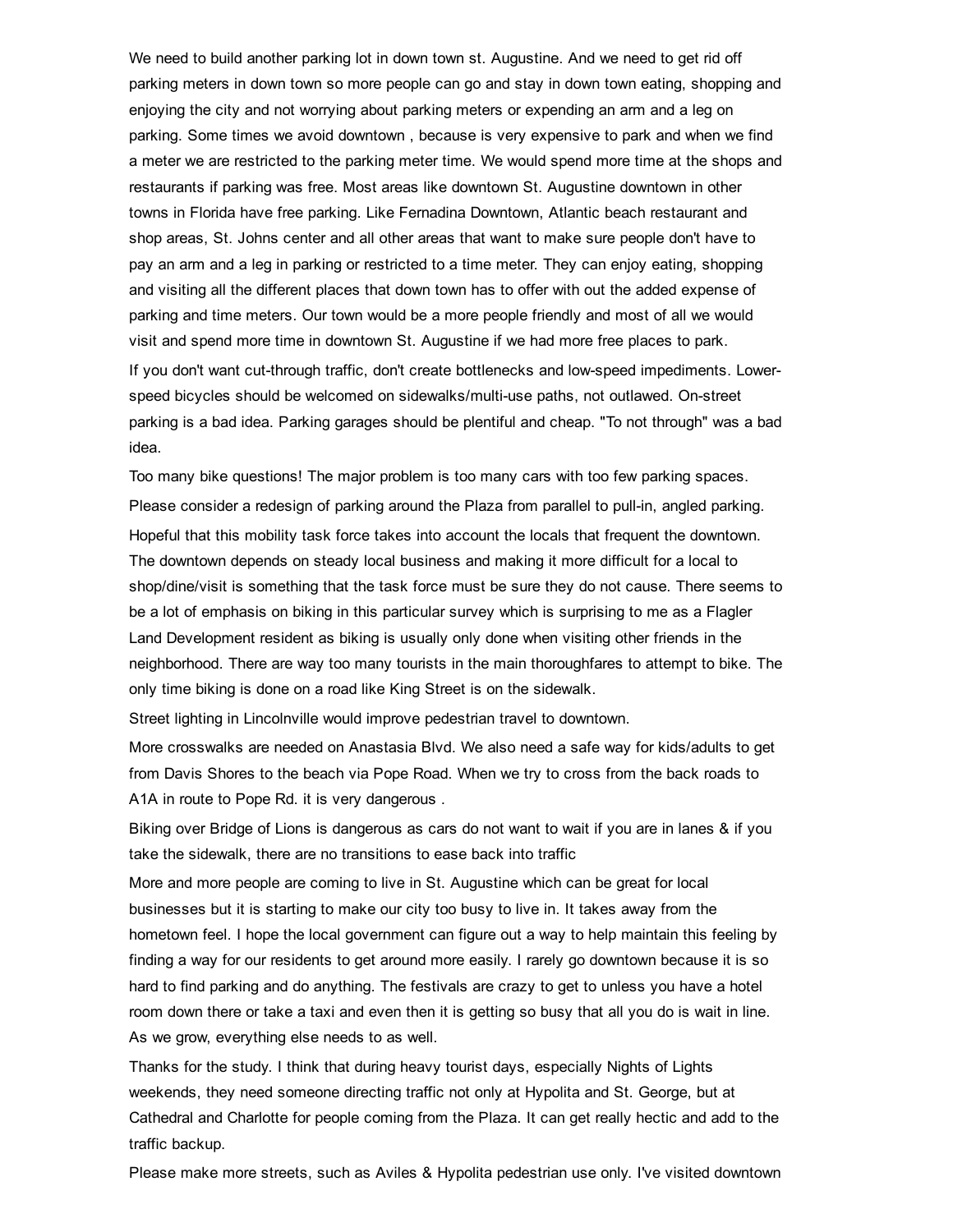for 20 years & lived here for 9 years & I've never needed to drive on them.

A temporary fix is needed now, in the name of safety, before someone else gets injured crossing Anastasia Blvd.

Anastasia Blvd. needs to be made more pedestrian and bicycle friendly. Bike lane networks should be established throughout the City.

The roadway around the amphitheater showed be reconfigured to include islands to slow traffic, crosswalks with signals for safety, and better bike lanes so people can safely bike to the amphitheater. Also, a multiuse path should be placed on the state park boundary starting a the amphitheater and heading to A1a near pope. It would provide a safe route for people from the beach area to bike or walk to the amphitheater.

#### Just do it!

I am dismayed by the negativity regarding Anastasia Blvd. I would like the complainers to recognize that a four lane road goes into a two lane bridge as it stands. Adding angled parking will simply push back that transition, give our businesses a boost with additional parking, and make the area more pedestrian friendly. If seems to be a win-win.

The bike issue is out of control. I am watching people on bikes develop an attitude that all the cars better move for them. This couldn't be more wrong and leads to people getting hurt or worse. You can't empower bikes on streets made for cars. Either the bikes go or the cars go (which is a good idea in HP1!)

Please put crosswalks on Anastasia Blvd. It is so dangerous right now!

Please make it safer and easier for bicycles and pedestrians. Please patrol for safety

\$10 for parking too expensive if u just want to shop/eat for just 1 HR. Meter parking always full. Too much of a hassle to visit St Aug. We use to visit almost every weekend to enjoy the food & shops. Now we only go 1-4 times a year. If there is parking outside circle w free transport into old district, then maybe you'll help the volume of businesses.

Noise should not be forgotten in these decisions, it is drastically reducing quality of life in St. Augustine

Anastasia Blvd needs lane reduction, lower speed limits, wider sidewalks and beautification need reserved parking for residents downtown

Please add protected bike and walking paths! It will save so many lives and make our city much more progressive and pedestrian friendly.

Please make satellite parking either north or south of town...then shuttle tourists/visitors every half hour...charge them \$1/ride!

I think some of the bike lanes that have been created in the area are very hazardous. I have seen bikes pedaling over the Lions Bridge with cars very close behind them almost trying to push them as they're trying to Pedal uphill. It used to be required for bicycles to be walked over that bridge. I think that was the best solution. The sidewalk is not a place for bicycles either as it is too narrow. I was almost struck by a bicycle once while walking over the Bridge. And on US1 to move into a turn lane with your car you must cross over the bike lane. I think that is a terrible idea. It would be very easy for a bicyclist to be struck by a car there. I moved here from Illinois 16 years ago, and I was very shocked to see bicycles on US1 at all. In some places it is illegal to take a bike onto a road that is that busy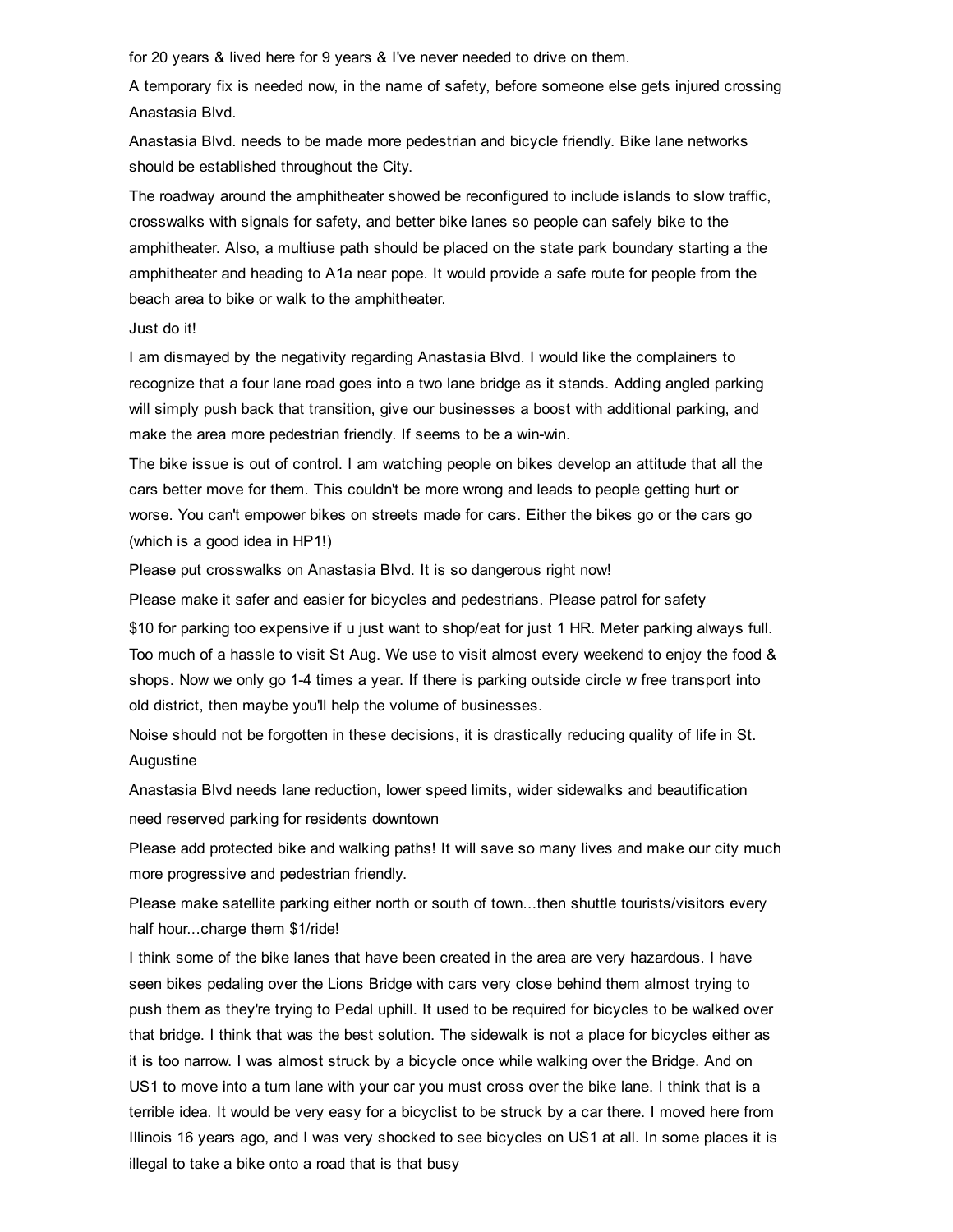I purposely left US1 out of my answers because it's too dangerous for walking or biking. My comment on Anastasia Blvd could also be true for biking. I hate riding my bike on that side of the bridge. The sidewalks are horrible with the constant elevation change and the road is too dangerous. Make it two lanes and connect the two sides of the street just like San Marco.

#### I love St Augustine!

YOU PEOPLE THAT PUT THIS STUDY TOGETHER SHOULD HAVE DROVE LIKE MOST LOCALS DO AND NOT WALKED. LOOK GREAT FOR PICTURES THOUGH.

Aim for "walkable city". Aim to reduce cars overall.

Our quaint city has been ruined!

Yes, make the bay front one way N. Come off of W end of bridge non stop to the right (N) Two east side lanes one way north. The two south lanes set them up for the horses and foot traffic all the way to city gate where the two south lanes funnel to the left onto a one way west two lane Orange street and the two north lanes go north to San Marco. The south bound traffic from San Marco would be directed west onto orange street also. Once on orange street, traffic would go left on Cordova one way south to king street where it could turn non stop right on King or left non stop on King. Turning left on king would take you right back to the bay front where if you stay in the left lane you turn and merge with the traffic heading north off the bridge and the right lane would take you right over the bridge. Turning left at the loop would bring you around on Cathedral Pl. where you could park or just loop back to Cordova. The west end of Cathedral could be blocked off. Hypolita could be reversed to go east. Traffic lights could be positioned around so that there are more crosswalks to cross bayfront to get to fort with out slowing traffic as much as it does today plus reducing risk to crossing pedestrians. Think of how much more traffic could move without having to stop at the light on the east side of bridge. Just one large loop. You can't idiot proof the roads, sidewalks or anything for that matter.

I think you should try some radical experiments. Why not put Satellite Parking in place and then shut down a good portion of Downtown to traffic and see how it goes.I guess this is what is going to happen July 4th. Bike Lanes would be my priority. I do think the 2 year Moratorium on Francis Field Festivals is already a Plus. Of course it is Summer, not Christmas Holiday.

I would love to see more dedicated bike lanes, protected would be AMAZING! I love the idea of having parking 1/4 and 1/2 mile out and then making other forms of transportation into downtown available. During Gentlemen of the Road and the 450th, I loved hanging out downtown, when people were encouraged to bike and walk rather than drive because the streets were closed. Would love to see that happen more often!!

Whoever designed the rebuilt Lions Bridge should be ashamed. The walking spaces are absurdly narrow and bikes should not have to use regular traffic lanes.

Making Anastasia Blvd. two-lane is the stupidest idea I've ever heard.

Do not make Lincolnville a parking area for the rest of the City. This community has an opportunity to grow and create its own ambience without being a dumping ground for services the rest of the City doesn't want to bother with.

I live near the intersection of 207 and South Dixie. There no turning arrows at this intersection and that makes it almost impossible to turn onto 207 during heavy traffic times. Also, there is no sensor on this light. When I leave for work at 4am, I will have to sit and wait for the light to turn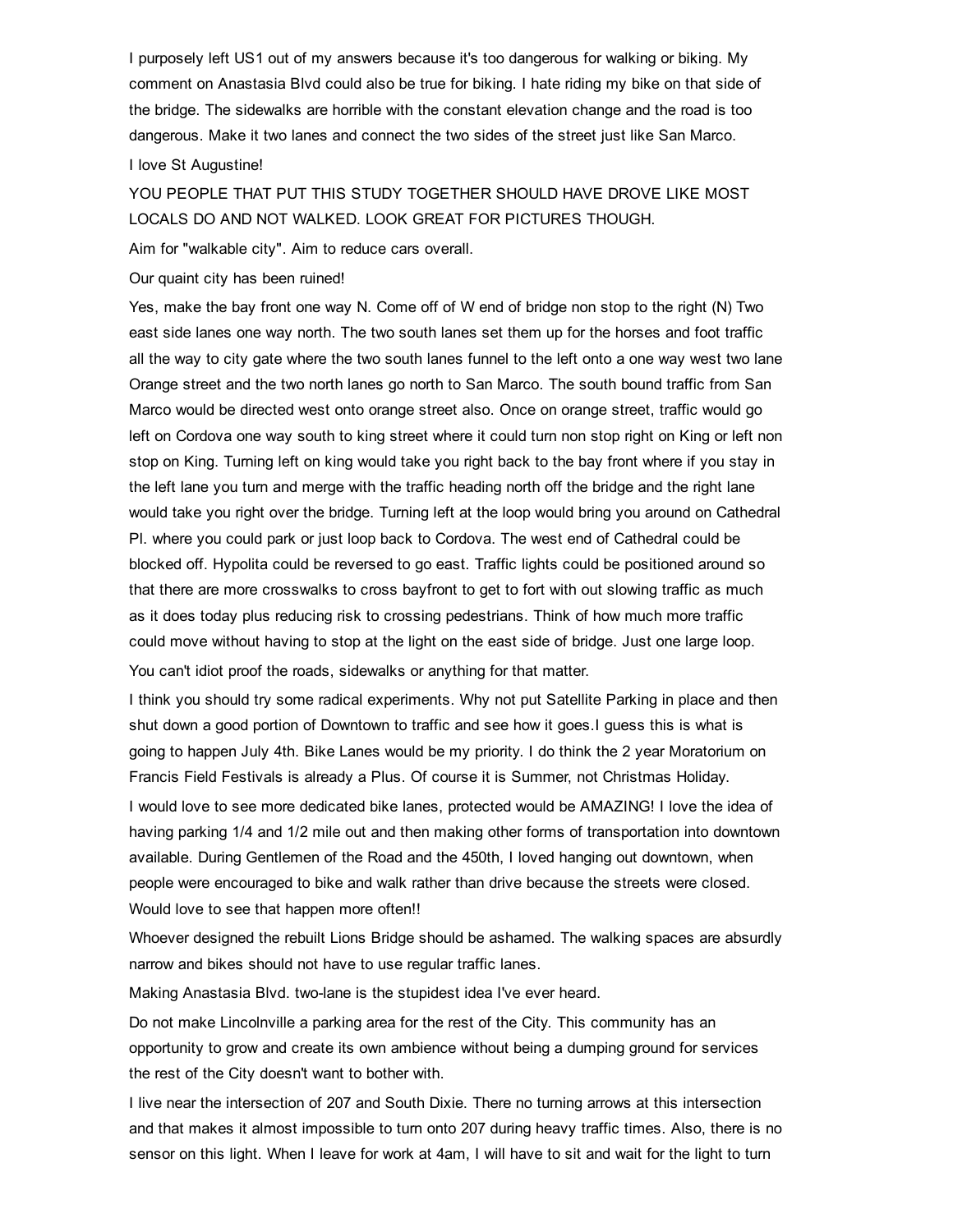green even when there is no traffic whatsoever. There are times I have timed it to be almost 3 minutes of waiting. Lights such as this need to be updated for heavy traffic times.

This was a useless survey. How about asking if I'd ride a shuttle two miles to downtown? Which I would. Or how far would I walk to get to a shuttle.

Many bicyclists do not obey road rules and that is SCARY for drivers.

The solution is to STOP car traffic downtown. No widening of streets, no downtown parking lots AND an effective public transportation system...it's the ONLY way to have a livable city with a sense of community.

we need to protect st augustine citizens rights, not those of the tourists

Residential parking in downtown is being abused by tourists, who don't want to pay \$12 to park. City (and possibly county) residents are also abusing this by parking in the neighborhoods when downtown or getting parking passes when they do not live in the neighborhoods in which they park. The abuses to the parking pass program defeats the purpose of the program, which is supposed to assist residents, some of whom have no off street parking at all, and then no parking for guests who may want to visit them. People who work downtown somehow obtain these "hang tags", and they park in front of residents' homes when they go to work downtown (they are seen leaving their vehicles, hang tag on rear view mirror, dressed in waitstaff clothing). If employers don't have parking for their employees, they should pay for passes for their employees to park in the overburdened parking garage (full during holidays and when there are events happening), or we need to find remote parking for the employees who service the shops and restaurants downtown and shuttle them into town. An expensive proposition as shuttles cost money, and bars downtown are open late. It would help if deliveries to restaurants could be restricted to early morning hours, but I have no idea how feasible this is. Also, there is a proliferation of taxis cruising the streets, not at all sure if all are licensed. They should display a decal from the city advising all prospective riders they are licensed. I have seen taxis parked in trolley zones, which then causes the trailer trains to double park on Cathedral to loan and unload, blocking traffic. I have called the police non emergency number to report this activity, but once I could not even read the name of the cab company on the door as I drove by, as the vehicle was in such battered condition. All I could read was "taxi". And I have no idea if the taxi was still in that location when (and if) a patrol car or bicycle cop was dispatched.

Downtown parking should be reserved for residents

I am in support of more pedestrian and cyclist friendly roads. I think there should be certain times of day that trucks should not be allowed in the downtown area. I also support fewer automobiles in downtown area and fewer drop-off/pick-up points for trollies. Trollies, at lease fewer than we have now, should operate more on the exterior parts of the town and not through the town. Hypolita, Spanish, and Cuna should be pedestrian only. I've seen many near accidents on those streets. The noise from large trucks, some cars, and motorcycles take away from the safety and ambiance of our community.

More than changing infrastructure, our community needs a major campaign on pedestrian and cycling awareness. Drivers are blatantly careless and disregard laws related to crosswalks and pedestrians. Police do not enforce the laws.

Please take an action with this study. We have lots of studies and no decisions.

This survey is not from a residents point of view. It more represents tourists.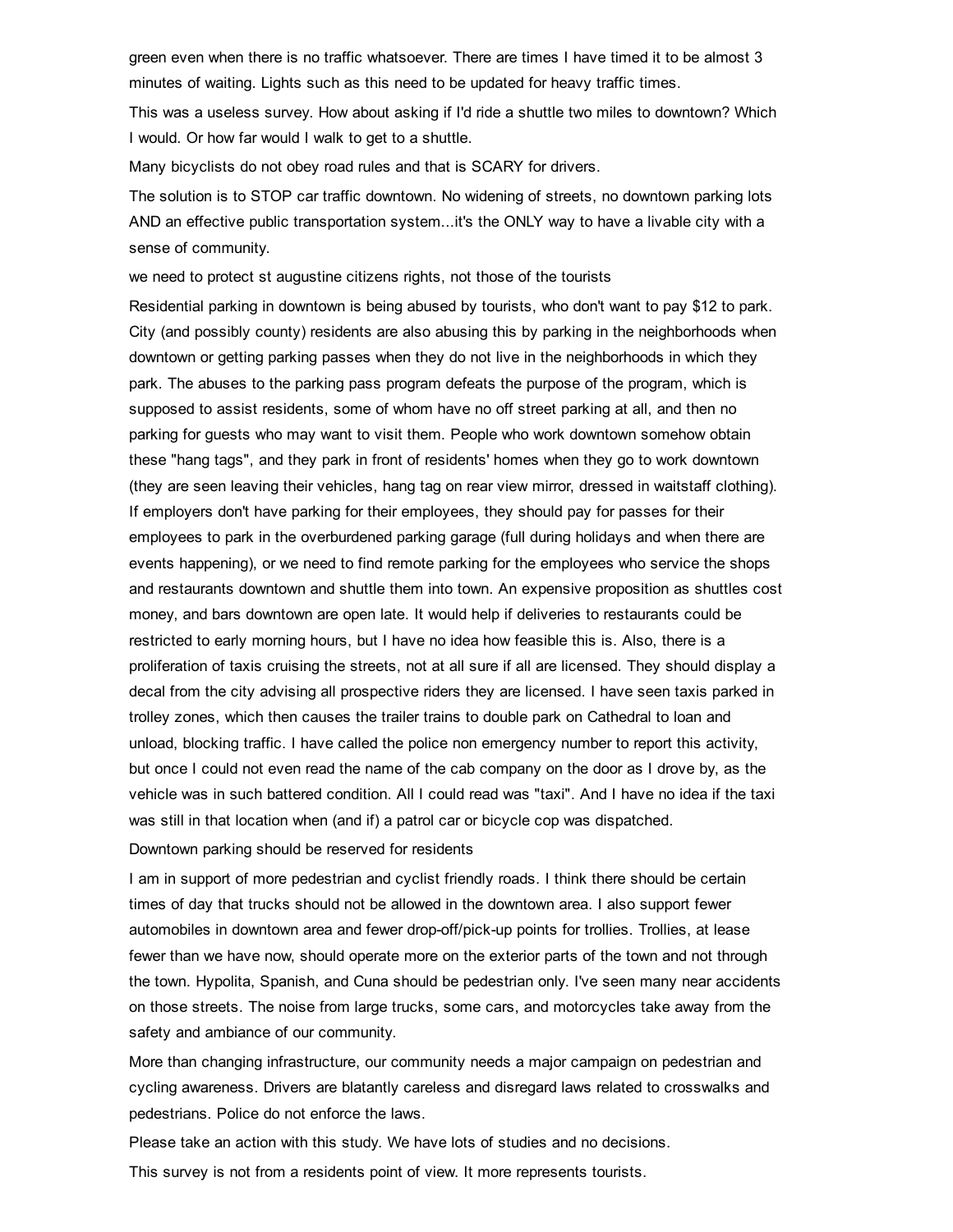Property Tax Payers of St Augustine should be given one parking pass per household to hang on the mirror of you car to allow free parking in city spaces. Each commercial property should be given two free parking passes for city spaces to accommodate an employee or a customer. Maybe this would encourage more residents to frequent and support our oldcity businesses

This is a handy survey for recreational mobility but I practically work out of my car and none of the questions really address that issue.

The parking garage is a great resource for parking and walking in st augustine and more people should be encouraged to use the garage before trying to provide more parking downtown and francis field should be open for parking during peak special event times such as Nights of Lights and 4th of July

Thanks for Your Time and Hopes for Good outcome for all residents and visitors..

Nelmar Neighborhood should remain open for all traffic. Many of these homeowners purchased their homes knowing that traffic used the streets. Survey needs to be made concerning how long homeowners have lived in Nelmar Neighborhood

Whatever is done, the preservation of trees and animal habitats should be given upmost consideration.

Get the skateboards, segways, bicycles and fishing off the new seawall boardwalk. Post tasteful signs in conspicuois places and adopt an ordinance with some teeth...\$200 fine for violation. This town's government needs to start demonstrating more courage to act and less time promulgating wasted words and taxpayer money.

nope.

Yes, I happen to be maybe one of a few that agree with Mr. Regan about having people from outside the city on the mobility task force. This is not just a city residency issue, this effect many more people that that. I would wager that the majority of us drive into St. Augustine to work daily. Good luck with this endeavor. There are no easy answers here and thank you for allowing us to have input through these surveys.

Pedestrians first; cars second; bikes last

Biased questionnaire. When discussing Anastasia Blvd it was described as busy, fast moving traffic. When discussing US1, no comments like this. Seems the survey is looking to change Anastasia Blvd which is not the main mobility problems. Let's not look for problems that don't exist.

Need more crosswalks on Anastasia , especially by the Amphitheater.

Walking and biking here in Saint Augustine is scary

I love st a

a designated bike/pedestrian path along a1A from Vilano up to Guana would be amazing!!!!

I am disappointed in the makeup of the Mobility commission. Out-of-towners and a commissioner's wife? Talk about a stacked deck.

Please consider overhead ski lift gondolas as a mass transit system instead of busses, trolleys or shuttles.

I have seen and paid for too numerous amounts of studies to mention in my 18 years of living downtown. They are all collecting dust somewhere in City Hall and I detest the cost and little implementation of said results. What difference will this study do???????? We want results.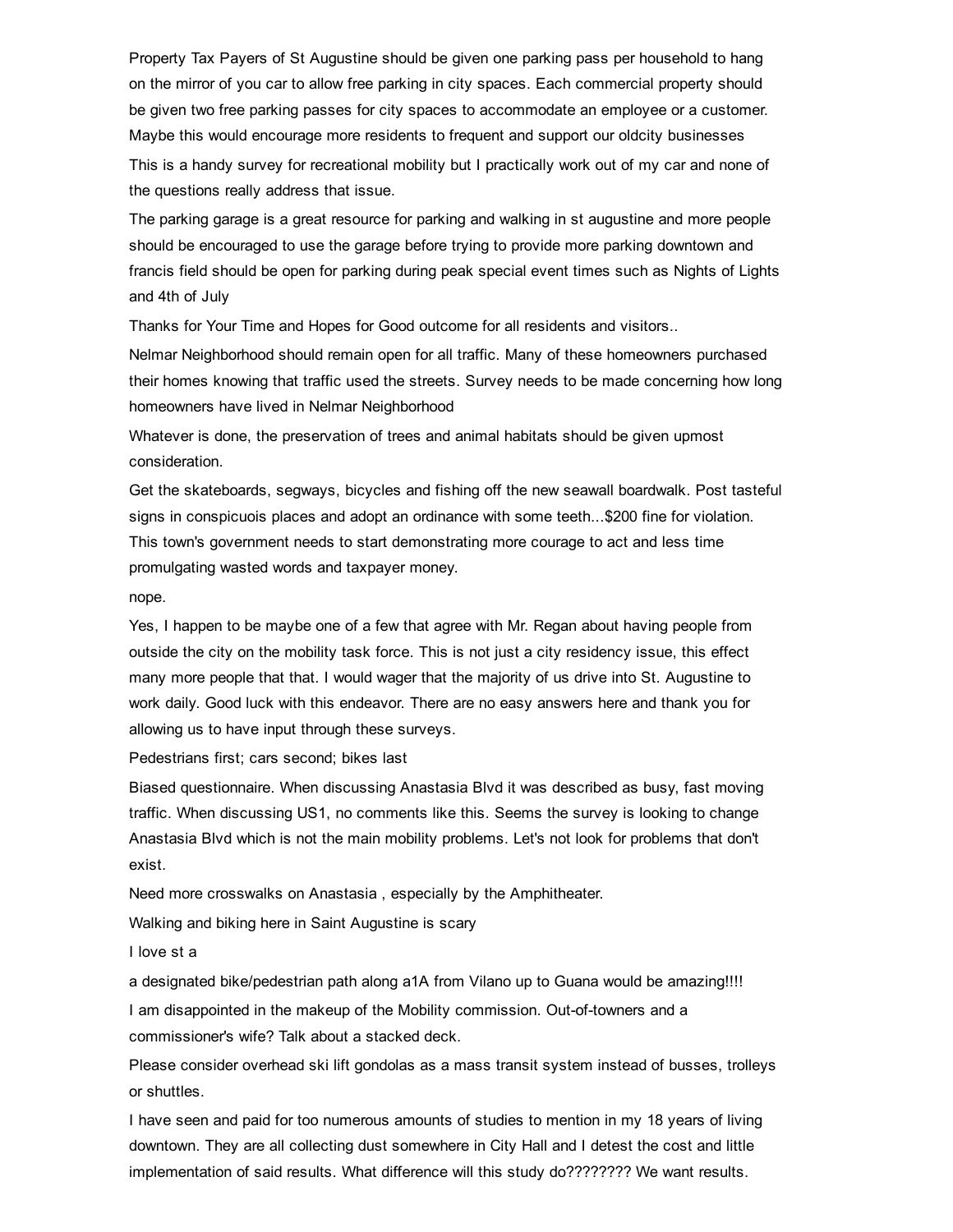Living in south downtown, I feel we are the forgotten orphans, as so little repaving and repairs are done here, while the tourists get the gravy. I'm sick of the patches, potholes, etc and I'm getting embarrassed to live here and am planning to leave shortly. In Addition, I paid for \$1,000 to pair my car from damage on roads And flooding in my area. On an ending note, 18 plus years living on the HO Chi Min trail is enough!!!!!

Permanently leave Bridge of Lions "up" = close the road.

This traffic issue is so important. Thank you for your efforts to make our neighborhoods more livable.

We need to do more than just fix the congestion on the beach and downtown. more locals are starting to flood US one causing terrible congestion problems all over this town. we need commissioners to stop granting development without thinking through infrastructure first. As a local who was born and raised here I am finding myself not participating in any of my local events I am traveling to Orlando or Jacksonville because congestion is less and parking is easier

Parking and walking a 1/2 mile or 1/4 mile to get to the downtown area is fine some of the time, but if there is bad weather, this is not the best solution. Not sure I want to park and wait around for a trolley to come by in a rainstorm, the cold or the extreme heat.

I appreciate attention to mobility. However, there were flaws in this survey. If the survey was constructed in house, this is understandable. If the city paid a consultant to construct this survey, the city should review the quality of the work the consultant produces. Here a just a few problems I recall from a quick completion of the survey. --Residential options do not include "West St. Augustine," which is part of the city and not part of "West Augustine" --Not clear if the domain includes businesses or only residents --Questions about routes to airport and Anastasia imply the origin of the trip is downtown because they list US1 as an "alternative." This is subtle but obnoxious elitism. If a respondent lives West of US 1 or South of downtown, US1/312 is not an alternative but the most sensible option. --Reconstruction options pit populations against each other. Many people likely would want designated/protected bike paths BUT ALSO pedestrian sidewalks. -- Options for reasons to bicycle and walk seemed unaware of the motivations of those populations; seem like written by a person who does not bicycle or walk as a regular course of transportation. A careful vetting of the survey will find other errors. I recommend that the City hire a researcher trained in surveys.

I'm in favor of creating a pedestrian only enclave downtown with the exception of service vehicles in the am

YES WHY NOT HAVE A FORUM THAT TALKS ABOUT CHANGES AND STRICTER POLICIES TO AID AND ASSIST RIDERS, WALKERS AND PEDESTRIANS IN NAVIGATING THIS CITY. WE HAVE A BUSINESS THAT IS SOUTH OF THE ALLIGATOR FARM THAT ENDANGERS ALL DRIVERS, RIDERS AND PEDESTRIANS DUE TO THE LACK OF A STOP LIGHT THAT THE STATE IS TOO CHEAP TO INSTALL. 5 DEATHS HAVE HAPPENED HERE AND WE THOUGHT THE UN WRITTEN RULE WAS ONLY 2 PEOPLE HAD TO DIE IN ORDER TO GET A LIGHT!

Bicycle lanes, sharrows, and signs that alert motorists that bicyclists may be present (Share the Road signs) are long overdue throughout the area, especially East and West of the Bridge of Lions, and north and south of King Street/Cathedral Place on Avenida Menendez/San Marco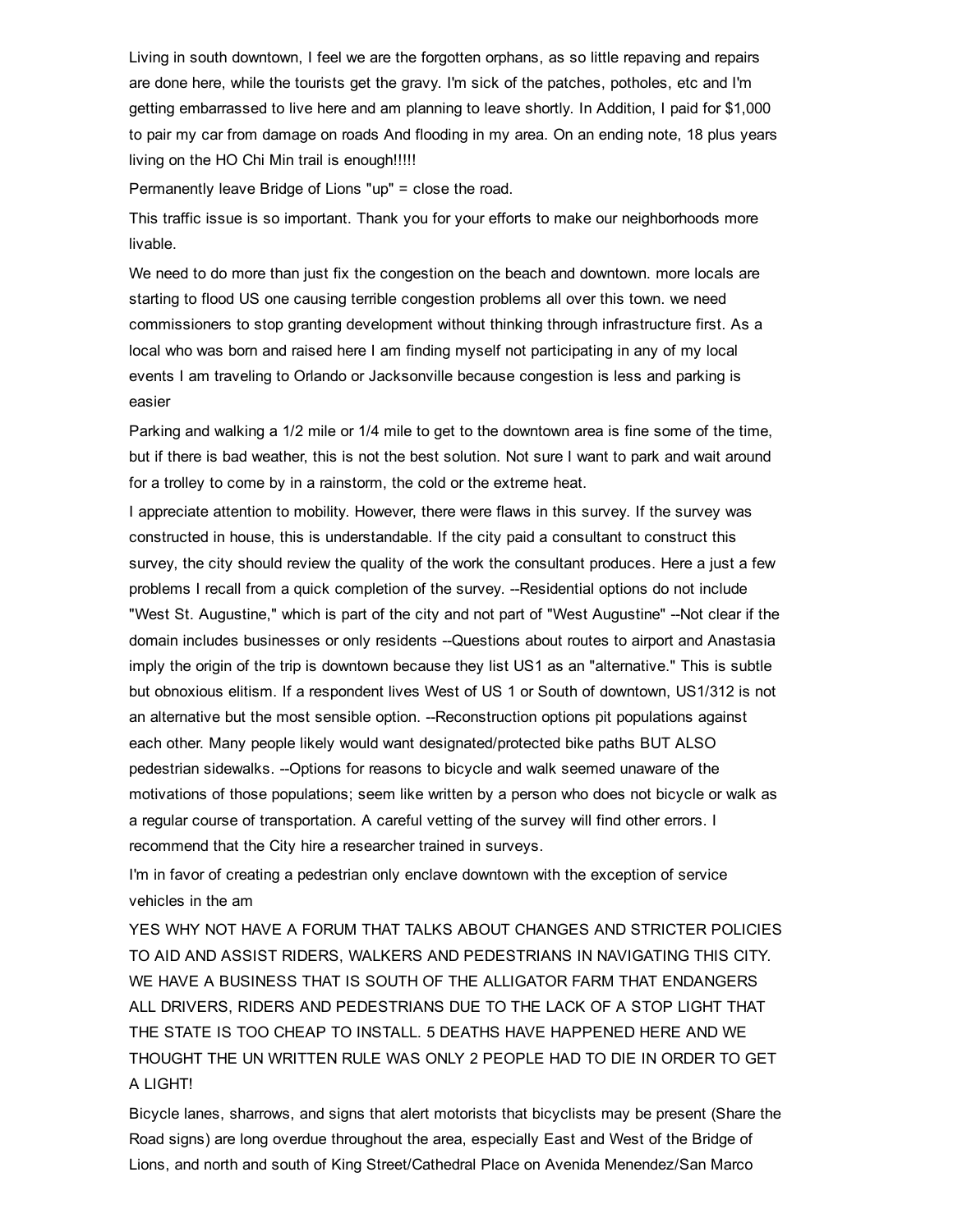Avenue. Please, let's catch up with many other cities throughout the world and become more bicycle/pedestrian friendly!

While I agree that parking downtown is terrible and a major problem, I would hate to see any type of modernization or loss of the charm of our town.

There seems to be no mention of connecting the beaches with the historic district using transit. That would likely take quite a few resident and visitor cars off the roads.

I would like to see more friendly water transportation and slower traffic and crosswalks on Anastasia Blvd. Anastasia is no longer a corridor. Because of business development is is now an active destination. Mobility design should match the new function.

One of the problems we have is we residents can't go anywhere in our town when there are special programs. Our city is held hostage to tourists. It's going too far and greedy people want more visitors but residents pay the price. We need to find a balance. At Christmas we can't go into our own town. Charge venues a lot more to be here and be very selective in who gets to come.

I would bike to work if San Marco was not so busy. Getting across the intersection at Castillio and San Marco is dangerous enough for walkers. I wish the city did not allow pedi cabs. It can take me 25 minutes on some weekends to get from Fullerwood to St. George Street and when there are pedi cabs on San Marco it can take longer. They tend to weave in and out of the parking areas and the street and the lighting on them is very dim. I don't understand why they are allowed to travel at 10 miles (or less) per hour on busy streets.

I walk because I live very close to town and there is no need for me to park or drive into town except when going somewhere

The use of shuttles going up and down Anastasia Blvd. would be such a useful form of transportation for locals. It was very effective during the 450th celebration as well as during the Lions celebration held on the south side of the bridge. Charging a nominal fee or making it free would encourage locals to go downtown more often. As it is now, we seldom go downtown due to the parking situation. It is even costly to take a small boat downtown and tie up to the city marina. Locals should get a break. Using shuttles all over town to get pedestrians from one section of town to another part, would be a logical approach to lesson the difficulty of finding a place to park.

If remote parking includes shuttle service, why restrict distance to 1/2 mile. Also, not everyone wants to go to Hypolita St. Many want King (winery), Cathedral & Aviles (restaurants), Cordova, etc. The radius point of Hypolita St distorts the results of the questionaire.

Close San Marco from bridge to Castillo to car traffic, make it ped, bike and carriage only, redirect northbound San Marco traffic west on King to US1, widen King to accept this.

Do something about heavy traffic on Rohde due to cars cutting through rather than congested Castillo.

Keep cars out with exterior parking

Visiting pedestrians should respect our streets and watch for cars!

I'm glad to see a park and ride for July 4th weekend. I hope it works and can serve as an example for future event and tourist parking. There also needs to be more parking around the city complex. It's all reserved for city cars. This has to be the worst possible location for anyone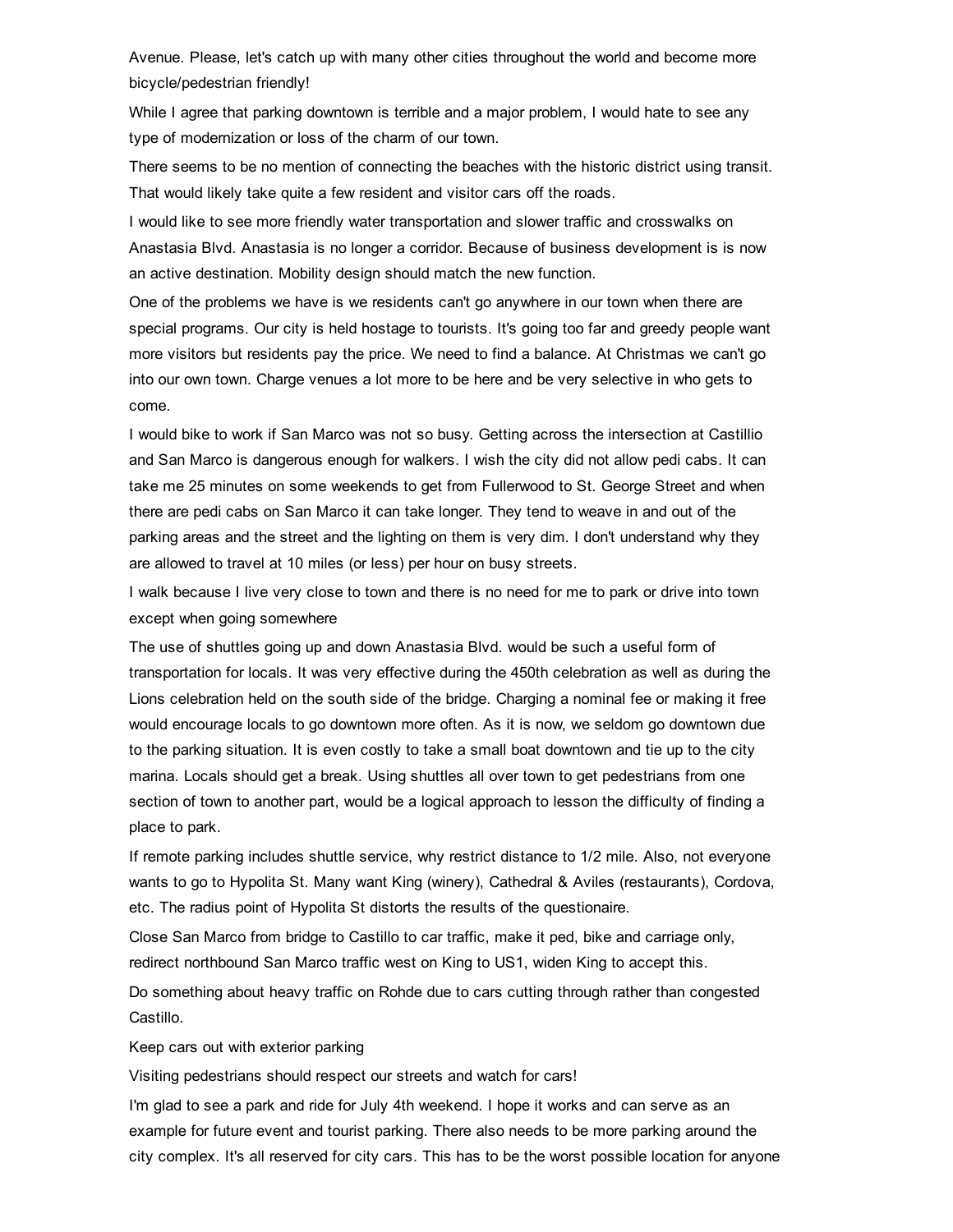who has to do business with the city or attend meetings. Again remote parking with a loop shuttle around downtown would help

I think that easing vehicular traffic and using trolleys should be a priority over bike issues. Please address the major problems for the community. Bike issues are a concern but for a minority in the community. There are only so many people that are going to use bikes as a constant source of transportation. I don't see the large number of seniors in this city hopping on bikes to get their errands done.

I'm a native, been here almost 60 years.

Get the police off their butts and have them do their work. Get the force certified. The police force and their lack of integrity is a real crime.

#### None

Parking (garages) in walking distance to down town, close most of the downtown roads to any motorized traffic, except residents, bike lanes separated from cars lanes by a curb, roundabouts to calm down traffic - in residential areas as well on Anastasia Blvd, residential only parking in certain areas, adaptive parking guidance systems to guide visitors to the peripheral parking spaces, smart signage showing congestions and alternative routes (312 instead Bridge of Lions), close residential areas like Light House Park for busses, trucks and trailers, except with permit, only.

Restrict downtown parking to only those who work there. Have a pass/sticker as part of that process ( and yes, musicians need to be included in that number) at no charge, while increasing the visibility profile of the parking deck for visitors (better, more prolific signage).

slow traffic on anastasia and add more crosswalks

Adding police enforcement and traffic direction during events would be beneficial to both non motorized vehicles and congestion throughout the city... Too often I see police cars sitting nearby while clearly they could be doing something in the way of enforcement or traffic control to alleviate the congestion or poor driving skills displayed immediately in front of them

Suggest 25mph MAX throughout city limits except US1

being a native but not living in the city I see and have seen changes. I find it rediculous that the city has hired not one, not two but over the years SEVERAL consultant firms to do this study over and over and over again, when I have seen such great suggestions for FREE from its citizens. yes some of them may not be viable but many would work. the money spend on consultant firms could have been better spent to fix this problem as its been happening. oh and listening to the minority on this subject and the noise issue is exactly opposite to the idea our government is for the majority not the minority. there are pieces of property not used thru out the entire city that would serve as parking, there are ideas already given, yet poopooed by the leaders of this city because it seems to me there are some self serving interests here. I am sorely dissappointed in my home town at times. my family has been a part of this city for over 300 years and so far the changes or good and some changes that need to be made might not be great but its better than the alternative. turning this city in to a ghost town because tourists do not want to come here any more because some people come here after falling in love with the place then want to change it to what they moved from . DUH. why ? anyway. Listen to some of your citizens..... oh and there is no profit i could make with my suggestions, take that into consideration too. some of the ideas you get from people, first look at their motives behind the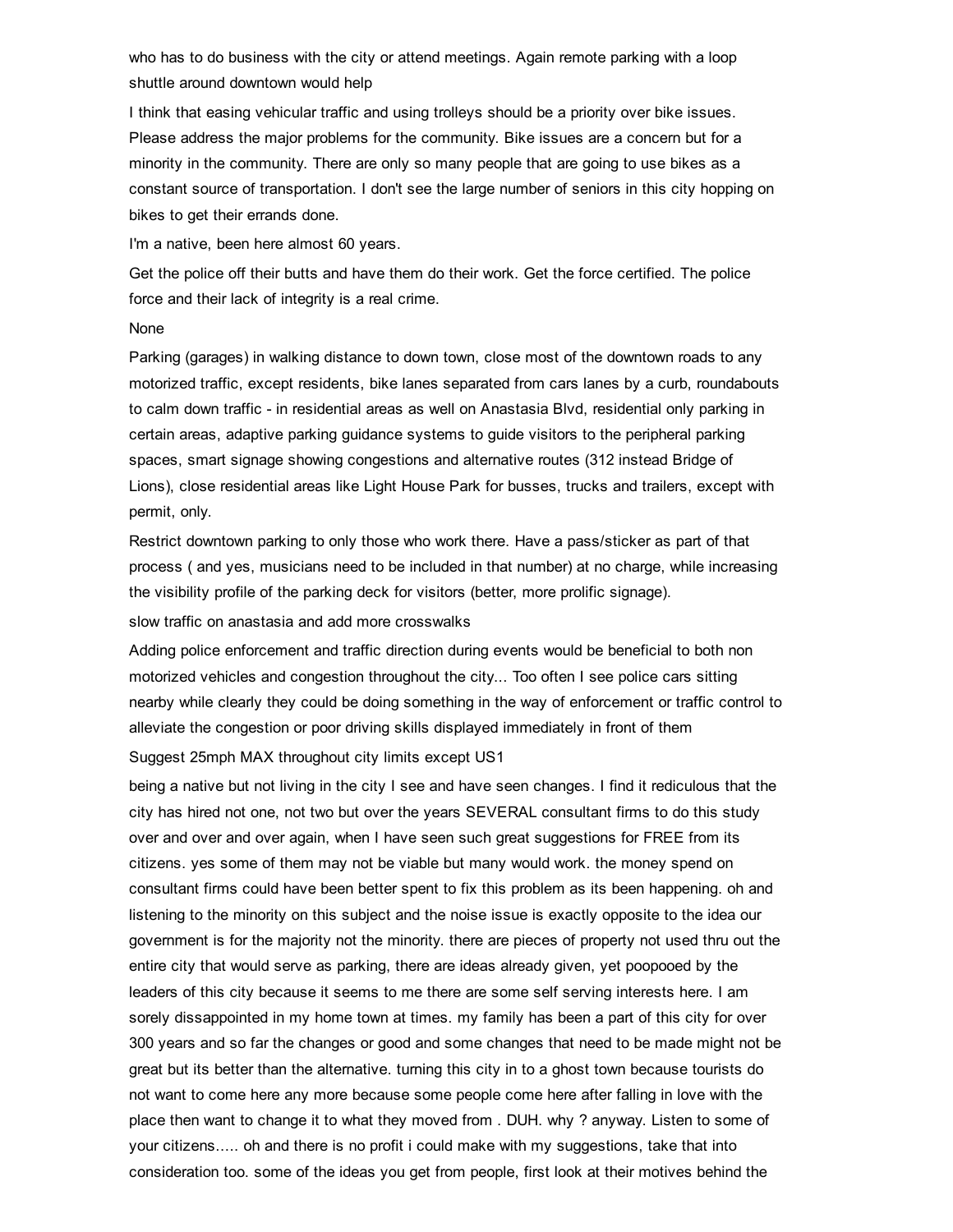idea, if there is a possible personal gain then throw it out. me my only gain is to see st augustine fluorish )

I lived in Scottsdale/Phoenix and one thing I loved about there which we terribly lack is sidewalks. Even for health reasons. I live off of Wildwood and we have many runners who run on the side road of Wildwood. Dangerous! (And it will get more dangerous with all the new building going on in our area.) I have even seen mothers with babies on their bikes trying to manage the Scarey bit of biking space on Wildwood to get to Publix. there is no safe sidewalk system in the southern area. A shame as that active lifestyle draws people to communities. You see it well done in Palm Coast, but not St John's.

Would love to see Water Taxi's and parking structures with troll eying into downtown!

A 16th century street grid is tough to square with 21st century life. Throw in lots of tourists and students late for class s d you have a mess. Good luck!

Parking for residents and people who work in town is the most important issue York in the UK does a great job at moving people and the same type of parking problems that we have. Https://www.york.gov.uk/info/20112/buses/61/park\_and\_ride The parking lot at the Ponce de Leon Mall sits empty most days. I'm sure that a deal could be struck with Hull Property Group for use of the over 450 spaces.

For me, getting home from Vilano Beach I often cut through Newmar Terrace, also getting to Davis shores and back I use Oglethorpe when Anastatia Blvd is backed for the bridge. I also use either Bridge St or Valencia St if King St is backed up. These are public streets and should remain that way unless the people on those streets want to buy them and maintain them theirselves. I really question the benefits of the horse and carriages. 2mph on King and San Marco streets? 20 lost parking spots not to mention the smell of horse urine.Also would recommend a water shuttle between the boat ramp near Vilano bridge and the fort Cordova St during the school terms is a free for all of cars, bikes, skateboards, and pedestrians, with only four formal crossings at King,Cathedral, Valencia St. and Orange St. Need crosswalks at Carrera, Cuna, Saragossa. Skateboards/ing must be banned from Cordova. Consider one way

sts. west of Riberia between King and Orange. Alternate direction. Ban car traffic on Hypolita, deliveries scheduled for early am. Ban trucks of a certain size in the downtown and historic districts: bounded by Orange, Av Menendez, South, Riberia, US 1 Establish enforced pick-up transfer areas for Food delivery (Sycso), beer and beverage trucks. Ban mobile home travel in same area for homes larger that a pick up truck

I do not think that bicycles and automobiles are a good mix in St. Augustine.

Car traffic should be restricted in historic downtown as much as possible

Equity needs to be considered in your plan. I suspect the eastern dead-end section of Dufferin is one of the busiest street sections in town, with poor paving, no curbs/sidewalks, noisy large trucks and cars frequently coming and going. It and other roads in the Magnolia Neighborhood (which do not have sidewalks and are filled with tourists) are MUCH busier than Nelmar Terrace, and yet the city is thinking of letting NT ban us from their taxpayer maintained, nicely paved wide roads? Also, make adult cyclists feel safe on streets so they don't run over us pedestrians on the sidewalk. Blue Sky idea: Consider extending riverwalk path for pedestrians and bicyclists north of Castillo into northern neighborhoods, including a flood wall.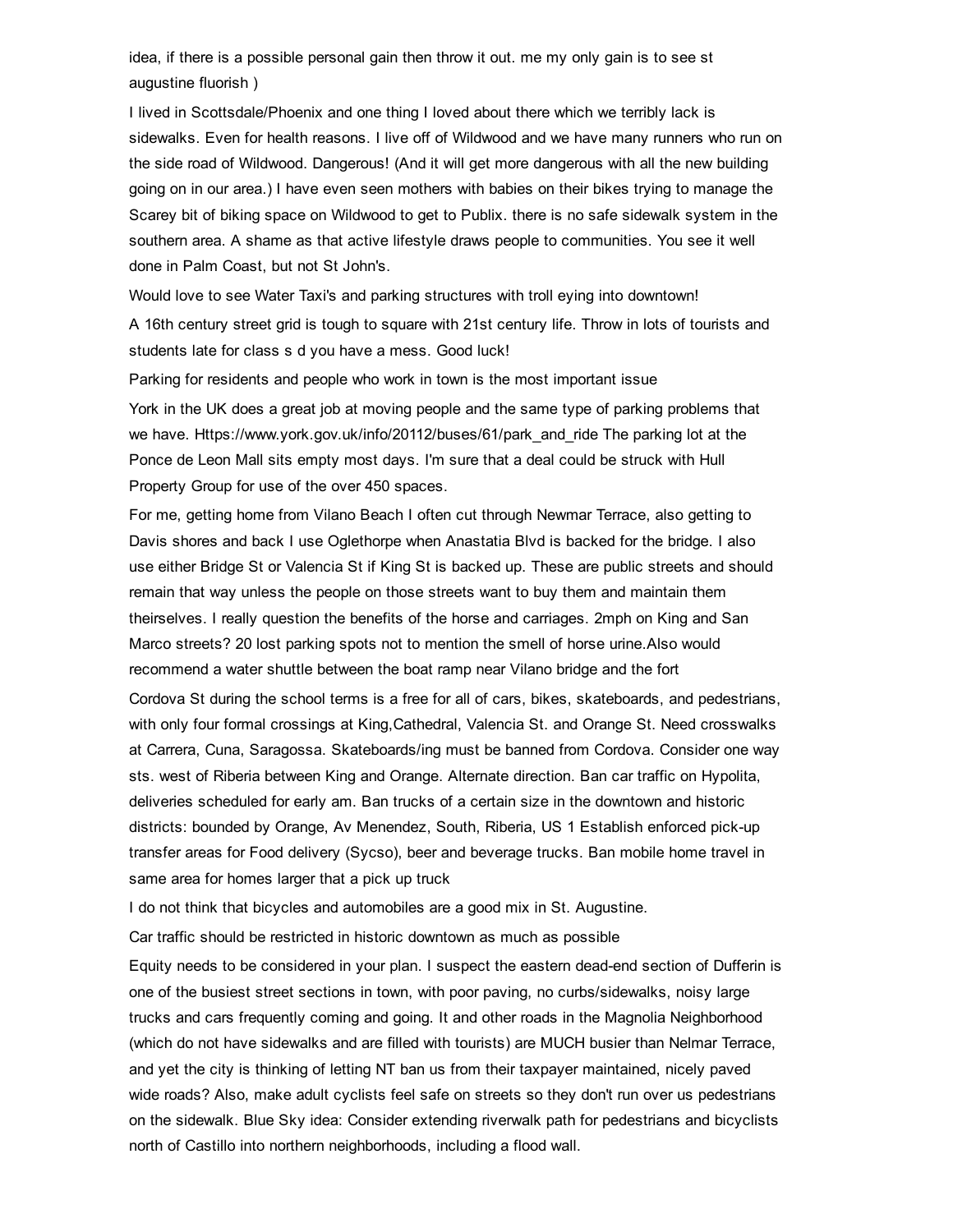Stop having so many festivals downtown and move them to the Fairgrounds. Or provide shuttles to the festivals. Traffic is beyond ridiculous and I rarely go downtown because of it. Excessive tourism has ruined this area. I will be moving.

I know this is impractical, but it would be wonderful to have streetcars in San Augustine because they would evoke the charm of the Flagler era and would be a delightful means of moving people

We need more bicycle parking, and more bike friendly roads. Citibike would be a great system for us. Many cities are using it with great success. West Palm Beach just got it!!

#### Last question not clear

SA is a walk-able town. It should be improved by improving sidewalks and better protecting walkers from bicycles.

This survey didn't address what is to me the biggest issue: dealing with the volumes of traffic that drive through town, or around town looking for parking, and the trolleys that might take "20 cars off the road", but keep another 30 cars behind them from getting anywhere. How about park and rides, with parking on the extremities, and free shuttles in; or with small fee passes for locals? How about stronger pedestrian connections along avenida menendez? Connection to fort. Widen sidewalks and add benches and green, minimize traffic. One lane of public transit. Keep cars out of downtown.

#### Pedestrian overpass at Amphitheatre

Keep the beautiful small quaint streets as they are. Do not allow noisy trolleys in the old south neighborhoods. Keep the tourist in the downtown area. Allow for bikes on sidewalks wherever possible and pedestrians have the right of way. The roads are too crowded for bikes unless you park and walk which is fine. Biking across the Bridge of Lions on the pedestrian sidewalk works best for all concerned. It is uphill for bikes. Change the bridge openings to every hour rather than 1/2 hour.

We need to make Hypolita, treasury, and Spanish walking streets.

We are very happy to see action on making St. Augustine even better.

Thoroughly enjoy wandering the back streets of St. Augustine, like Aviles and Charlotte; would be nice if they were restricted to pedestrian traffic only so I could truly enjoy the quaintness and beauty and not worry about getting run over by car/trolley.

I'm all for satellite lots for tourists, easier access/parking passes for residents.

I am seeing more tourists trying to negotiate roads in Lincolnville to get to Ice Plant/Distillary. I think sidewalks and landscaping might be in order.

Parking on Charlotte is just plane dumb. That street is entirely too narrow. All the smaller streets should be closed to vehicle traffic and bike rentals should be available at the garage for people to get around. Or more pedicabs.

The approach to the Bridge of Lions form the Island should have the left hand lane marked for left hand turn only from the curve to the bridge and at least marked but flexible markers so people cannot butt in line. A bit of policing may help also. We never see any attempt to police west bound traffic.

I am not sure this rather short document is detailed enough. To be blunt I do not believe the members of this commission are qualified to represent me. Further it is insulting The City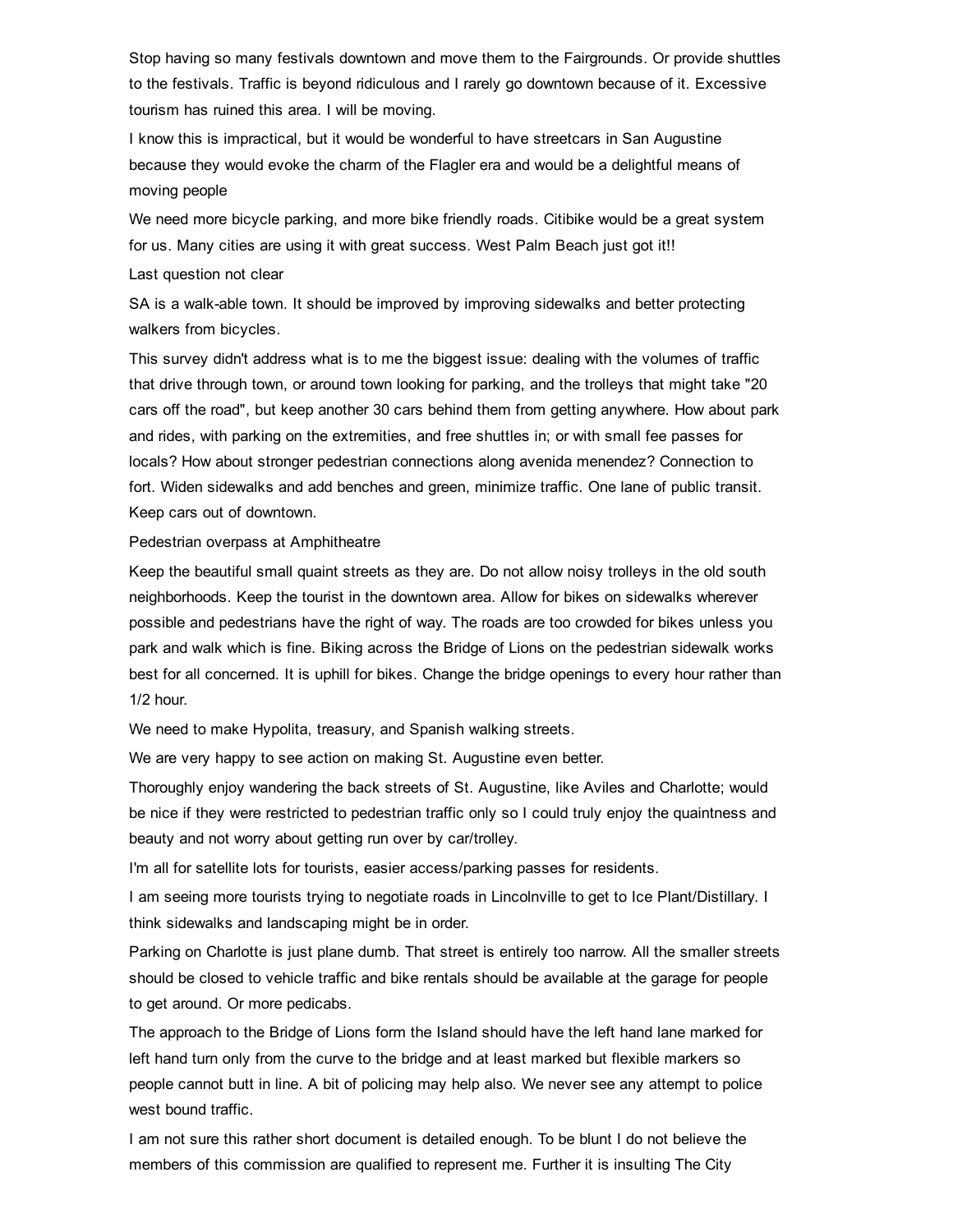Manager chose the members. I do not believe in this person nor his interests.

For those with limited mobility it would be helpful to have more benches....was recently in Victoria BC which has benches every 100 yards or so along major venues...very helpful and encourages walking!

Let's just fix it

survey is slanted toward bikers and walkers who use highways and not neighborhood roads tourists should not be allowed to drive in St Augustine

Repeating an earlier suggestion: I suggest creating a North-South bike path through North Town, between US1 & A1A (i.e., does not force a bicyclist onto US1 or A1A/San Marco.)

Consider more 1 way roads downtown. Alternate directions. Less on street parking to provide easier driving.

I believe the mobility group has their own agenda and is doing things out of the sunshine for their own interests. I see a major law suit in the future.

Cordova should be one way. I moved over for another car and a piece of jagged curb stabbed sidewall of my tire. Neighbor says happens all the time. Near Cordova and bridge

Upgrade too the sidewalks would be a great idea. Have the Police enforce jaywalking in the downtown area.

Saragossa st. Is my easiest exit out of the city and I use it whenever I am going somewhere other than downtown or visiting friends in other neighborhoods.

Stop building and expanding. You are killing the best things about this city. If I wanted a congested parking lot with wall to wall buildings I would have stayed in South Florida Futile

Eliminate RV traffic downtown. Tourists don't know where they're going anyway, trying to manipulate an RV towing a car just sets us all back. No RVs coming into town over Bridge of Lions, down King Street, or San Marco. For those staying in the area, they can get through via US1 and side streets.

Why can't the high school be used for parking for special events with shuttles running

We can do better. Fewer cars and more respect and awareness for bicycles will help this city thrive.

Nancy Shaver is a nut job and I hope she loses her election

DO NOT EVEN ENTERTAIN THE IGNORANT IDEA OF MAKING ANASTASIA BOULEVARD MORE NARROW! IT IS THE THOROUGHFARE TO THE BEACH FROM ST. AUGUSTINE TO ST, AUGUSTINE BEACH!

Stop letting people move here from out of state! Unless they originally are from the area. It's getting too crowded and loosing it's unique charm.

How much of out tax dollars were spent for this questionnaire?

It wiuld be nice if the powers that be in this county staying laying attention to what the actual locals want instead catering to the tourists and lining pockets. You Are ruining our home

A1A leading into St. Augustine from the north is to crowded normally and dangerous. Another bridge in South Ponte Vedra Beach connecting to Us1 is in need.

redirect traffic to peripheral parking with shuttles into as well as around downtown. nominal fees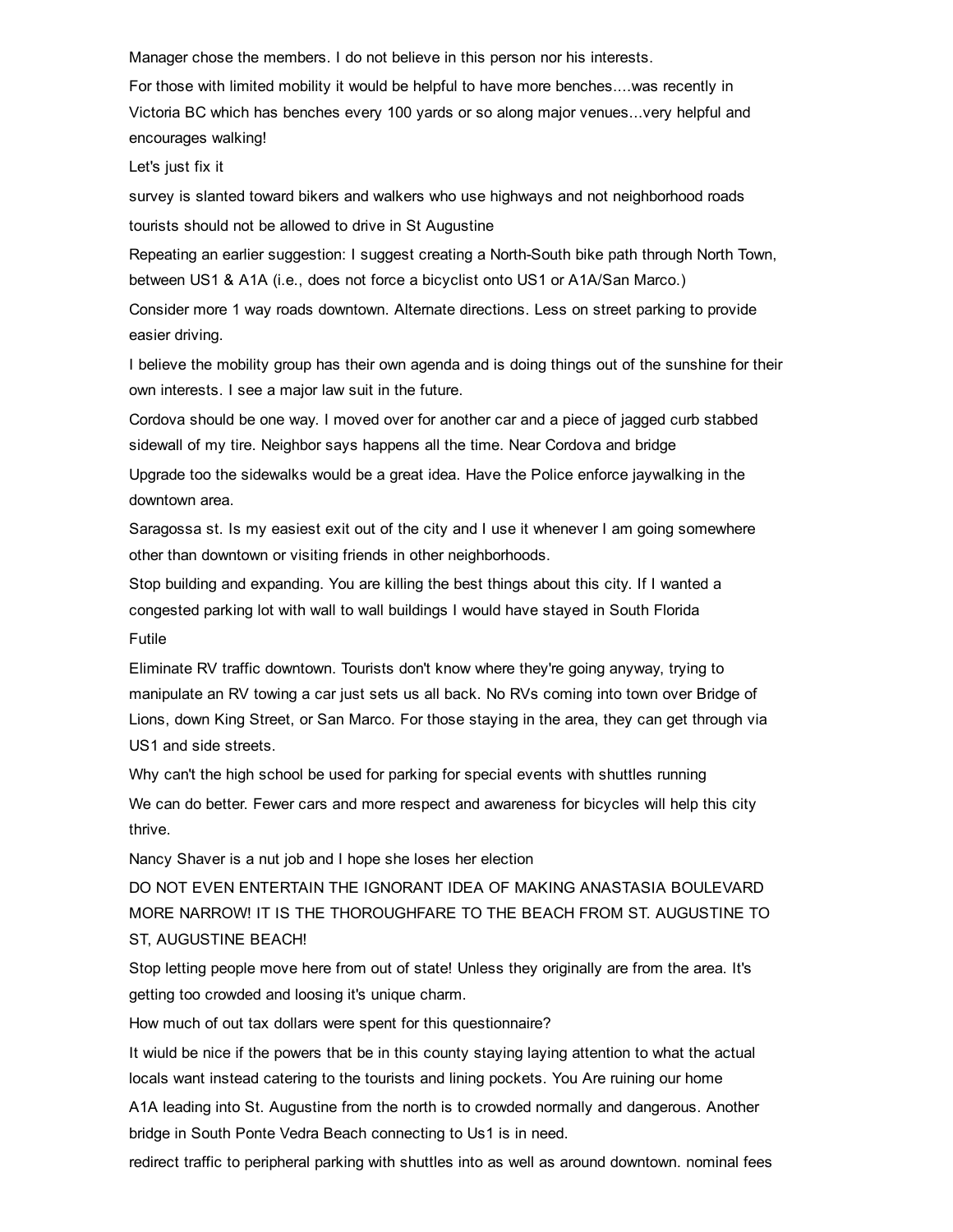would be acceptable. study mindset of visitors. do they really want to drive into town, inching along san marco or anastasia blvd to find no parking? they have to be sold sensible alternatives. Would like to see expanded public parking (maybe garage) in Davis Shores near Bridge of Lions for pedestrian access to downtown for island residents. Also consider having pedestrian lane on one side of bridge and bike lane on the other side currently too dangerous for bikes in traffic lanes or mixed with pedestrian lane. Best case would be a pedestrian-only bridge like the one in Omaha.

Block Magnolia Ave to speeders coming over the bridge. Its dangerous, there need to be sidewalks

These are the stupidest questions I've ever seen on a survey and have no relevance for me. Instead of multi choice you should have people write in the answers as most of the answers weren't my choice so finally I just didn't answer the rest. The problem is too many people in too small an area. We rarely go to events or restaurants down there anymore because of the packed crowds. You can't even eat your meal without being rushed along to accommodate the crowds that are all standing around waiting for an hour or more to be seated. Nights of Lights brings total gridlock even outside of the downtown area. US1 gets backed of to north of 16 and it's a safety hazard. We need relief!

This is a suggestion in additional to the survey that already submitted. Narrow streets become more congested when two cars are afraid to pass each other for fear of scraping off their side mirrors. This form of congestion can be minimized by painting center lines. Center lines give drivers a visual gauge to know where they must drive to safely get by another car and to allow the other car to safely get by them.

Poorly worded Qs! Again! I strongly doubt majority surveyed were interested in widening sidewalks and bikes! We really cannot widen roads or sidewalks. This survey was too much on bikes. That's what Heather and Todd Neville want you to believe.

Nothing in survey about better lit crosswalks. Can't see people at night. Too much of this survey focuses on bikes. Bikes are not the problem or the solution. Shouldn't make any changes to Anastasia Blvd. If safety is a problem on Anastasia, then change the speed limit or enforce the current speed limit

Need a solution for non-resident parking during events at Francis Field - uptown residents suffer from visitor parking in front of homes and cannot park near our homes. City signs advising "Event Parking Prohibited" do not work and are totally ignored by nonresidents and tourists I don't like this huge emphasis on bikes. This whole plan seems geared towards catering to people on bikes.

What is this high school level survey supposed to accomplish. Bicycles as a primary form of transportation? I'd like to ask any of the people of the MTF if they ride bicycles to go downtown. It's not practical and it's too hot here to do that. Even at Mumford and sons I could count the amount of bikes on 2 hands. The only time I walk downtown is when I'm going to be drinking so I don't gave to drive. I usually uber for \$5 and don't have to park, walk, or ride a bike a 1/2 mile. Thankfully this is a small town and around 4% of the population will do this survey, because if this was well publicized this task force would be crucified for such a brainless survey. Let me know when you guys want to actually tackle the mobility issues in town.

Definitely need help with downtown parking. Don't go there too often but when we do, it's difficult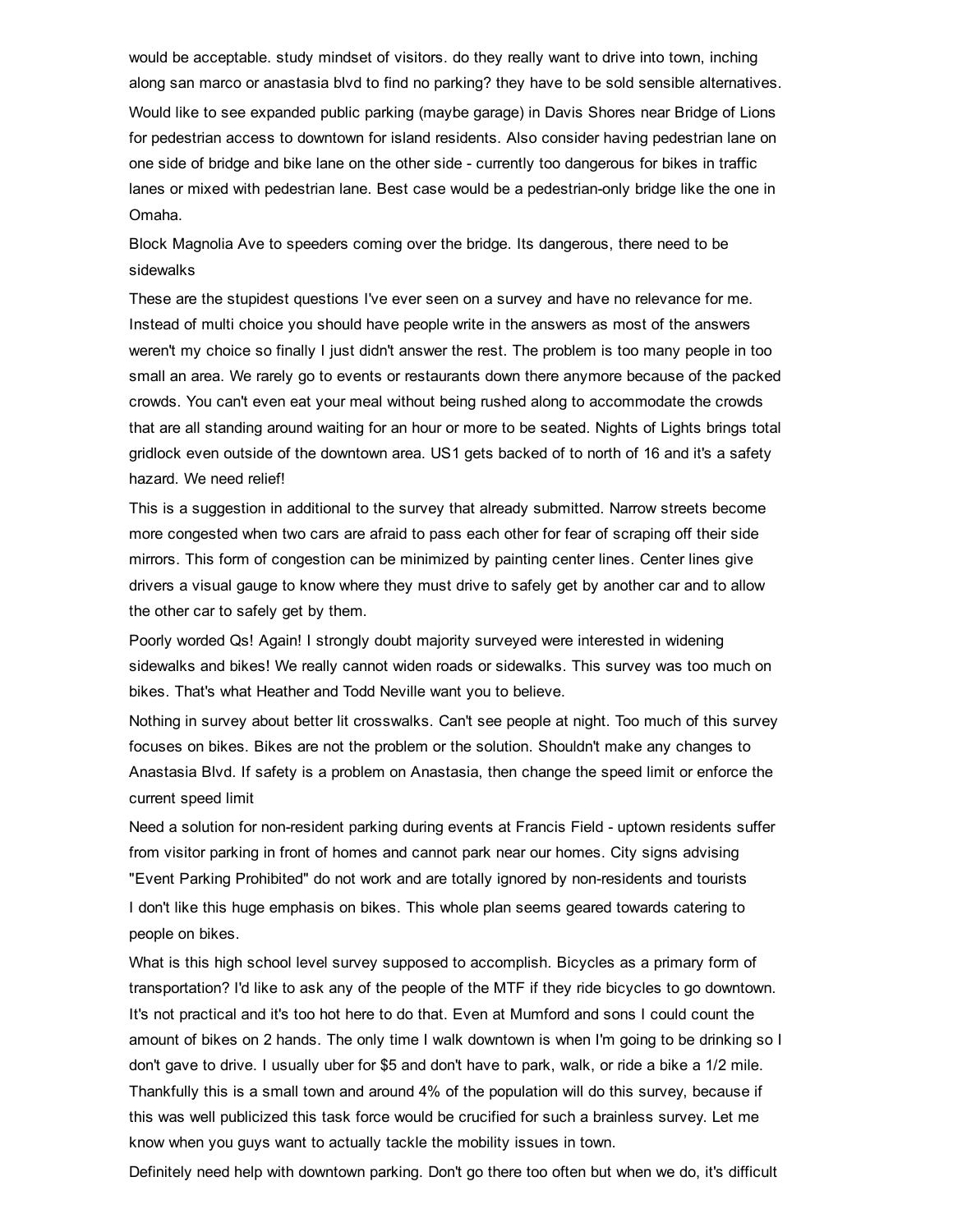of find a parking space.

Please don't waste tax dollars to solve the problems of a vocal minority.

Do something about the horses and on the road - put the horses on only designated routes and limit their trips to exclude weekdays btwn 46. Exclude golf carts and scooter cars from being permitted on our roads they disrupt traffic flow over the bridge of lions and on A1A. Add signage alerting motorists that there is only one turn lane eastbound to the bridge of Lions - and alert boat traffic that bridge openings are limited to 1x per hour between 46 pm and 79 am weekdays. Do not restrict Anastasia Blvd to 2 lanes any place. Add flashing lights and crosswalks on Anastasia Blvd near hoptinger and mellow mushroom and the new MBQ. Alert drivers westbound on Anastasia Blvd of the reduction in speed limit and add signage directing them to one lane if going over the bridge. Pass out NDS or SDS stickers to residents of Davis shores for easy identification of resident vehicles when addressing the cut through traffic.

It seems to me this process is being hijacked by two camps. First, the everything must revolve around bikes crowd that wants this to be Amsterdam. Second, the Shaverites who will stop at nothing to stop all growth and tourism activities. Funny thing is she just moved here.

Bikes are not a real solution to the city's mobility problem. I don't know any tourist that bring bikes on vacation. We've talked about building another parking garage behind Lightner. Still no real plans to get this going, why?

Something to decrease speeding & blowing through stop signs on Cinncinati, Rohde, Grove, Anderson, and South Whitney would be great.

I like the idea of widening roads but don't like removing street parking, unless it's around the plaza.

This was ridiculous

We need less cars in the downtown area during peak times!! Whatever it takes to make this happen

As a whole, the City does a great job. There has been a big increase in tourism, which is good but...I think the city is awesome and they do a great job...Thank you.

shuttle parking for downtown employers/employees would aid greatly in parking issues. Hoping the new Flagler garage will help as well. Really need a garage behind the Lightner for south city. Growth in the county is affecting the city. 312 extension a must.

When we have special events downtown we should have a special park an ride spot for people on island to get into town without driving! Events such as 4th of July, parades, festivals, etc.

Parking garage should have transportation to the Plaza de la constitution..

Residents must be considered and also the tourists. It is not impossible to get our streets back. Yes St Augustine is congested but the city has permitted this to happen. Take a look at ancient cities that depend on tourism that are ringed by walls and tiny streets that wind and often climb hills. A wonderful example of a city that works and is beautiful is Split, Croatia. No cars are allowed in the old part of the town and the locals love it and so do the tourists. There are no complaints. People live in this closed off part of the city and most of the hotels are also there. Check the many towns and cities that have been paying attention for many years and have found a solution.

Need traffic calming devices for cut thru from beach traffic on Anast. Blvd. #312 needs to be